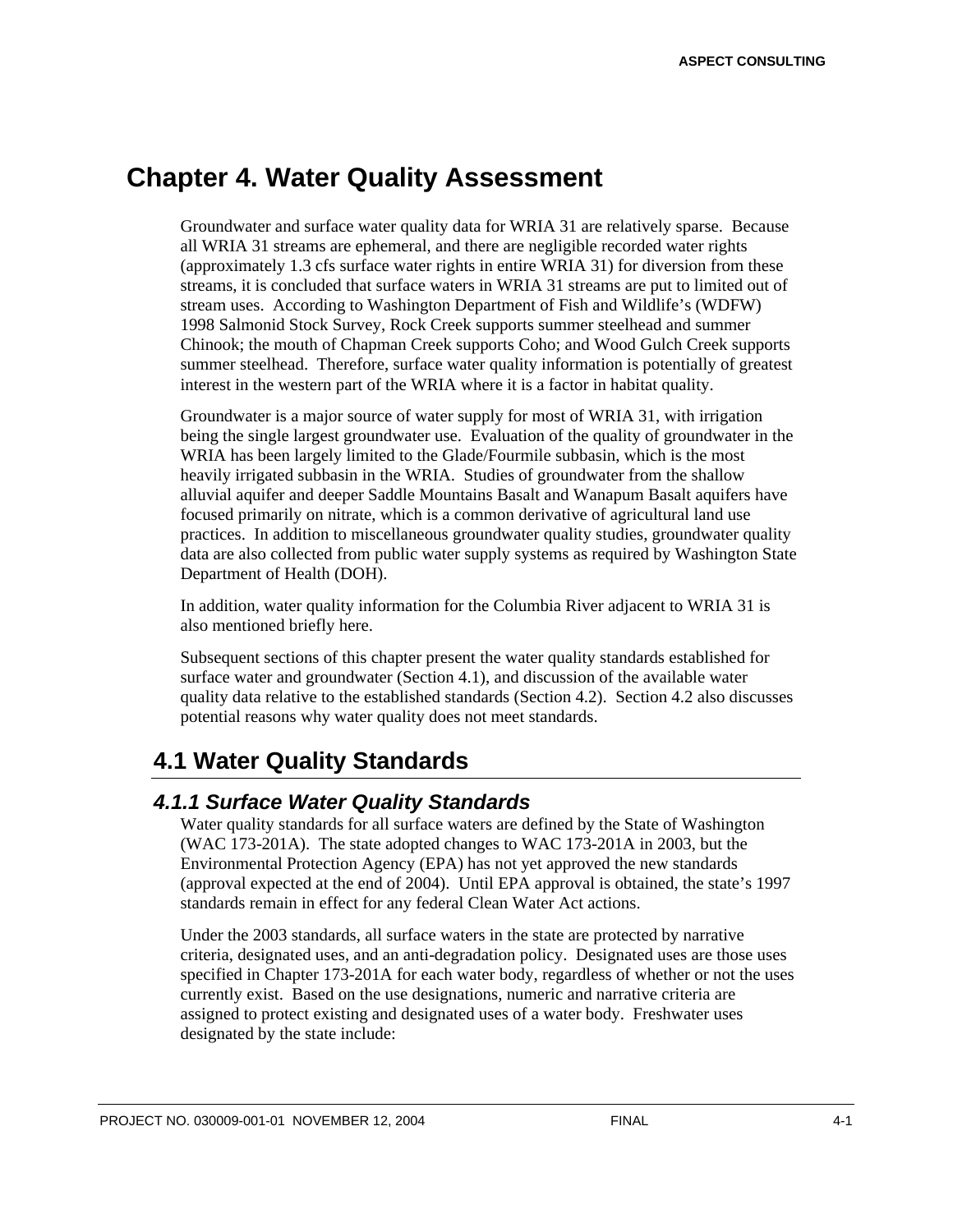- ü Aquatic life uses, which include six categories based on presence of key aquatic species;
- ü Recreation uses, which include the three categories of extraordinary primary contact, primary contact, and secondary contact;
- Water supply uses, which include domestic, industrial, agricultural, and stock watering; and
- ü Miscellaneous uses, which include wildlife habitat, harvesting, commerce and navigation, boating, and aesthetics.

For freshwater water bodies that do not have designated uses specified in WAC 173- 201A-600 (Table 602), the following designated uses apply:

- Salmon and trout spawning, non-core rearing, and migration;
- Primary contact recreation;
- Domestic, industrial, agricultural and stock water uses; and
- ü Wildlife habitat, fish harvesting, commerce and navigation, boating, and aesthetic values.

This is the case for all WRIA 31 streams. There are no specific WRIA 31 water bodies listed in WAC 173-201A-600 (Table 602), so these default water uses and associated water quality criteria are implied for all surface waters in the WRIA (Table 4-1). Although many of the surface waters in WRIA 31 are not necessarily used for all categories described in Table 4-1, the water quality criteria defined for these default uses apply to all surface waters in the WRIA unless Washington State Department of Ecology (Ecology) were to make a site-specific determination to the contrary.

Note that when a water body does not meet its assigned criteria due to natural climatic or landscape attributes, the natural conditions constitute the water quality criteria (WAC 173-201A-260[1]). This may be of particular importance with regards to stream temperature in WRIA 31.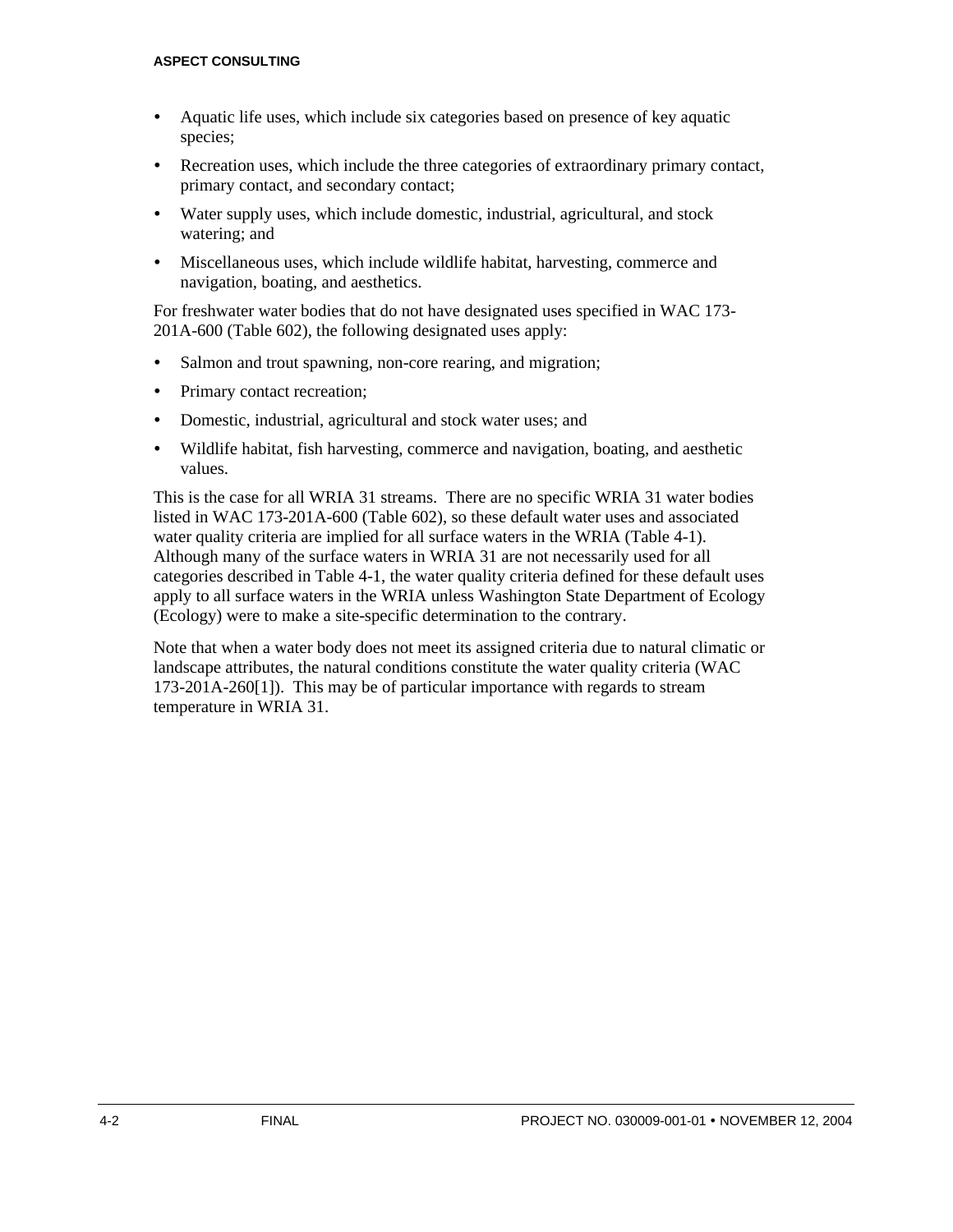|                      | <b>Designated Uses for Surface Water in</b><br>WRIA $311$                                      | Temperature <sup>2</sup>                                                                                                                                                                       | <b>Dissolved</b><br>Oxveen <sup>3</sup> | <b>Turbidity</b>                                                                                                                                                                                                                                    | pН |  |  |
|----------------------|------------------------------------------------------------------------------------------------|------------------------------------------------------------------------------------------------------------------------------------------------------------------------------------------------|-----------------------------------------|-----------------------------------------------------------------------------------------------------------------------------------------------------------------------------------------------------------------------------------------------------|----|--|--|
| Aquatic              | Salmon and trout spawning,<br>noncore rearing, migration                                       | 17.5 °C (63.5 °F)                                                                                                                                                                              | $8.0 \text{ mg/L}$                      | 5 NTU over background if $\vert$ 6.5 - 8.5 with<br>the background is 50 NTU<br>human caused<br>or less, 10% increase in<br>variations within<br>turbidity when the<br>the above range of<br>less than 0.2 units<br>background is $> 50$ NTU         |    |  |  |
|                      |                                                                                                |                                                                                                                                                                                                |                                         | <b>Bacteria</b>                                                                                                                                                                                                                                     |    |  |  |
| <b>Recreation</b>    | Primary contact recreation                                                                     | Fecal coliform organism levels must not exceed a geometric mean value of 100                                                                                                                   |                                         |                                                                                                                                                                                                                                                     |    |  |  |
|                      |                                                                                                | <b>Toxics</b>                                                                                                                                                                                  |                                         | <b>Aesthetics</b>                                                                                                                                                                                                                                   |    |  |  |
| <b>Water Supply</b>  | Domestic, industrial,<br>agricultural, stock watering                                          | Toxic, radioactive, or deleterious<br>material concentrations must be below                                                                                                                    |                                         | Aesthetic values must not be impaired by the                                                                                                                                                                                                        |    |  |  |
| <b>Miscellaneous</b> | Wildlife habitat, fish<br>harvesting, commerce and<br>navigation, boating, aesthetic<br>values | those which have the potential, either<br>singularly or cumulatively, to<br>adversely affect biota dependent upon<br>those waters, or adversely effect public<br>health (see WAC 172-201A-440) |                                         | presence of materials or their effects, excluding<br>those of natural origin, which offend the senses<br>of sight, smell, touch, or taste (see WAC 170-<br>201A-230 for guidance on establishing lake<br>nutrient standards to protect aesthetics). |    |  |  |

#### **Table 4-1. Water Quality Criteria for all Surface Waters in WRIA 31**

Notes:

1) As defined in WAC 173-201A

2) Temperature standards are compared against the highest 7-day average of the daily maximum temperature

3) The Disolved Oxygen standard is compared against the lowest one-day minimum

## **State 303(d) List and TMDLs**

Washington State is also required under Section 303(d) of the federal Clean Water Act to periodically compile for EPA a list of all surface waters in the state that are impaired by pollutants. This 303(d) list is restricted to impaired water bodies that have a designated beneficial use such as for drinking, recreation, aquatic habitat and industrial purposes.

Ecology prepares the 303(d) list based on federal laws, state water quality standards, and the state's 303(d) policy. As a part of Ecology's Water Quality Assessment program all monitored water bodies are classified as Categories 1 through 5 (Table 4-2). Waters classified as Category 5 are placed on the 303(d) list and require the preparation of Total Maximum Daily Loads (TMDLs). TMDLs identify the maximum amount of pollutant that can be released into a water body that will not impair the uses of the water.

There are no WRIA 31 streams listed on Ecology's 2002/2004 303(d) list of impaired waters (Category 5). Therefore, there are no TMDLs established for WRIA 31 streams. On Ecology's 1998 303(d) list and their 2002/2004 Water Quality Assessment list (not yet finalized), Rock Creek is listed twice as being impaired but not requiring a TMDL (discussed in Section 4.2.1). Ecology's 303(d) list includes portions of the Columbia River as being within WRIA 31 (with fourteen 303(d) listings). Those fourteen 303(d) listings are for the following parameters: 4,4'-DDE, chlordane, and total PCBs in fish tissue; sediment toxicity (based on bioassay); and water temperature.

The only TMDLs currently established for the reaches of the Columbia River adjoining WRIA 31 are for total dissolved gas (TDG) and water temperature. TDG is produced by water flowing over spillways on dams, where air bubbles are entrained in the water. As these air bubbles are forced into deep water, the water becomes supersaturated with dissolved oxygen, nitrogen, and other constituents of air (Pickett and Harding 2002).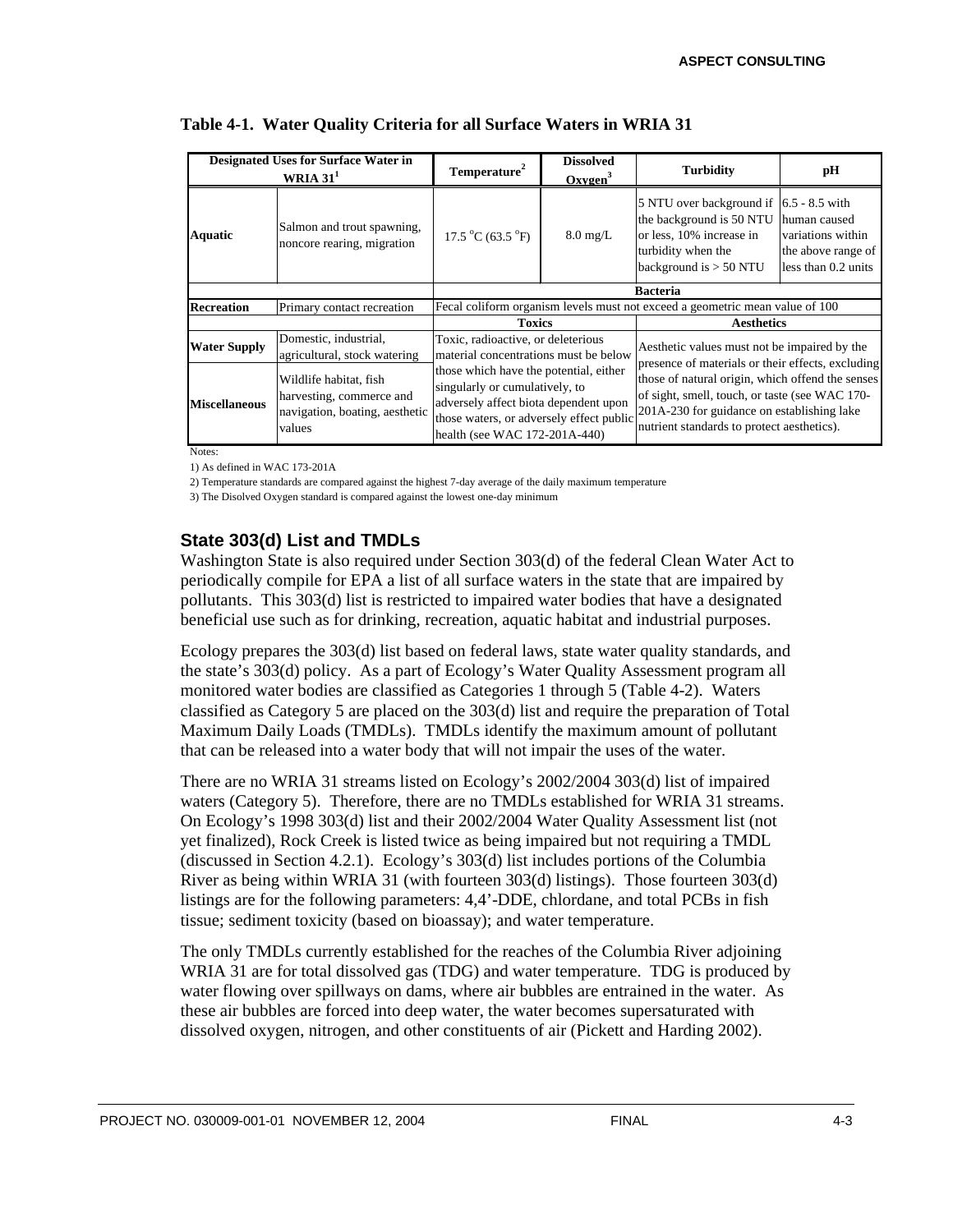Water with elevated levels of TDG can cause air bubbles to develop in the tissues of fish that inhabit these waters for extended periods. This condition is known as gas bubble trauma and can cause chronic impairment or death to fish.

| Category    | <b>Description</b>                                    | <b>Comments</b>                                          |
|-------------|-------------------------------------------------------|----------------------------------------------------------|
| Category 5  | Poluted waters that require a TMDL                    | This is the $303(d)$ list                                |
|             |                                                       | Has an approved TMDL in place and are currently being    |
| Category 4a |                                                       | implemented                                              |
|             | Category 4b Poluted waters that do not require a TMDL | Has a pollution control plan in place                    |
|             |                                                       | Impared by a non-pollutant that connot be addressed      |
| Category 4c |                                                       | through a TMDL                                           |
| Category 3  | No Data                                               | All untested waters are assigned this category           |
|             |                                                       | Some eveldence of a water quality program but not        |
| Category 2  | <b>Waters of Concern</b>                              | enough to require a TMDL                                 |
|             |                                                       | Water body meets te standards only for the pollutants in |
| Category 1  | Meets standards for clean waters                      | which it was tested                                      |

**Table 4-2. Assessment Categories for Water Quality Assessment Program**

# *4.1.2 Groundwater Quality Standards*

Water quality standards for state groundwaters are defined by the State of Washington in WAC 173-200. The state groundwater quality standards protect drinking water, since it is the beneficial use generally requiring the highest quality of groundwater. The state's establishment of standards based on drinking water quality does not imply that all groundwaters are used for drinking water or that all groundwaters are presently suitable for drinking water.

# **4.2 Water Quality Data**

# *4.2.1 Surface Water Quality Data*

Surface water quality information for the WRIA was compiled from Ecology's River and Stream Ambient Monitoring Program, the 303(d) list of impaired water bodies, and miscellaneous data and reports. The EPA STORET database was also searched for additional data.

Ecology has completed no water quality monitoring of WRIA 31 streams under its River and Stream Ambient Monitoring Program. As part of this program, Ecology monitors one station in the Columbia River, adjacent to WRIA 31, which is listed as being within WRIA 31 (Columbia River at Umatilla; Station 31A070). Review of long-term monitoring data (1959-2002) from this station indicates that dissolved oxygen and pH routinely meet water quality standards, but temperature can exceed 63.5°F (17.5°C) in summer months. The EPA STORET database only contained a few miscellaneous WRIA 31 groundwater quality data points from the 1979-1982 time period. As stated above, there are no WRIA 31 streams listed on Ecology's 2002/2004 303(d) list of impaired waters (Category 5).

The majority of surface water quality data available for WRIA 31 is from miscellaneous reports and the Eastern Klickitat Conservation District (EKCD). Miscellaneous reports are discussed in the subbasin-specific discussions below. The EKCD has been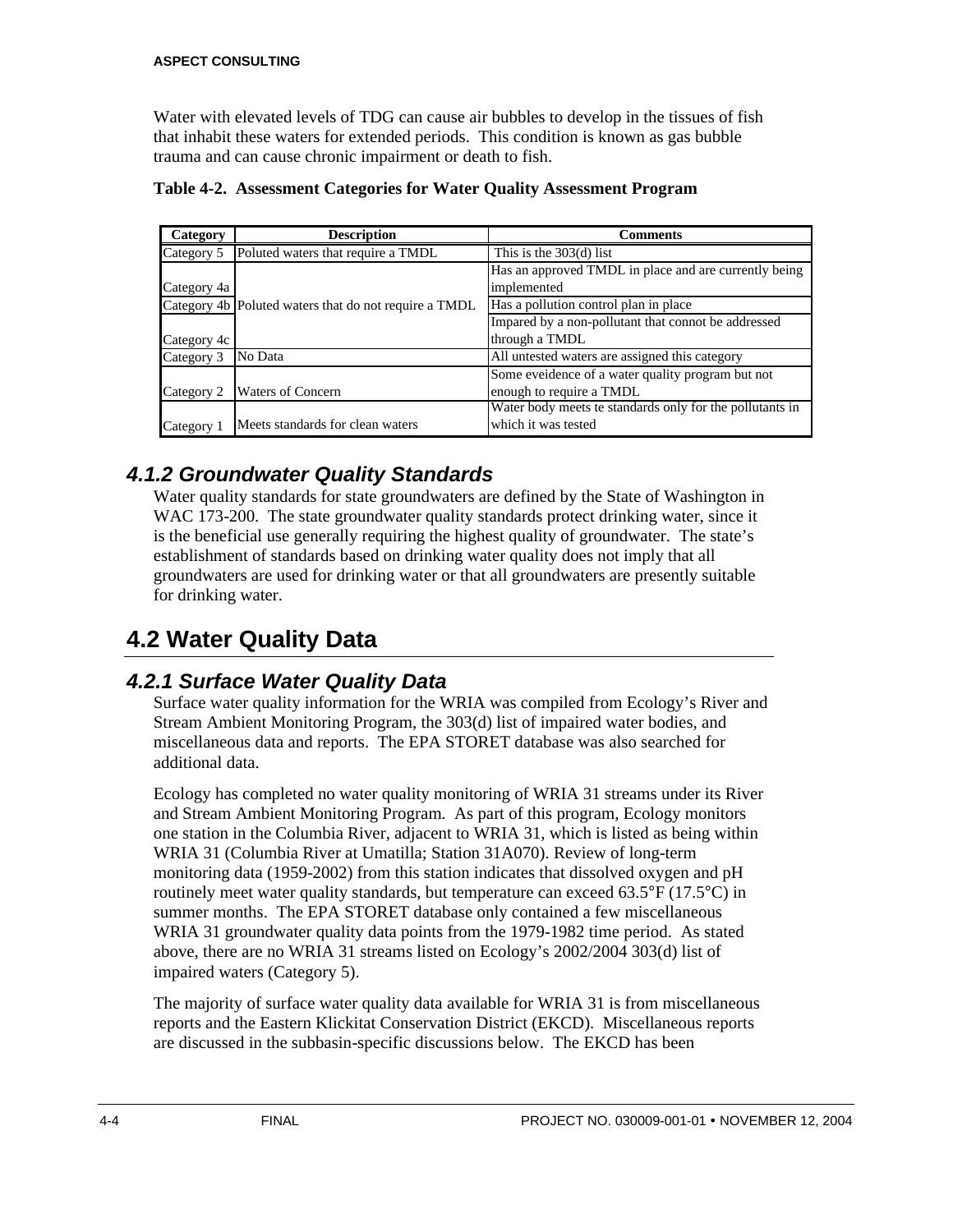monitoring summer water temperature and additional water quality parameters throughout the Rock Creek and Wood/Alder Creeks subbasins since the mid 1990's. One station on Glade Creek has also been monitored by the EKCD. Figure 4-1 shows locations of EKCD's water quality monitoring stations within WRIA 31.

Raw data received from the EKCD (May 2004) were compiled in a database and each monitoring station was assigned to its appropriate subbasin for subsequent analysis. When the EKCD monitoring program began, water temperature data were typically recorded every 6 minutes by instream data loggers. This frequency creates an enormous dataset with an extremely fine time resolution. Later in the monitoring program, the EKCD started collecting data every hour. The EKCD database contains approximately 1.4 million records for water temperature and 8,499 records for other parameters.

For analysis of this very large dataset, water temperature statistics were calculated monthly for each monitoring station in WRIA 31. Prior to running these statistics, the data were checked for apparent outliers, and these outliers were not included in the calculations. Possible outliers were identified by examining weekly graphs of water temperature for each station. Typically, outliers would exist at the beginning and end of a year, presumably as the temperate probe was being installed and removed from the stream, and would thus record the air temperature. Note that, upon examining the graphs, some streams seem to run dry during the summer and the temperature probes appear to record air temperature during these periods. Because it was not possible to determine exactly when the stream at each of 25 data logger stations changed from almost dry to truly dry each year, these records were not removed from the statistical calculations for this Level 1 assessment. More detailed assessment and management of the large EKCD water quality dataset for Rock Creek has been proposed as a component of the supplemental water quality grant applied for by the Planning Unit.

Existing water quality information for each of the four subbasins is discussed below.

#### **Rock Creek Subbasin**

On Ecology's 2002/2004 water quality assessment list, Rock Creek is listed twice as being impaired but not requiring a TMDL (not on the 303[d] list). The upper reach (T5N R17E section 13) is listed for temperature, but a pollution control plan has been established (Ecology/EKCD Memorandum of Agreement described below); thus it listed as Category 4b. The lower reach of Rock Creek (T3N R19E section 29) and a small Unnamed Creek immediately west of it (T3N R18E section 23) are listed as Category 4c, which means impaired by a non-pollutant (fish habitat and fish passage barrier for the two creeks, respectively).

In 1995, Ecology, in cooperation with EKCD and the Natural Resources Conservation Service (NRCS), completed an evaluation of water temperature, including the influence of riparian canopy cover, in Rock Creek (Ehinger 1996). For the study, EKCD and the NRCS deployed continuous water temperature loggers at ten stations within Rock Creek during summer 1995. The ten monitoring stations are shown on Figure 4-1, but the stations were named differently in Ehinger (1996). A stream habitat evaluation was also conducted at each station. Daily maximum stream temperatures were above the current default water temperature standard of 63.5°F (17.5°C) throughout the 1995 summer months at most stations monitored. Temperatures as high as 90°F were measured at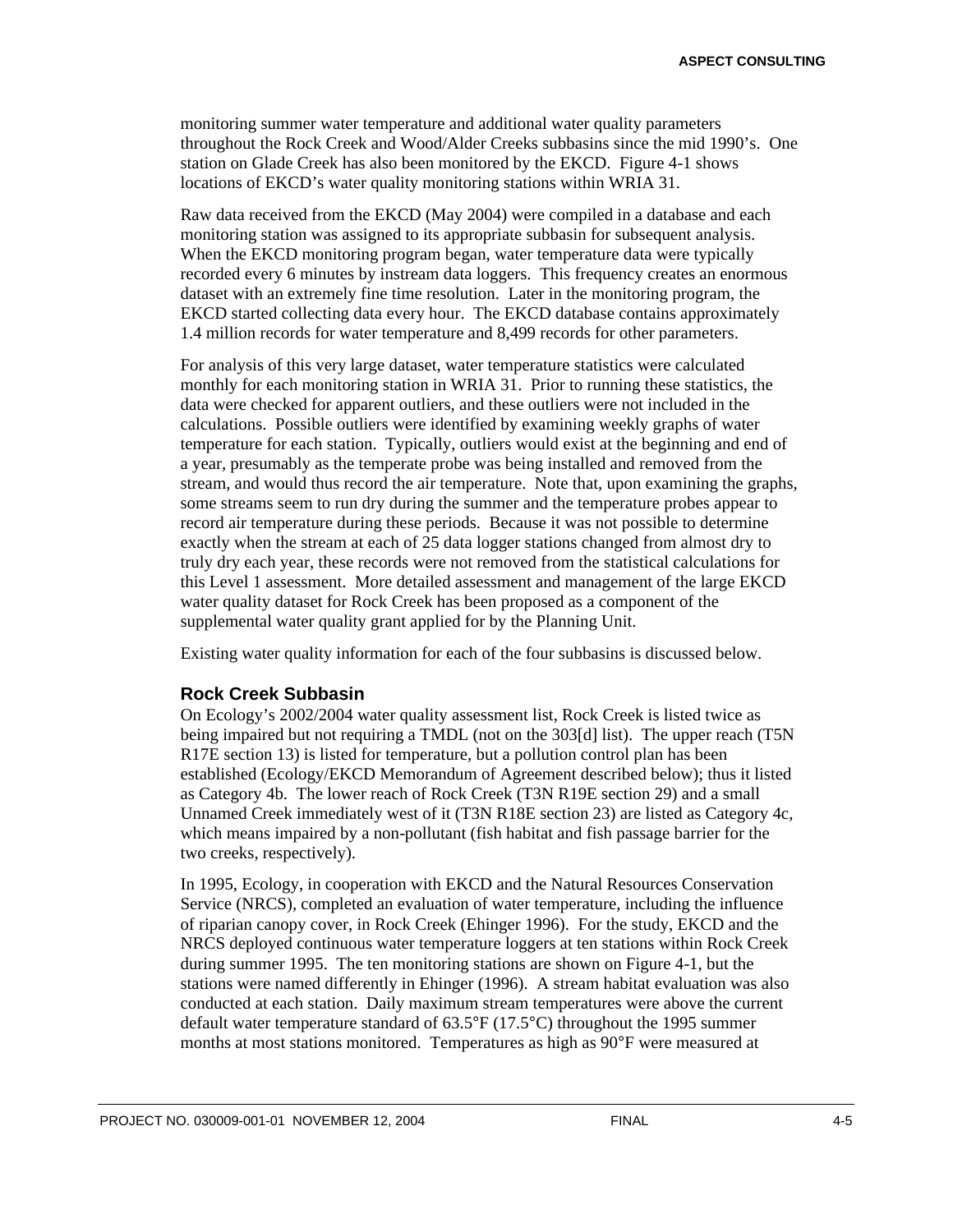#### **ASPECT CONSULTING**

Rock Creek Stations 8 and 9 located in the lowermost reach of Rock Creek (Figure 4-1). No discussion of whether monitoring stations were dry (i.e., measuring air temperature) was presented.

The study concluded that the high water temperatures in upper Rock Creek "may be natural for a small creek in a hot, sunny summer climate". It was inferred that the lack of riparian shading and rocky substrate are contributing to elevated water temperatures in the lower stream reaches. Review of General Land Office (GLO) cadastral survey notes from the 1860s documents that this rocky substrate and lack of trees existed at that time, suggesting it may be the natural condition (Chapter 5). The Ehinger (1996) study pointed out that it would be difficult to quantitatively estimate what portion of the observed high water temperature is natural versus due to anthropogenic causes.

Based on the stream habitat survey, the Ehinger (1996) study concluded that most of Rock Creek showed little impact from current forestry or agricultural practices, but evidence of past grazing practices and episodic flood events were apparent in the lower reaches. Six of the ten stations had riparian canopy (vegetative) cover more than 10 percent below state target goals for eastern Washington Class A streams.

The outcome of this water quality study was a set of management recommendations to protect water quality, speed riparian recovery, and potentially prevent future flood-related damage in Rock Creek. A Memorandum of Agreement (MOA) was subsequently established in 1996 between Ecology and EKCD concerning actions to be implemented and reporting requirements. The EKCD has implemented these actions in accordance with the MOA and is monitoring water temperatures and other water quality parameters (e.g., dissolved oxygen [DO], pH, nitrate). These monitoring data are being transmitted to Ecology.

The EKCD has been monitoring summer water temperature via continuous water temperature loggers at ten locations on Rock Creek since 1995 (excluding the Rock Creek 3 station, for which data start in 1996). The duration of data collection at specific monitoring stations is variable, with some stations' records ending in 1996 and others continuing to present. Data have generally been collected at an hourly (or shorter) time step. The monthly average, minimum, and maximum water temperatures calculated from these data are presented for each Rock Creek station in Table 4-3. Note that data are not available during portions of some months; the first and last days of data collection for each month are listed in Table 4-3, and months with data for each day are denoted with an asterisk (\*).

In Table 4-3, monthly average water temperatures greater than the default standard of  $63.5^{\circ}F(17.5^{\circ}C)$  are bolded. For the purposes of evaluating compliance with the state temperature standard, water temperature is to be represented by the highest 7-day average of the daily maximum temperatures (7-DADMax; WAC 173-201A-200). The calculations of 7-DADMax have not been performed for the very large EKCD dataset, pending more detailed assessment to identify time periods when the logger appeared to be measuring air temperature instead of water temperature (i.e., logger station was dry). This more detailed evaluation is part of the WRIA 31 supplemental water quality project being initiated. Because the monthly average temperature will always be less than the 7- DADMax for that month, the number of months when water temperature exceeded the standard will be greater than those months when the average exceeded.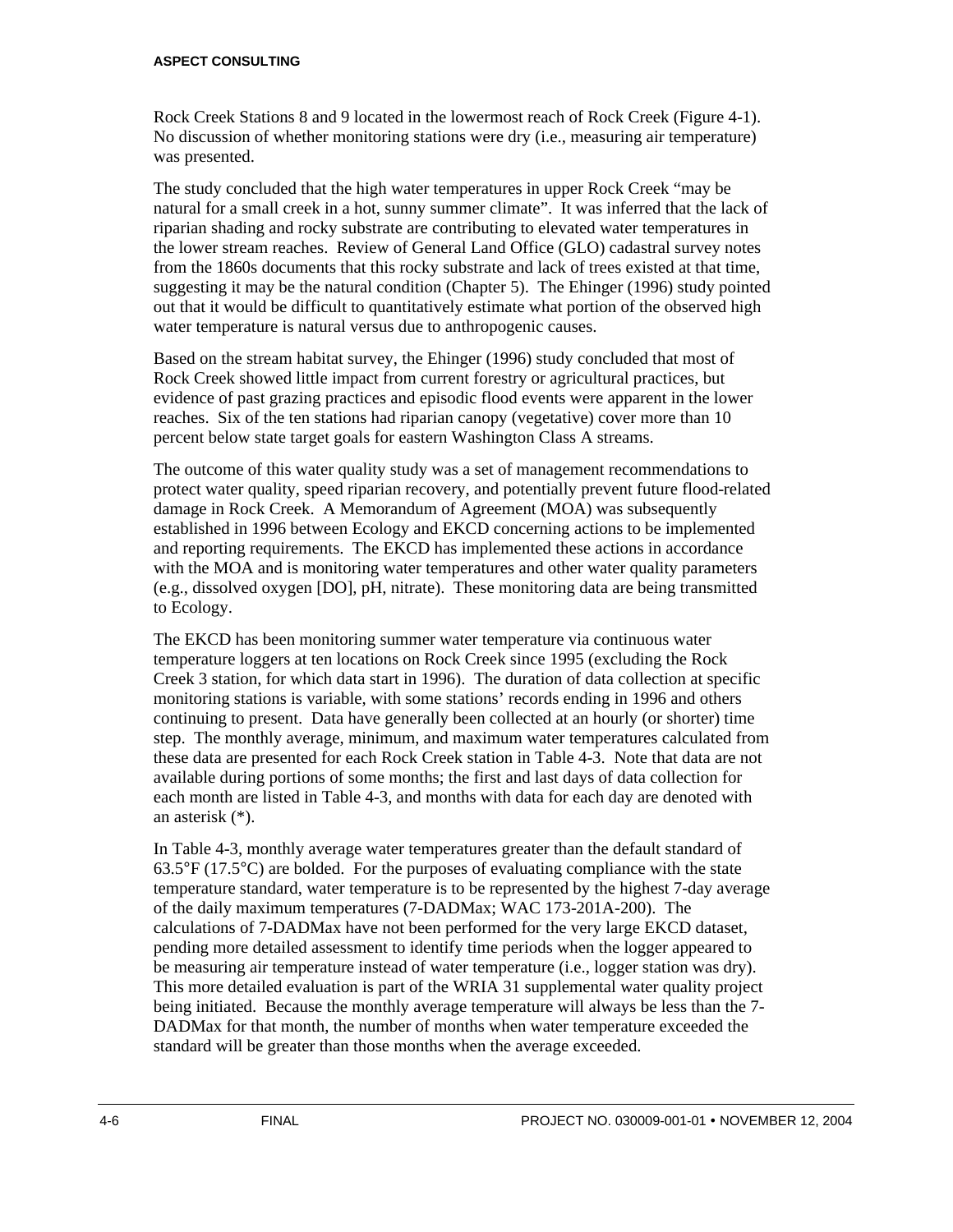**ASPECT CONSULTING**

Table 4-4 presents a synthesis of late-season water temperature by Rock Creek monitoring station over the full period of monitoring record. "Late-season" is here defined as the months of July, August, and September. Although the stations have different periods of record, this synthesis allows a general comparison of late-season water temperature by location along Rock Creek. Based on these data, Rock Creek water temperature generally increases in the downstream direction. For example, the average late-season water temperature is above 63.5°F only in the four lowermost stations (Rock Creek 7, 8, 9, and 10; Figure 4-1). The higher elevation Rock Creek headwaters occur within steep forested canyons; this setting helps substantially in maintaining relatively lower instream temperatures. The temperature increase downstream is consistent with a lack of (cooler) groundwater contribution to streamflow in Rock Creek (discussed in Section 3.3.3 of Chapter 3). As stated above, the reported maximum water temperatures for many stations (e.g., 100°F) are likely air temperatures rather than water temperatures.

If water temperature (7-DADMax) in Rock Creek is naturally above 63.5°F, then the natural 7-DADMax condition constitutes the temperature standard. Ehinger (1996) points out that it would be difficult to quantitatively estimate what portion of the observed high water temperature in Rock Creek is a result of natural conditions versus anthropogenic (man-made) influences. Irrespective of the temperature standard, actions taken under the Ecology/EKCD MOA for Rock Creek (e.g., planting riparian vegetation in year 2000) should eventually effect some reduction in water temperatures. The recently started supplemental water quality project will evaluate all water temperature data collected to date to document baseline conditions, and thus assist in future comparative analysis of stream temperature changes attributable to the riparian plantings.

Other water quality parameters were collected as spot measurements when the temperature data loggers were downloaded every four to eight weeks. The EKCD has periodically collected DO, pH, nitrate, and/or stream discharge measurements at the ten Rock Creek monitoring stations since the mid 1990s. These data are presented in Table 4-5 (nitrate is not presented because all concentrations were reportedly below the detection limit of the field instrument used). In Table 4-5, pH and DO values exceeding water quality standards are bolded. The default standards for WRIA 31 surface waters are pH within the range of 6.5 to 8.5, and DO at or above 8.0 mg/L. Each station had at least one DO measurement below the 8.0 mg/L standard. DO measurements below 8.0 mg/L occurred most commonly during the late-season months (August through October), when flows are lowest and the water most stagnant. Measured pH values outside of the water quality standard range (6.5-8.5) occur periodically at some but not all stations, and the measurements tend to be variable over time at a given station (Table 4-5).

The USGS sampled water temperature and suspended sediment at their Rock Creek streamflow gaging station near Roosevelt (Station 14036600) on six occasions between January 1965 and December 1966. These data are presented in Table 4-6. The six values were collected during higher flow events (600 to 1,800 cfs) in winter and spring. During these events, relatively high water turbidity occurred (up to 1,300 mg/L total suspended solids). Based on these data, Rock Creek can carry between roughly 400 and 4,000 tons of suspended sediment per day during high flow events. These USGS data include multiple measurements within a day's time, and show the rapid changes in sediment load corresponding to rapid changes in flow (Table 4-6).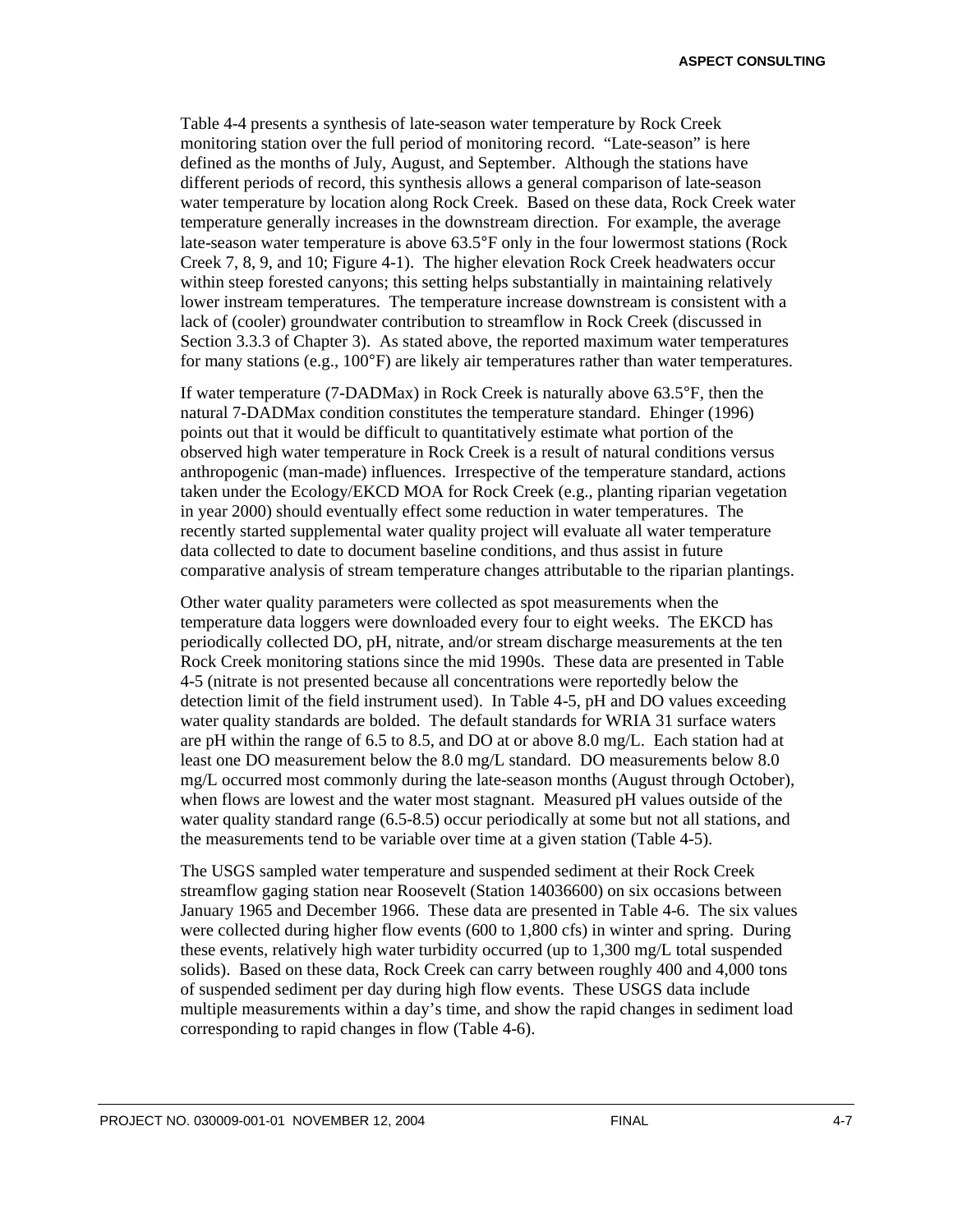| Monit.      |             |                  |              | <b>Water Temperature</b> |              | <b>Measurement Period</b> |                     |  |
|-------------|-------------|------------------|--------------|--------------------------|--------------|---------------------------|---------------------|--|
| <b>Site</b> | Year        | Month            | $Avg(^{0}F)$ | $Max(^0F)$               | Min $(^oF)$  | <b>First Day</b>          | <b>Last Day</b>     |  |
|             |             | 1995 June        | 53.0         | 80.2                     | 45.4         | 6/5/95                    | 6/30/95             |  |
|             |             | 1995 July *      | 58.1         | 71.9                     | 49.9         | 7/1/95                    | 7/31/95             |  |
| Rock        |             | 1995 August      | 59.5         | 70.7                     | 53.0         | 8/1/95                    | 8/2/95              |  |
|             |             | 1995 October     | 44.9         | 61.6                     | 35.5         | 10/12/95                  | 10/31/95            |  |
| Creek 1     |             | 1995 November    | 41.3         | 49.5                     | 34.9         | 11/1/95                   | 11/16/95            |  |
|             |             | 1996 May         | 48.1         | 82.1                     | 40.3         | 5/16/96                   | 5/31/96             |  |
|             |             | 1996 June *      | 52.9         | 65.6                     | 44.2         | 6/1/96                    | 6/30/96             |  |
|             |             | 1996 July *      | 58.1         | 69.1                     | 47.6         | 7/1/96                    | 7/31/96             |  |
|             |             | 1996 August      | 59.1         | 69.4                     | 52.9         | 8/1/96                    | 8/13/96             |  |
|             | $1995$ June |                  | 51.4         | 73.2                     | 43.8         | 6/12/95                   | 6/30/95             |  |
|             |             | 1995 July *      | 56.2         | 70.8                     | 48.0         | 7/1/95                    | 7/31/95             |  |
| Rock        |             | 1995 August *    | 53.8         | 76.9                     | 45.8         | 8/1/95                    | 8/31/95             |  |
| Creek 2     |             | 1995 September   | 53.8         | 59.8                     | 48.3         | 9/1/95                    | 9/25/95             |  |
|             |             | 1996 May         | 46.4         | 87.6                     | 39.1         | $\frac{1}{5}/20/96$       | 5/31/96             |  |
|             |             | 1996 June *      | 51.6         | 71.7                     | 39.1         | 6/1/96                    | 6/30/96             |  |
|             | 1996 July   |                  | 64.6         | 100.4                    | 35.1         | 7/1/96                    | 7/22/96             |  |
|             | 1996 July   |                  | 63.2         | 70.4                     | 58.5         | 7/24/96                   | 7/31/96             |  |
|             |             | 1996 August *    | 60.9         | 85.9                     | 56.6         | 8/1/96                    | 8/31/96             |  |
|             |             | 1996 September   | 59.4         | 72.5                     | 52.9         | 9/1/96                    | 9/16/96             |  |
|             | 1997 June   | 1997 July *      | 55.0         | 73.8                     | 49.6         | 6/18/97                   | 6/30/97             |  |
|             |             | 1997 August *    | 58.6         | 68.7<br>71.3             | 51.3<br>55.2 | 7/1/97                    | 7/31/97<br>8/31/97  |  |
|             |             | 1997 September * | 60.9         |                          |              | 8/1/97<br>9/1/97          |                     |  |
|             |             | 1997 October *   | 55.3<br>49.1 | 62.0<br>56.0             | 49.9<br>43.8 | 10/1/97                   | 9/30/97<br>10/31/97 |  |
|             |             | 1997 November    | 45.8         | 48.8                     | 43.8         | 11/1/97                   | 11/3/97             |  |
|             |             | 1998 June *      | 55.4         | 68.4                     | 46.8         | 6/1/98                    | 6/30/98             |  |
| Rock        |             | 1998 July *      | 63.7         | 87.9                     | 53.8         | 7/1/98                    | 7/31/98             |  |
| Creek 3     |             | $1999$ May       | 48.5         | 75.3                     | 38.7         | 5/11/99                   | 5/31/99             |  |
|             |             | 1999 June *      | 54.1         | 64.9                     | 44.3         | 6/1/99                    | 6/30/99             |  |
|             |             | 1999 July *      | 58.7         | 70.1                     | 49.3         | 7/1/99                    | 7/31/99             |  |
|             |             | 1999 August *    | 62.3         | 68.9                     | 54.9         | 8/1/99                    | 8/31/99             |  |
|             |             | 1999 September   | 56.4         | 88.6                     | 38.4         | 9/1/99                    | 9/25/99             |  |
|             | 2000 May    |                  | 52.2         | 70.7                     | 47.9         | 5/31/00                   | 5/31/00             |  |
|             |             | $2000$ June $*$  | 55.2         | 70.1                     | 45.7         | 6/1/00                    | 6/30/00             |  |
|             |             | 2000 July *      | 60.8         | 75.9                     | 51.3         | 7/1/00                    | 7/31/00             |  |
|             |             | 2000 August *    | 68.6         | 100.8                    | 47.7         | 8/1/00                    | 8/31/00             |  |
|             |             | 2000 September   | 72.6         | 78.4                     | 65.4         | 9/1/00                    | 9/19/00             |  |
|             | 1995 May    |                  | 61.7         | 85.7                     | 57.9         | 5/31/95                   | 5/31/95             |  |
|             |             | 1995 June *      | 55.9         | 63.9                     | 48.7         | 6/1/95                    | 6/30/95             |  |
|             | 1995 July   |                  | 59.0         | 64.5                     | 55.4         | 7/1/95                    | 7/5/95              |  |
|             |             | 1995 August      | 56.7         | 70.9                     | 51.5         | 8/3/95                    | 8/31/95             |  |
|             |             | 1995 September * | 56.5         | 62.5                     | 52.9         | 9/1/95                    | 9/30/95             |  |
|             |             | 1995 October *   | 48.9         | 58.2                     | 39.5         | 10/1/95                   | 10/31/95            |  |
|             |             | 1995 November    | 39.4         | 40.3                     | 38.9         | 11/1/95                   | 11/1/95             |  |
|             |             | 1996 May         | 52.0         | 64.2                     | 44.8         | 5/21/96                   | 5/31/96             |  |
| Rock        |             | 1996 June *      | 56.5         | 63.0                     | 50.1         | 6/1/96                    | 6/30/96             |  |
| Creek 4     | 1996 July   |                  | 59.5         | 63.0                     | 55.1         | 7/1/96                    | 7/23/96             |  |
|             |             | 1996 September   | 82.1         | 82.1                     | 82.1         | 9/19/96                   | 9/19/96             |  |
|             |             | 1997 May         | 55.4         | 81.2                     | 47.8         | 5/15/97                   | 5/31/97             |  |
|             |             | 1997 June *      | 56.9         | 76.1                     | 50.6         | 6/1/97                    | 6/30/97             |  |
|             |             | 1997 July $*$    | 59.9         | 69.7                     | 53.7         | 7/1/97                    | 7/31/97             |  |
|             |             | 1997 August *    | 62.0         | 64.8                     | 58.8         | 8/1/97                    | 8/31/97             |  |
|             |             | 1997 September * | 57.6         | 61.3                     | 53.7         | 9/1/97                    | 9/30/97             |  |
|             |             | 1997 October *   | 49.6         | 56.2                     | 43.9         | 10/1/97                   | 10/31/97            |  |
|             |             | 1997 November    | 46.5         | 49.0                     | 43.9         | 11/1/97                   | 11/5/97             |  |

**Table 4-3. Summary of EKCD Water Temperature Data for Rock Creek (Sheet 1 of 6)**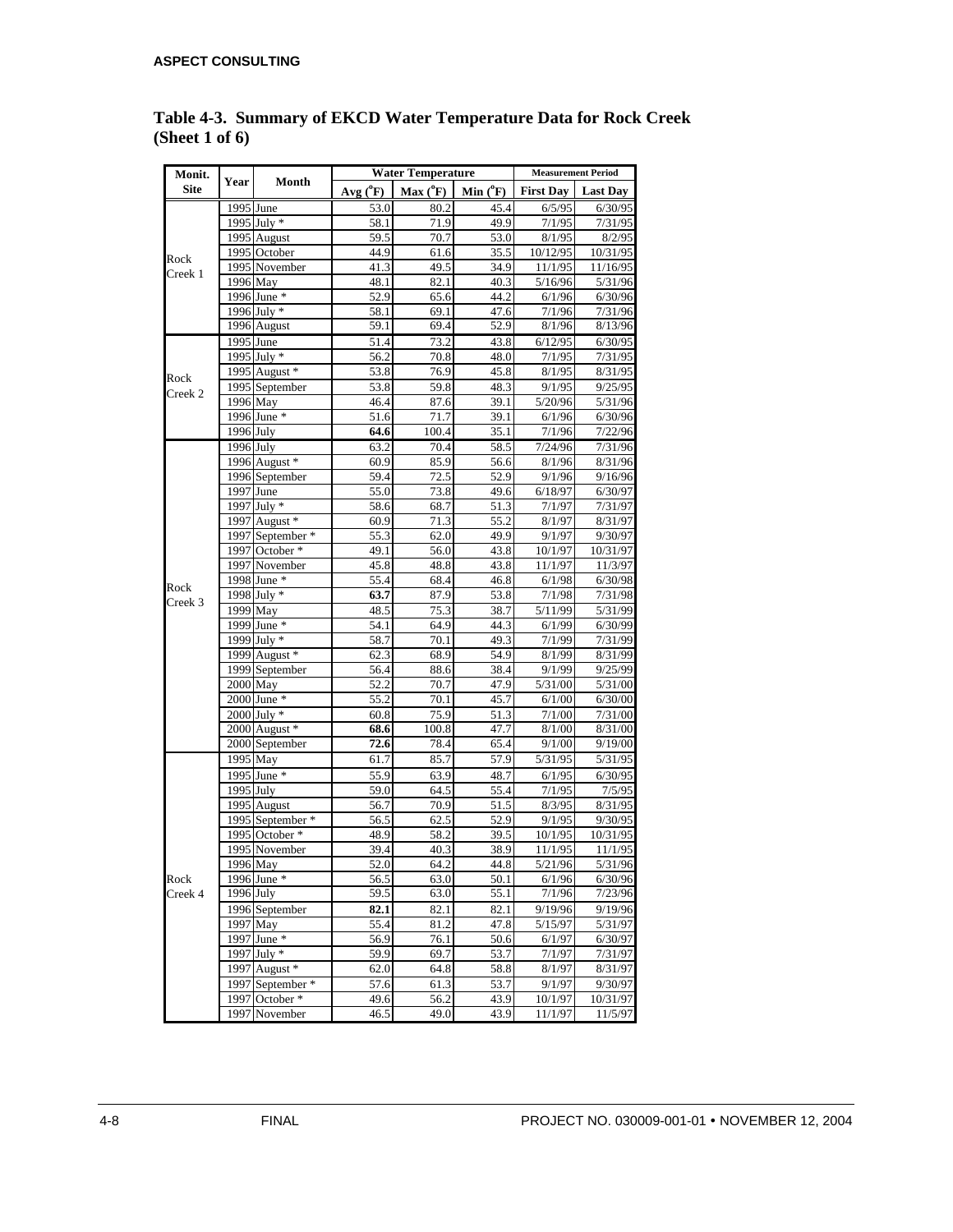| Monit.      | Year                   | Month                    |              | <b>Water Temperature</b> |                   | <b>Measurement Period</b> |                 |  |
|-------------|------------------------|--------------------------|--------------|--------------------------|-------------------|---------------------------|-----------------|--|
| <b>Site</b> |                        |                          | $Avg(^{o}F)$ | $Max(^oF)$               | $Min(^oF)$        | <b>First Day</b>          | <b>Last Day</b> |  |
|             | $\overline{1995}$ June |                          | 56.9         | 68.7                     | $\overline{50.0}$ | 6/8/95                    | 6/30/95         |  |
|             |                        | 1995 July *              | 61.1         | 70.2                     | 54.5              | 7/1/95                    | 7/31/95         |  |
|             |                        | 1995 August              | 58.9         | 69.3                     | 51.7              | 8/1/95                    | 8/25/95         |  |
|             |                        | 1995 September           | 53.1         | 56.4                     | 49.4              | 9/21/95                   | 9/30/95         |  |
|             |                        | 1995 October *           | 46.4         | 53.9                     | 34.8              | 10/1/95                   | 10/31/95        |  |
| Rock        |                        | 1995 November            | 40.2         | 48.9                     | 32.5              | 11/1/95                   | 11/14/95        |  |
| Creek 5     |                        | 1996 May                 | 52.7         | 63.5                     | 44.2              | 5/22/96                   | 5/31/96         |  |
|             |                        | 1996 June *              | 56.9         | 66.1                     | 49.2              | 6/1/96                    | 6/30/96         |  |
|             |                        | 1996 July *              | 62.5         | 71.7                     | 52.5              | 7/1/96                    | 7/31/96         |  |
|             |                        | 1996 August *            | 60.9         | 67.0                     | 54.2              | 8/1/96                    | 8/31/96         |  |
|             |                        | 1996 September *         | 53.6         | 60.9                     | 45.6              | 9/1/96                    | 9/30/96         |  |
|             |                        | 1996 October             | 52.7         | 56.7                     | 48.9              | 10/1/96                   | 10/10/96        |  |
|             | 1995 May               |                          | 62.4         | 90.9                     | 58.2              | 5/30/95                   | 5/31/95         |  |
|             |                        | 1995 June *              | 58.3         | 66.8                     | 50.3              | 6/1/95                    | 6/30/95         |  |
|             |                        | 1995 July *              | 63.3         | 72.7                     | 57.3              | 7/1/95                    | 7/31/95         |  |
|             |                        | $\overline{1995}$ August | 63.4         | 90.2                     | 53.7              | 8/1/95                    | 8/29/95         |  |
|             |                        | 1995 October             | 47.9         | 73.6                     | 37.5              | 10/12/95                  | 10/31/95        |  |
|             |                        | 1995 November            | 43.7         | 50.9                     | 34.6              | 11/1/95                   | 11/16/95        |  |
|             |                        | 1996 May                 | 53.5         | 64.2                     | 46.7              | 5/20/96                   | 5/31/96         |  |
|             |                        | 1996 June *              | 58.7         | 65.6                     | 51.2              | 6/1/96                    | 6/30/96         |  |
|             |                        | 1996 July *              | 64.2         | 90.2                     | 55.1              | 7/1/96                    | 7/31/96         |  |
|             |                        | 1996 August              | 62.8         | 68.8                     | 56.5              | 8/1/96                    | 8/19/96         |  |
|             | 1997 May               |                          | 58.0         | 93.7                     | 50.4              | 5/12/97                   | 5/31/97         |  |
|             |                        | $1997$ June *            | 58.8         | 67.1                     | 52.6              | 6/1/97                    | 6/30/97         |  |
|             |                        | $1997$ July *            | 63.0         | 74.2                     | 55.1              | 7/1/97                    | 7/31/97         |  |
|             |                        | 1997 August *            | 64.7         | 74.8                     | 58.5              | 8/1/97                    | 8/31/97         |  |
|             |                        | 1997 September *         | 58.7         | 64.8                     | 52.3              | 9/1/97                    | 9/30/97         |  |
|             |                        | 1997 October *           | 50.2         | 58.8                     | 42.9              | 10/1/97                   | 10/31/97        |  |
|             |                        | 1997 November            | 47.4         | 50.7                     | 43.7              | 11/1/97                   | 11/5/97         |  |
|             |                        | 1998 May                 | 53.6         | 83.7                     | 47.6              | 5/5/98                    | 5/27/98         |  |
|             | 1998 June              |                          | 60.0         | 67.7                     | 54.0              | 6/18/98                   | 6/30/98         |  |
| Rock        |                        | $1998$ July $*$          | 66.2         | 78.6                     | 59.3              | 7/1/98                    | 7/31/98         |  |
| Creek 6     |                        | 1998 August *            | 64.3         | 72.1                     | 57.6              | 8/1/98                    | 8/31/98         |  |
|             |                        | 1998 September *         | 60.1         | 68.3                     | 53.7              | 9/1/98                    | 9/30/98         |  |
|             |                        | 1998 October             | 53.1         | 58.2                     | 48.1              | 10/1/98                   | 10/10/98        |  |
|             |                        | 1999 May                 | 52.2         | 65.6                     | 41.2              | 5/5/99                    | 5/31/99         |  |
|             |                        | $1999$ June *            | 58.7         | 68.8                     | 48.7              | 6/1/99                    | 6/30/99         |  |
|             |                        | $1999$ July $*$          | 61.7         | 68.8                     | 52.3              | 7/1/99                    | 7/30/99         |  |
|             | 2000 June              |                          | 61.3         | 68.6                     | 54.1              | 6/12/00                   | 6/30/00         |  |
|             |                        | $2000$ July $*$          | 63.1         | 73.7                     | 53.2              | 7/1/00                    | 7/31/00         |  |
|             |                        | 2000 August *            | 62.8         | 71.6                     | 54.6              | 8/1/00                    | 8/31/00         |  |
|             |                        | 2000 September *         | 57.2         | 65.7                     | 45.4              | 9/1/00                    | 9/30/00         |  |
|             |                        | 2000 October *           | 50.9         | 61.7                     | 42.9              | 10/1/00                   | 10/24/00        |  |
|             | $2001$ June            |                          | 61.6         | 73.7                     | 55.8              | 6/28/01                   | 6/30/01         |  |
|             |                        | 2001 July *              | 63.6         | 70.1                     | 58.0              | 7/1/01                    | 7/31/01         |  |
|             |                        | $2001$ August $*$        | 64.1         | 71.0                     | 57.2              | 8/1/01                    | 8/31/01         |  |
|             |                        | 2001 September *         | 58.6         | 65.1                     | 50.5              | 9/1/01                    | 9/30/01         |  |
|             |                        | 2001 October *           | 49.7         | 56.6                     | 44.1              | 10/1/01                   | 10/31/01        |  |
|             |                        | 2001 November            | 45.1         | 51.9                     | 38.8              | 11/1/01                   | 11/26/01        |  |
|             |                        | 2002 April               | 52.5         | 55.1                     | 48.6              | 4/30/02                   | 4/30/02         |  |
|             |                        | 2002 May *               | 52.6         | 63.0                     | 41.1              | 5/1/02                    | 5/31/02         |  |
|             |                        | $2002$ June              | 60.0         | 95.3                     | 47.8              | 6/1/02                    | 6/24/02         |  |

### **Table 4-3. Summary of EKCD Water Temperature Data for Rock Creek (Sheet 2 of 6)**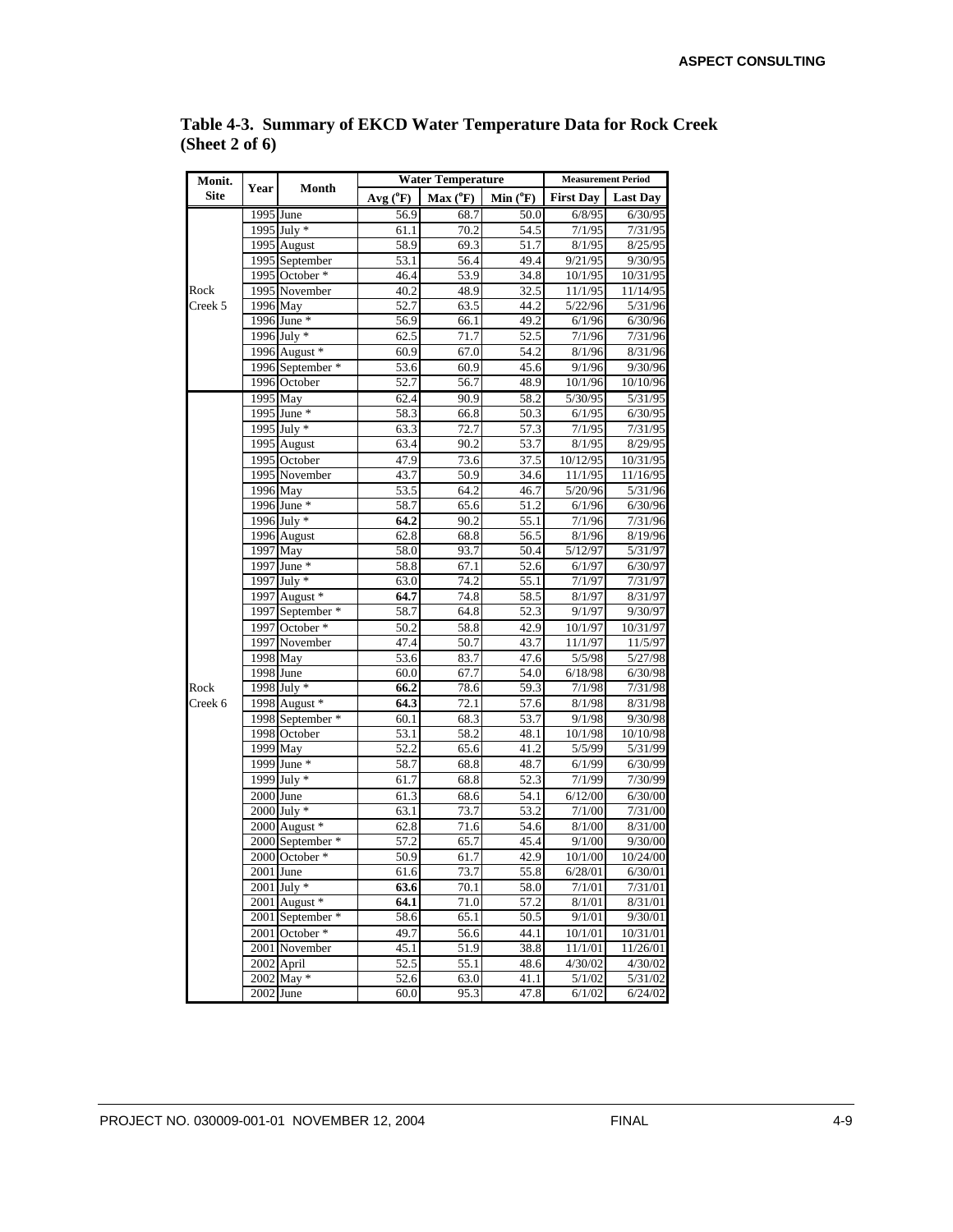| Monit.      |      |                                    |                   | <b>Water Temperature</b> |              |                   | <b>Measurement Period</b> |  |  |
|-------------|------|------------------------------------|-------------------|--------------------------|--------------|-------------------|---------------------------|--|--|
| <b>Site</b> | Year | Month                              | $Avg(^{0}F)$      | $Max(^oF)$               | Min $(^oF)$  | <b>First Day</b>  | <b>Last Day</b>           |  |  |
|             |      | 1995 May                           | 63.5              | 92.0                     | 59.7         | 5/30/95           | 5/31/95                   |  |  |
|             |      | 1995 June *                        | 60.2              | 77.1                     | 53.5         | 6/1/95            | 6/30/95                   |  |  |
|             |      | 1995 July *                        | 65.5              | 77.1                     | 59.9         | 7/1/95            | 7/31/95                   |  |  |
|             |      | 1995 August                        | 64.0              | 84.2                     | 59.7         | 8/1/95            | 8/29/95                   |  |  |
|             |      | 1996 May                           | $\overline{55.3}$ | 63.4                     | 49.6         | 5/17/96           | 5/31/96                   |  |  |
|             |      | 1996 June *                        | 60.0              | 66.9                     | 53.5         | 6/1/96            | 6/30/96                   |  |  |
|             |      | 1996 July *                        | 65.4              | 73.1                     | 57.7         | 7/1/96            | 7/31/96                   |  |  |
|             |      | 1996 August *                      | 66.2              | 99.9                     | 54.3         | 8/1/96            | 8/31/96                   |  |  |
|             |      | 1996 September                     | 61.5              | 89.2                     | 49.3         | 9/1/96            | 9/19/96                   |  |  |
|             |      | 1997 May                           | 59.6              | 85.8                     | 52.9         | 5/8/97            | 5/31/97                   |  |  |
|             |      | 1997 June *                        | 61.2              | 78.3                     | 55.4         | 6/1/97            | 6/30/97                   |  |  |
|             |      | 1997 July *                        | 65.3              | 74.3                     | 57.9         | 7/1/97            | 7/31/97                   |  |  |
|             |      | 1997 August *                      | 67.5              | 75.2                     | 61.6         | 8/1/97            | 8/31/97                   |  |  |
|             |      | 1997 September *                   | 61.9              | 69.2                     | 56.0         | 9/1/97            | 9/30/97                   |  |  |
|             |      | 1997 October *                     | 53.9              | 63.1                     | 47.6         | 10/1/97           | 10/31/97                  |  |  |
|             |      | 1997 November                      | 51.6              | 54.9                     | 48.5         | 11/1/97           | 11/5/97                   |  |  |
|             |      | 1998 May                           | 56.3              | 81.2                     | 51.5         | 5/5/98            | 5/31/98                   |  |  |
|             |      | 1998 June *                        | 61.4              | 69.2                     | 56.3         | 6/1/98            | 6/30/98                   |  |  |
|             |      | 1998 July *                        | 68.0              | 74.9                     | 61.9         | 7/1/98            | 7/31/98                   |  |  |
|             |      | 1998 August *                      | 67.3              | 74.3                     | 60.5         | 8/1/98            | 8/31/98                   |  |  |
|             |      | 1998 September *                   | 63.5              | 71.6                     | 56.8         | 9/1/98            | 9/30/98                   |  |  |
|             |      | 1998 October                       | 56.9              | 62.5                     | 52.7         | 10/1/98           | 10/10/98                  |  |  |
|             |      | 1999 May                           | 55.3              | 66.3                     | 46.2         | 5/5/99            | 5/31/99                   |  |  |
|             |      | 1999 June *                        | 61.0              | 69.8                     | 52.9         | 6/1/99            | 6/30/99                   |  |  |
|             |      | 1999 July $*$                      | 64.8              | 73.1                     | 56.8         | 7/1/99            | 7/31/99                   |  |  |
|             |      | 1999 August *                      | 67.4              | 74.3                     | 59.9         | 8/1/99            | 8/31/99                   |  |  |
|             |      | 1999 September *                   | 59.5              | 66.0                     | 49.9         | 9/1/99            | 9/30/99                   |  |  |
| Rock        |      | 1999 October                       | 52.8              | 59.4                     | 47.1         | 10/1/99           | 10/29/99                  |  |  |
| Creek 7     |      | $2000$ June $*$                    | 62.1              | 97.1                     | 54.3         | 6/1/00            | 6/30/00                   |  |  |
|             |      | 2000 July *<br>2000 August *       | 66.2              | 79.6                     | 57.7         | 7/1/00            | 7/31/00<br>8/31/00        |  |  |
|             |      |                                    | 66.7              | 81.5                     | 56.3         | 8/1/00            |                           |  |  |
|             |      | 2000 September *<br>2000 October * | 60.8<br>53.7      | 73.1<br>66.3             | 48.5<br>46.8 | 9/1/00<br>10/1/00 | 9/30/00<br>10/31/00       |  |  |
|             |      | 2000 November *                    | 45.0              | 53.5                     | 38.4         | 11/1/00           | 11/30/00                  |  |  |
|             |      | 2000 December                      | 42.7              | 46.0                     | 39.2         | 12/1/00           | 12/11/00                  |  |  |
|             |      | 2001 May                           | 59.8              | 81.0                     | 50.8         | 5/11/01           | 5/31/01                   |  |  |
|             |      | 2001 June *                        | 61.4              | 73.8                     | 53.6         | 6/1/01            | 6/30/01                   |  |  |
|             |      | $2001$ July $*$                    | 69.4              | 81.7                     | 59.8         | 7/1/01            | 7/31/01                   |  |  |
|             |      | 2001 August *                      | 72.7              | 100.8                    | 57.8         | 8/1/01            | 8/31/01                   |  |  |
|             |      | 2001 September *                   | 63.6              | 74.4                     | 52.2         | 9/1/01            | 9/30/01                   |  |  |
|             |      | 2001 October *                     | 52.3              | 58.7                     | 46.7         | 10/1/01           | 10/31/01                  |  |  |
|             |      | 2001 November                      | 48.2              | 56.1                     | 41.6         | 11/1/01           | 11/26/01                  |  |  |
|             |      | 2002 April                         | 57.9              | 79.4                     | 53.7         | 4/30/02           | 4/30/02                   |  |  |
|             |      | 2002 May *                         | 55.7              | 65.3                     | 45.9         | 5/1/02            | 5/31/02                   |  |  |
|             |      | 2002 June *                        | 62.4              | 73.8                     | 52.6         | 6/1/02            | 6/30/02                   |  |  |
|             |      | $2002$ July $*$                    | 69.1              | 79.1                     | 51.2         | 7/1/02            | 7/31/02                   |  |  |
|             |      | 2002 August *                      | 68.2              | 92.2                     | 50.1         | 8/1/02            | 8/31/02                   |  |  |
|             |      | 2002 September *                   | 61.7              | 70.5                     | 54.0         | 9/1/02            | 9/30/02                   |  |  |
|             |      | 2002 October                       | 52.8              | 74.2                     | 44.0         | 10/1/02           | 10/29/02                  |  |  |
|             |      | 2003 May                           | 57.7              | 72.8                     | 48.4         | 5/12/03           | 5/31/03                   |  |  |
|             |      | 2003 June *                        | 63.0              | 73.4                     | 55.7         | 6/1/03            | 6/30/03                   |  |  |
|             |      | $2003$ July $*$                    | 69.4              | 100.7                    | 58.2         | 7/1/03            | 7/31/03                   |  |  |
|             |      | 2003 August *                      | 70.6              | 100.7                    | 56.0         | 8/1/03            | 8/31/03                   |  |  |
|             |      | 2003 September *                   | 62.4              | 71.0                     | 55.4         | 9/1/03            | 9/30/03                   |  |  |
|             |      | 2003 October *                     | 54.6              | 61.1                     | 41.8         | 10/1/03           | 10/31/03                  |  |  |
|             |      | 2003 November *                    | 44.0              | 51.8                     | 40.1         | 11/1/03           | 11/30/03                  |  |  |
|             |      | 2003 December                      | 44.5              | 77.7                     | 42.3         | 12/1/03           | 12/23/03                  |  |  |

**Table 4-3. Summary of EKCD Water Temperature Data for Rock Creek (Sheet 3 of 6)**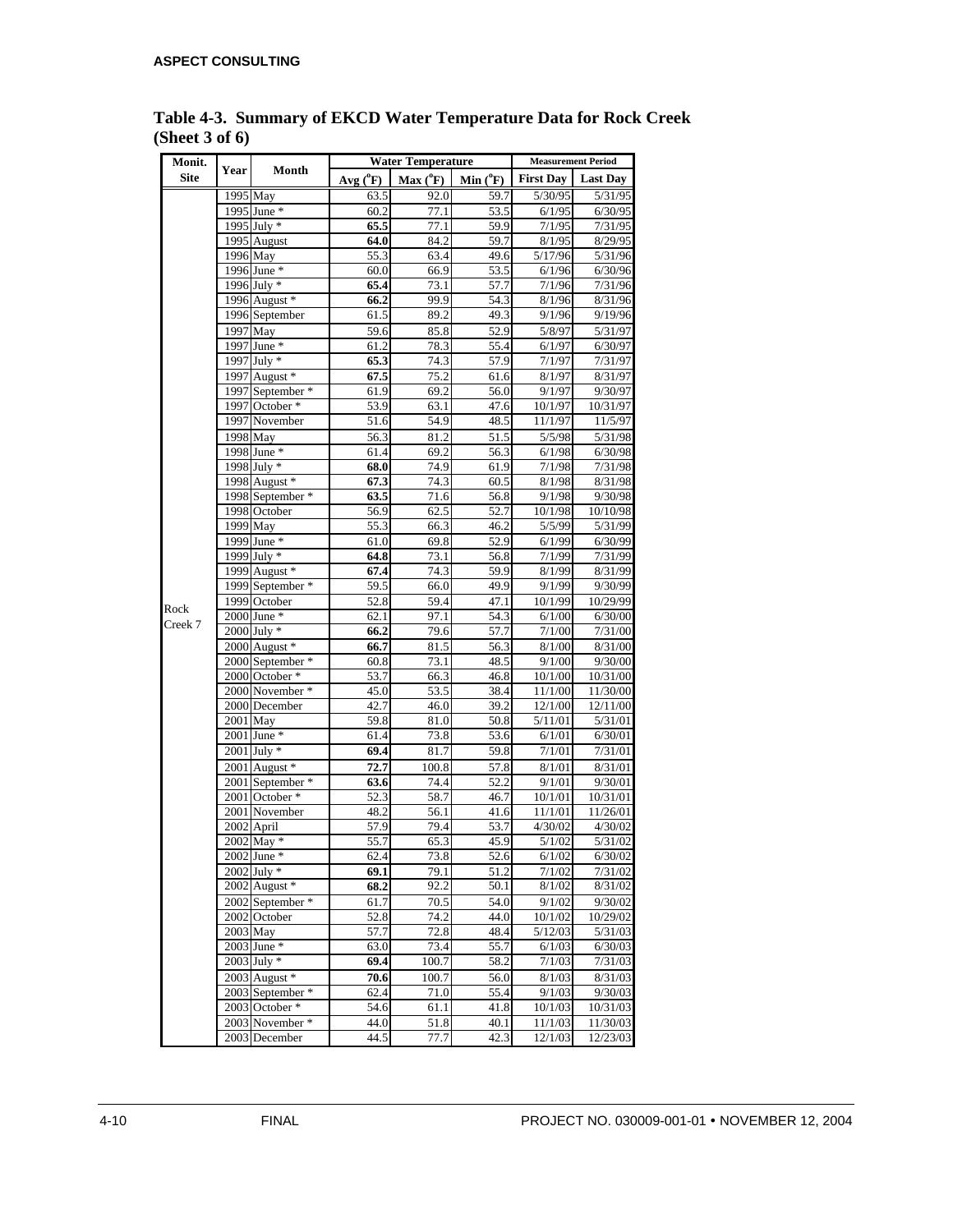| Monit.      | Year     | Month            |             | <b>Water Temperature</b> | <b>Measurement Period</b> |                  |                 |
|-------------|----------|------------------|-------------|--------------------------|---------------------------|------------------|-----------------|
| <b>Site</b> |          |                  | Avg $(^0F)$ | $Max(^oF)$               | Min $(^0F)$               | <b>First Day</b> | <b>Last Day</b> |
|             | 1995 May |                  | 64.9        | 93.2                     | 58.7                      | 5/30/95          | 5/31/95         |
|             |          | 1995 June *      | 61.4        | 74.1                     | 52.8                      | 6/1/95           | 6/30/95         |
|             |          | 1995 July *      | 67.1        | 94.7                     | 58.4                      | 7/1/95           | 7/31/95         |
|             |          | 1995 August *    | 65.3        | 88.3                     | 50.3                      | 8/1/95           | 8/23/95         |
|             | 1996 May |                  | 56.9        | 68.5                     | 48.6                      | 5/16/96          | 5/31/96         |
|             |          | 1996 June *      | 62.1        | 73.2                     | 53.1                      | 6/1/96           | 6/30/96         |
|             |          | 1996 July *      | 67.7        | 84.3                     | 57.3                      | 7/1/96           | 7/31/96         |
|             |          | 1996 August *    | 69.7        | 100.8                    | 53.6                      | 8/1/96           | 8/31/96         |
|             |          | 1996 September   | 67.6        | 100.8                    | 50.9                      | 9/1/96           | 9/13/96         |
|             | 1997 May |                  | 60.3        | 82.3                     | 51.7                      | 5/8/97           | 5/31/97         |
|             |          | 1997 June *      | 62.3        | 82.3                     | 54.2                      | 6/1/97           | 6/30/97         |
|             |          | 1997 July *      | 66.9        | 78.4                     | 57.2                      | 7/1/97           | 7/31/97         |
|             |          | 1997 August *    | 69.9        | 84.2                     | 60.6                      | 8/1/97           | 8/31/97         |
|             |          | 1997 September * | 63.5        | 79.4                     | 55.9                      | 9/1/97           | 9/30/97         |
|             |          | 1997 October *   | 56.0        | 74.4                     | 49.4                      | 10/1/97          | 10/31/97        |
|             |          | 1997 November    | 52.7        | 56.7                     | 49.4                      | 11/1/97          | 11/5/97         |
|             |          | 1998 May         | 56.8        | 83.3                     | 50.0                      | 5/5/98           | 5/31/98         |
|             |          | 1998 June *      | 62.8        | 75.6                     | 55.0                      | 6/1/98           | 6/30/98         |
|             |          | 1998 July *      | 70.3        | 92.1                     | 60.3                      | 7/1/98           | 7/31/98         |
|             |          | 1998 August *    | 73.9        | 100.3                    | 50.8                      | 8/1/98           | 8/31/98         |
|             |          | 1998 September * | 68.2        | 100.3                    | 50.6                      | 9/1/98           | 9/30/98         |
|             |          | 1998 October     | 59.3        | 68.7                     | 53.9                      | 10/1/98          | 10/10/98        |
| Rock        | 1999 May |                  | 55.5        | 78.1                     | 43.9                      | 5/5/99           | 5/31/99         |
| Creek 8     |          | 1999 June *      | 61.5        | 74.1                     | 51.4                      | 6/1/99           | 6/30/99         |
|             |          | 1999 July *      | 66.2        | 81.0                     | 55.6                      | 7/1/99           | 7/31/99         |
|             |          | 1999 August *    | 70.5        | 85.6                     | 57.0                      | 8/1/99           | 8/31/99         |
|             |          | 1999 September * | 62.4        | 75.0                     | 48.3                      | 9/1/99           | 9/30/99         |
|             |          | 1999 October     | 56.1        | 66.1                     | 48.0                      | 10/1/99          | 10/8/99         |
|             | 2000 May |                  | 56.2        | 66.7                     | 52.5                      | 5/30/00          | 5/31/00         |
|             |          | 2000 June *      | 62.9        | 78.1                     | 51.7                      | 6/1/00           | 6/30/00         |
|             |          | 2000 July *      | 70.4        | 100.3                    | 54.5                      | 7/1/00           | 7/31/00         |
|             |          | 2000 August *    | 77.4        | 95.8                     | 67.3                      | 8/1/00           | 8/1/00          |
|             |          | 2001 May *       | 59.8        | 87.6                     | 50.3                      | 5/11/01          | 5/31/01         |
|             |          | 2001 June *      | 62.3        | 79.4                     | 52.2                      | 6/1/01           | 6/30/01         |
|             |          | 2001 July *      | 74.5        | 100.8                    | 48.3                      | 7/1/01           | 7/31/01         |
|             |          | 2001 August      | 55.2        | 62.4                     | 50.3                      | 8/1/01           | 8/1/01          |
|             |          | 2002 April       | 58.9        | 83.0                     | 52.5                      | 4/30/02          | 4/30/02         |
|             |          | 2002 May *       | 56.2        | 68.7                     | 45.0                      | 5/1/02           | 5/31/02         |
|             |          | 2002 June *      | 63.3        | 79.4                     | 52.2                      | 6/1/02           | 6/30/02         |
|             |          | $2002$ July $*$  | 78.0        | 100.5                    | 56.1                      | 7/1/02           | 7/31/02         |
|             |          | 2002 August *    | 74.4        | 100.5                    | 53.3                      | 8/1/02           | 8/31/02         |
|             |          | 2002 September * | 66.3        | 93.3                     | 42.2                      | 9/1/02           | 9/30/02         |
|             |          | 2002 October     | 55.2        | 77.9                     | 41.9                      | 10/1/02          | 10/30/02        |
|             | 2003 May |                  | 58.4        | 90.1                     | 48.1                      | 5/12/03          | 5/31/03         |
|             |          | 2003 June *      | 63.8        | 76.7                     | 55.6                      | 6/1/03           | 6/30/03         |
|             |          | $2003$ July $*$  | 74.8        | 100.8                    | 57.3                      | 7/1/03           | 7/31/03         |
|             |          | 2003 August      | 81.9        | 100.8                    | 53.7                      | 8/1/03           | 8/21/03         |

**Table 4-3. Summary of EKCD Water Temperature Data for Rock Creek (Sheet 4 of 6)**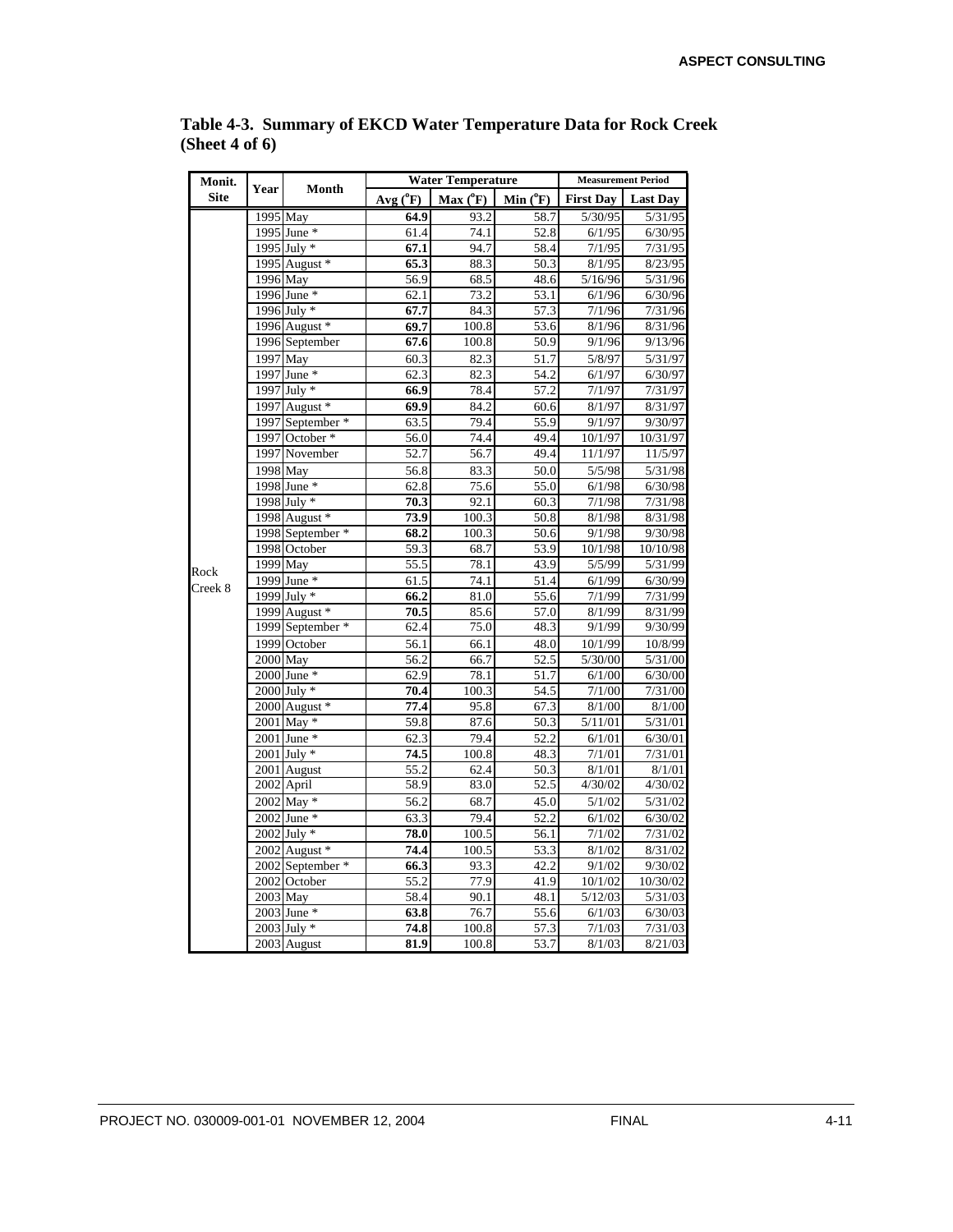| Monit.      | Year      | Month            |              |          | <b>Water Temperature</b> |                  |                 |  |  |
|-------------|-----------|------------------|--------------|----------|--------------------------|------------------|-----------------|--|--|
| <b>Site</b> |           |                  | $Avg(^{0}F)$ | Max (°F) | Min $(^oF)$              | <b>First Dav</b> | <b>Last Day</b> |  |  |
|             |           | 1995 May         | 69.4         | 82.7     | 62.4                     | 5/30/95          | 5/31/95         |  |  |
|             |           | 1995 June *      | 65.5         | 86.3     | 52.9                     | 6/1/95           | 6/30/95         |  |  |
|             |           | 1995 July *      | 71.3         | 98.9     | 55.9                     | 7/1/95           | 7/31/95         |  |  |
|             |           | 1995 August      | 68.3         | 100.5    | 54.8                     | 8/1/95           | 8/23/95         |  |  |
|             |           | 1996 May         | 59.5         | 71.2     | 50.6                     | 5/16/96          | 5/31/96         |  |  |
|             |           | 1996 June *      | 65.8         | 77.9     | 54.8                     | 6/1/96           | 6/30/96         |  |  |
|             |           | 1996 July *      | 72.8         | 87.7     | 59.3                     | 7/1/96           | 7/31/96         |  |  |
|             |           | 1996 August *    | 70.6         | 86.0     | 59.0                     | 8/1/96           | 8/31/96         |  |  |
|             |           | 1996 September * | 63.9         | 81.4     | 49.2                     | 9/1/96           | 9/30/96         |  |  |
|             |           | 1996 October     | 62.1         | 71.5     | $\overline{53.1}$        | 10/1/96          | 10/9/96         |  |  |
|             | 1998 May  |                  | 59.0         | 81.3     | 51.4                     | 5/6/98           | 5/31/98         |  |  |
|             |           | 1998 June *      | 66.2         | 80.7     | 55.8                     | 6/1/98           | 6/30/98         |  |  |
|             |           | 1998 July *      | 72.3         | 82.7     | 63.8                     | 7/1/98           | 7/31/98         |  |  |
|             |           | 1998 August *    | 71.1         | 80.4     | 66.4                     | 8/1/98           | 8/31/98         |  |  |
|             |           | 1998 September * | 69.2         | 74.7     | 66.7                     | 9/1/98           | 9/30/98         |  |  |
|             |           | 1998 October *   | 60.2         | 71.1     | 49.7                     | 10/1/98          | 10/31/98        |  |  |
|             |           | 1999 May         | 58.7         | 85.3     | 48.6                     | 5/10/99          | 5/31/99         |  |  |
|             |           | 1999 June *      | 63.9         | 73.8     | 54.7                     | 6/1/99           | 6/30/99         |  |  |
| Rock        |           | 1999 July *      | 69.8         | 80.1     | 58.9                     | 7/1/99           | 7/31/99         |  |  |
| Creek 9     |           | 1999 August *    | 71.5         | 83.3     | 62.6                     | 8/1/99           | 8/31/99         |  |  |
|             |           | 1999 September * | 64.1         | 69.0     | $\overline{55.3}$        | 9/1/99           | 9/30/99         |  |  |
|             |           | 1999 October     | 59.8         | 62.6     | 56.1                     | 10/1/99          | 10/8/99         |  |  |
|             | 2001 June |                  | 70.1         | 76.9     | 61.5                     | 6/29/01          | 6/30/01         |  |  |
|             |           | $2001$ July $*$  | 70.6         | 82.9     | 61.8                     | 7/1/01           | 7/31/01         |  |  |
|             |           | 2001 August *    | 71.2         | 81.0     | 64.4                     | 8/1/01           | 8/31/01         |  |  |
|             |           | 2001 September * | 65.1         | 72.3     | 58.1                     | 9/1/01           | 9/30/01         |  |  |
|             |           | 2001 October *   | 56.1         | 66.1     | 47.6                     | 10/1/01          | 10/31/01        |  |  |
|             |           | 2001 November    | 51.7         | 63.0     | 44.8                     | 11/1/01          | 11/26/01        |  |  |
|             |           | 2002 April       | 61.2         | 85.1     | 55.5                     | 4/30/02          | 4/30/02         |  |  |
|             |           | $2002$ May $*$   | 58.9         | 72.2     | 47.4                     | 5/1/02           | 5/31/02         |  |  |
|             |           | 2002 June *      | 67.0         | 82.8     | 53.8                     | 6/1/02           | 6/30/02         |  |  |
|             |           | 2002 July *      | 72.5         | 84.8     | 61.4                     | 7/1/02           | 7/31/02         |  |  |
|             |           | 2002 August      | 70.0         | 79.9     | 63.7                     | 8/1/02           | 8/26/02         |  |  |
|             |           | 2003 August      | 67.8         | 73.0     | 65.3                     | 8/21/03          | 8/31/03         |  |  |
|             |           | 2003 September * | 64.5         | 69.7     | 59.0                     | 9/1/03           | 9/30/03         |  |  |
|             |           | 2003 October *   | 59.9         | 65.0     | 50.1                     | 10/1/03          | 10/31/03        |  |  |
|             |           | 2003 November *  | 49.6         | 52.6     | 45.3                     | 11/1/03          | 11/30/03        |  |  |
|             |           | 2003 December    | 46.5         | 70.9     | 44.8                     | 12/1/03          | 12/23/03        |  |  |

**Table 4-3. Summary of EKCD Water Temperature Data for Rock Creek (Sheet 5 of 6)**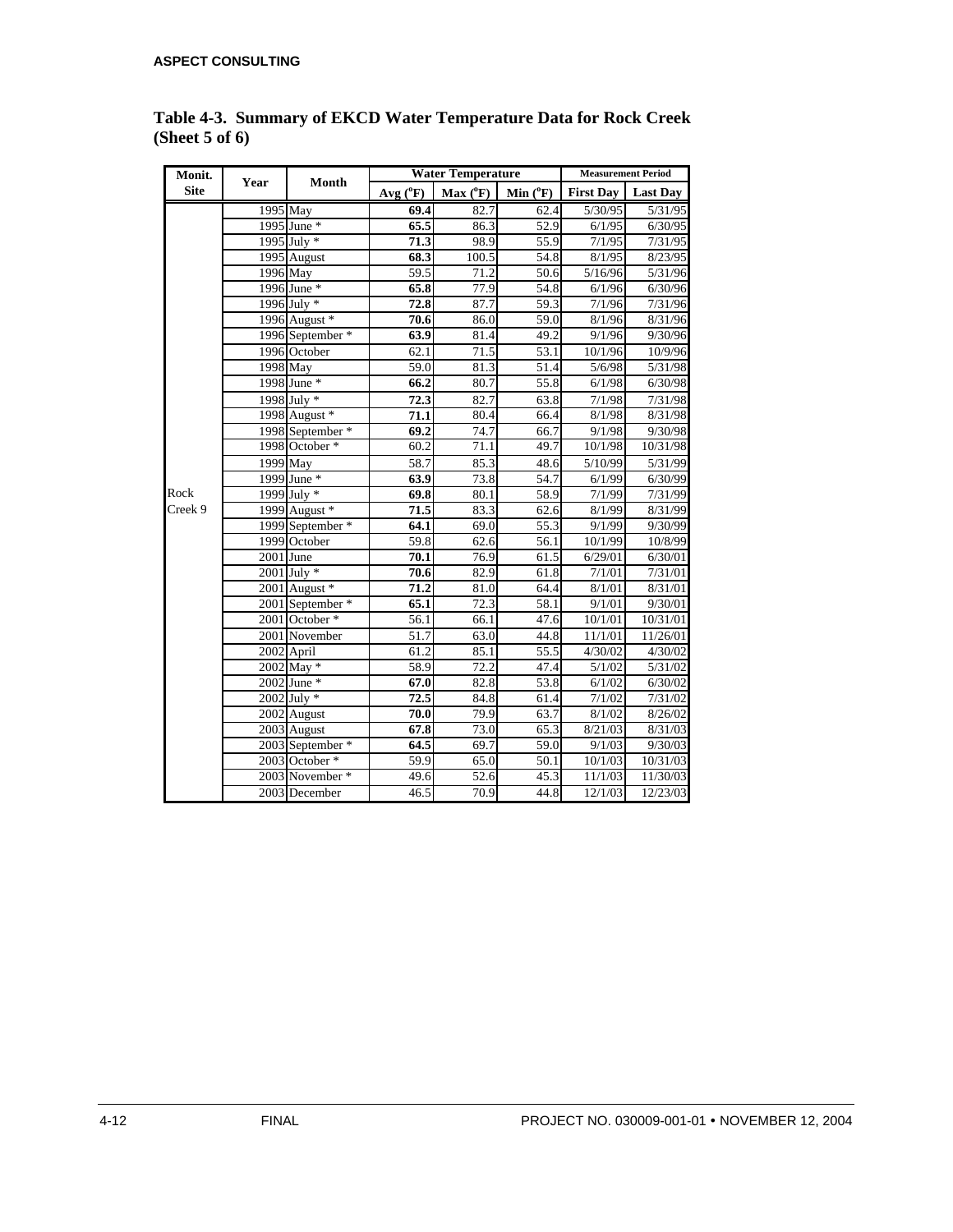| Monit.      | Year       | Month            |              | <b>Water Temperature</b> | <b>Measurement Period</b> |                  |                 |
|-------------|------------|------------------|--------------|--------------------------|---------------------------|------------------|-----------------|
| <b>Site</b> |            |                  | $Avg(^{0}F)$ | $Max(^oF)$               | Min $(^oF)$               | <b>First Day</b> | <b>Last Day</b> |
|             | 1995 July  |                  | 70.0         | 92.5                     | 64.7                      | 7/19/95          | 7/31/95         |
|             |            | 1995 August      | 73.3         | 81.6                     | 66.1                      | 8/1/95           | 8/4/95          |
|             | 1996 May   |                  | 59.3         | 87.6                     | 50.0                      | 5/16/96          | 5/31/96         |
|             |            | 1996 June *      | 65.7         | 78.8                     | 53.1                      | 6/1/96           | 6/30/96         |
|             |            | 1996 July *      | 70.5         | 82.9                     | 58.9                      | 7/1/96           | 7/31/96         |
|             |            | 1996 August      | 70.5         | 81.0                     | 64.7                      | 8/1/96           | 8/12/96         |
|             |            | 1996 September   | 65.3         | 81.0                     | 57.2                      | 9/13/96          | 9/30/96         |
|             |            | 1996 October     | 65.3         | 74.7                     | 58.4                      | 10/1/96          | 10/8/96         |
|             |            | 1997 May         | 62.7         | 85.2                     | 52.4                      | 5/8/97           | 5/31/97         |
|             |            | 1997 June *      | 64.9         | 77.8                     | 55.2                      | 6/1/97           | 6/30/97         |
|             |            | 1997 July *      | 69.2         | 78.7                     | 23.1                      | 7/1/97           | 7/31/97         |
|             |            | 1997 August      | 24.4         | 59.4                     | 23.1                      | 8/1/97           | 8/4/97          |
| Rock        | $1998$ May |                  | 58.8         | 88.8                     | 51.3                      | 5/5/98           | 5/31/98         |
| Creek 10    |            | 1998 June *      | 65.4         | 79.6                     | 56.6                      | 6/1/98           | 6/30/98         |
|             |            | 1998 July *      | 69.6         | 80.9                     | 62.3                      | 7/1/98           | 7/31/98         |
|             |            | 1998 August *    | 71.6         | 100.6                    | 50.5                      | 8/1/98           | 8/31/98         |
|             |            | 1998 September * | 68.8         | 82.2                     | 61.7                      | 9/1/98           | 9/30/98         |
|             |            | 1998 October     | 65.4         | 68.3                     | 62.8                      | 10/1/98          | 10/10/98        |
|             | 1999 May   |                  | 57.5         | 77.7                     | 45.2                      | 5/5/99           | 5/31/99         |
|             |            | 1999 June *      | 64.2         | 77.7                     | 52.7                      | 6/1/99           | 6/30/99         |
|             |            | 1999 July *      | 68.7         | 84.1                     | 56.9                      | 7/1/99           | 7/31/99         |
|             |            | 1999 August *    | 73.0         | 100.6                    | 48.8                      | 8/1/99           | 8/31/99         |
|             |            | 1999 September   | 70.4         | 100.6                    | 43.6                      | 9/1/99           | 9/26/99         |
|             | $2000$ May |                  | 57.6         | 62.5                     | 53.3                      | 5/30/00          | 5/31/00         |
|             |            | 2000 June *      | 65.5         | 81.5                     | 52.7                      | 6/1/00           | 6/30/00         |
|             |            | $2000$ July $*$  | 74.1         | 100.6                    | 55.2                      | 7/1/00           | 7/31/00         |
|             |            | 2000 August      | 75.6         | 100.6                    | 66.6                      | 8/1/00           | 8/1/00          |

**Table 4-3. Summary of EKCD Water Temperature Data for Rock Creek (Sheet 6 of 6)**

Notes:

\*: Data are available for each day of the month.

Bolded average temperatures exceed default surface water quality standard of 63.5° F (17.5°C) for highest 7-day average of daily maximum temperature.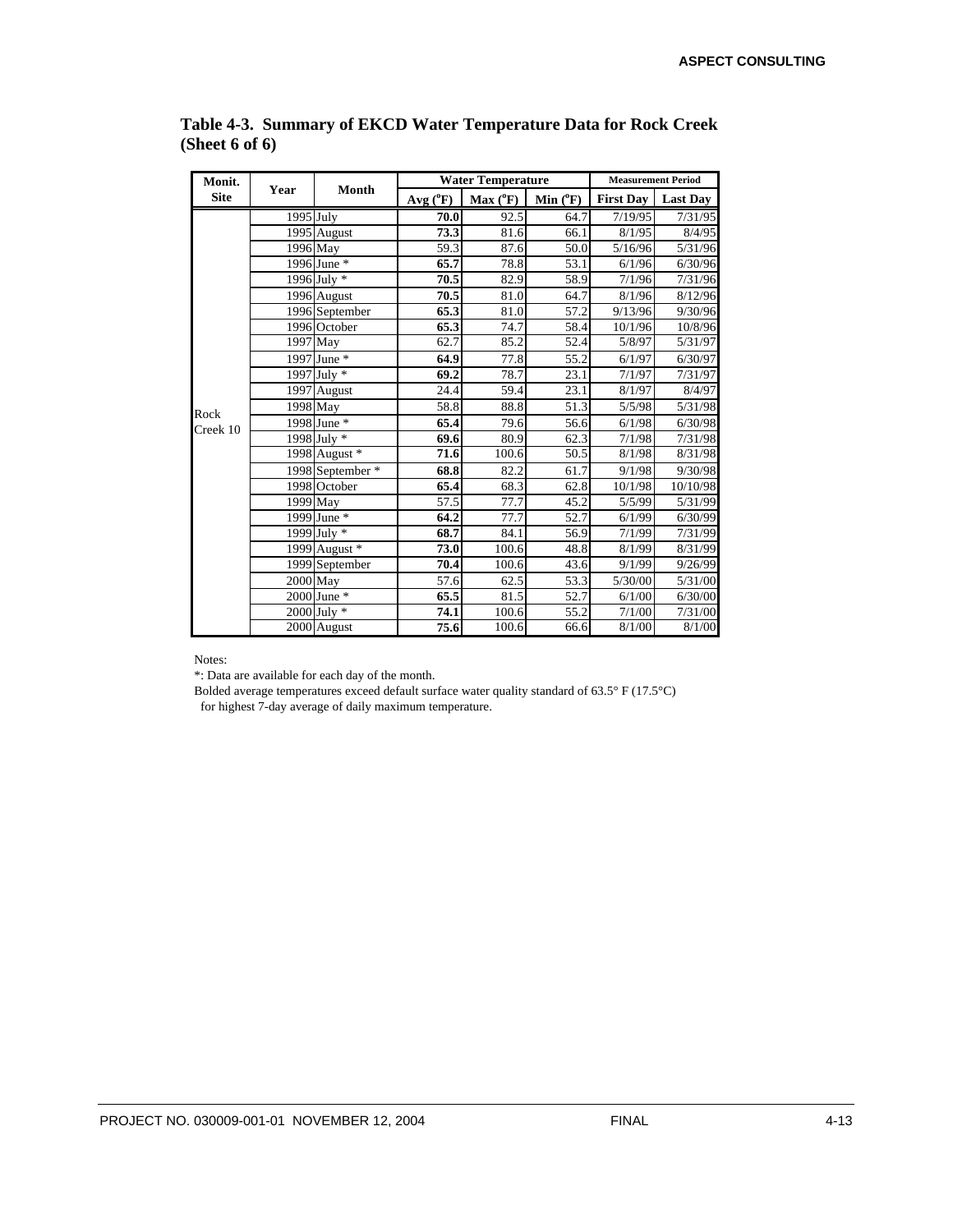|                |                         | Late-Season (July-Sept) |                                  |               |  |  |
|----------------|-------------------------|-------------------------|----------------------------------|---------------|--|--|
|                | <b>Period of Record</b> |                         | <b>Water Temperatures During</b> |               |  |  |
|                | for Temperature         |                         | <b>Period of Record</b>          |               |  |  |
| <b>Station</b> | <b>Monitoring</b>       | $Avg(^{0}F)$            | Max (°F)                         | Min $(^{0}F)$ |  |  |
| Rock Creek 1   | Jun-95 to Aug-96        | 58.7                    | 71.9                             | 47.6          |  |  |
| Rock Creek 2   | Jun-95 to<br>Jul-96     | 57.1                    | 100.4                            | 35.1          |  |  |
| Rock Creek 3   | Jul-96 to Sep-00        | 61.6                    | 100.8                            | 38.4          |  |  |
| Rock Creek 4   | May-95 to Nov-97        | 61.6                    | 82.1                             | 51.5          |  |  |
| Rock Creek 5   | Jun-95 to Oct-96        | 58.4                    | 71.7                             | 45.6          |  |  |
| Rock Creek 6   | May-95 to Jun-02        | 62.5                    | 90.2                             | 45.4          |  |  |
| Rock Creek 7   | May-95 to Dec-03        | 65.7                    | 100.8                            | 48.5          |  |  |
| Rock Creek 8   | May-95 to Aug-03        | 69.7                    | 100.8                            | 42.2          |  |  |
| Rock Creek 9   | May-95 to Dec-03        | 69.3                    | 100.5                            | 49.2          |  |  |
| Rock Creek 10  | Jul-95 to Aug-00        | 67.7                    | 100.6                            | 23.1          |  |  |

**Table 4-4. Comparison of Late-Season (July-September) Water Temperatures in Rock Creek by Monitoring Station**

Notes:

Bolded average temperatures exceed default surface water quality standard of 63.5° F (17.5°C).

Maximum temperatures for some stations likely are air, not water, temperatures (refer to text).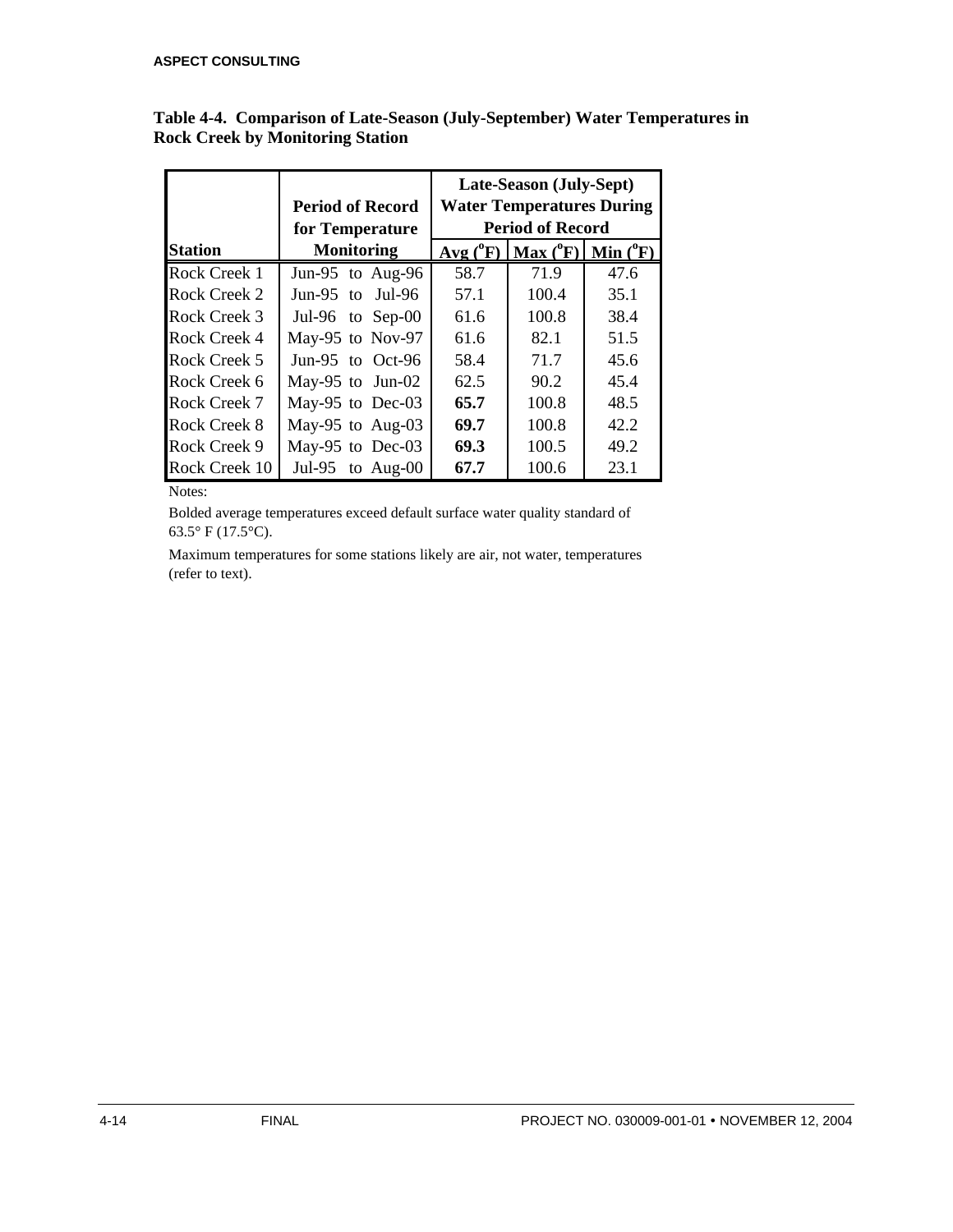| Monit.      |                  | $\overline{D}$           | <b>Flow</b> |      | Monit.      |                    | $\overline{D}$ | <b>Flow</b> |      | Monit.      |          | $\overline{D}$       | Flow      |        |
|-------------|------------------|--------------------------|-------------|------|-------------|--------------------|----------------|-------------|------|-------------|----------|----------------------|-----------|--------|
| <b>Site</b> | Date             | (mg/l)                   | (cfs)       | рH   | <b>Site</b> | Date               | (mg/l)         | (cfs)       | pН   | <b>Site</b> | Date     | (mg/l)               | (cfs)     | рH     |
|             | 6/27/95          | 7                        | 1.77        | 7.25 |             | 7/5/95             | 10             | 1.2         | 7.5  |             | 6/27/95  | 9                    | 4.47      | 8      |
|             | 7/21/95          | 8                        | 0.91        |      |             | 8/3/95             |                | 1.38        | 7.5  |             | 7/25/95  | 9                    |           | 7.5    |
|             | 8/30/95          | 5                        |             | 7.25 |             | 9/1/95             | 5              |             |      |             | 8/23/95  |                      |           | 7      |
|             | 10/12/95         | 9                        |             |      |             | 10/2/95            | 6              |             |      |             | 10/5/95  |                      |           | $\tau$ |
|             | 6/17/96          | 9                        | 0.68        | 7.5  | Rock        | 11/1/95            | 9              |             | 7.5  |             | 6/18/96  | 9                    | 5.8       | 8      |
|             | 7/17/96          | 8                        | 1.5         |      | Creek 4     | 6/21/96            | 10             | 9.47        | 7.5  |             | 7/17/96  | 10                   |           | 8      |
|             | 5/29/98          |                          | 0.55        |      |             | 7/23/96            | 10             |             | 7.5  |             | 8/16/96  | 10                   |           | 8      |
|             | 6/18/98          | 11                       | 0.55        | 6.42 |             | 8/29/96            | 5              |             |      |             | 9/19/96  | 9                    |           | 8      |
| Rock        | 7/2/98           |                          | 0.25        |      |             | 9/19/96            | 10             |             | 7.5  |             | 5/27/98  |                      | 17.46     |        |
| Creek 1     | 7/16/98          |                          |             | 6.91 |             | 6/27/95            | 11             | 27          |      |             | 6/17/98  | 12                   | 11.06     | 7.63   |
|             | 5/19/99          |                          | 2.59        |      |             | 7/26/95            |                |             |      |             | 7/2/98   |                      | 5.47      |        |
|             | 6/3/99           | 11.25                    | 1.65        | 7.05 |             | 8/26/95            | 11             | 0.2         |      |             | 7/16/98  | 11                   | 2.22      | 7.67   |
|             | 6/15/99          |                          | 0.71        |      |             | 9/21/95            | 10             |             | 7.5  |             | 8/6/98   |                      | 1.42      |        |
|             | 6/29/99          | ÷,                       | 0.5         |      | Rock        | 10/27/95           | 7              |             | 7.5  |             | 8/17/98  | 9.5                  | 0.66      | 7.52   |
|             | 6/9/00           |                          | 0.51        |      | Creek 5     | 6/21/96            | 10             | 10.3        |      |             | 10/10/98 |                      | 0.94      |        |
|             | 6/22/00          |                          | 0.32        | 6.91 |             | 7/23/96            | 9              |             | 7.5  |             | 5/17/99  |                      | 56.43     |        |
|             | 7/3/00           |                          | 0.16        |      |             | 8/22/96            | 8              |             | 7.5  |             | 6/4/99   |                      | 23.01     | 8.22   |
|             | 7/5/95           | 10                       | 0.34        | 7.5  |             | 9/23/96            | 10             | 0.63        |      |             | 6/21/99  |                      | 10.53     |        |
|             | 8/3/95           |                          |             | 7.5  |             | 6/27/95            | 6              | 28          |      |             | 7/6/99   |                      | 10.45     | 8.32   |
|             | 8/30/95          | 7                        |             | 7.5  |             | 7/25/95            | 9              |             |      |             | 7/20/99  |                      | 7.6       |        |
|             | 9/25/95          | 8                        |             | 7.5  |             | 6/17/96            | 11             | 3.5         |      |             | 7/30/99  | 8                    | 5.65      | 7.79   |
|             | 11/2/95          | 7                        |             | 7.5  |             | 7/15/96            | 6              |             |      |             | 6/12/00  |                      | 9.28      |        |
|             |                  |                          |             |      |             |                    |                |             |      |             |          |                      |           |        |
|             | 6/20/96          | 11                       |             | 7.5  |             | 8/12/96            | 3              |             |      |             | 6/23/00  |                      | 6.24      | 8.23   |
| Rock        | 6/1/98           |                          | 1.1         |      |             | 9/13/96            | $\overline{2}$ |             |      |             | 7/5/00   |                      | 5.1       |        |
| Creek 2     | 6/19/98          | 10.75                    | 0.09        | 6.62 |             | 5/27/98<br>6/17/98 |                | 60.54       |      |             | 7/14/00  | 10.25                | 6.6       | 6.6    |
|             | 6/9/99           | 8                        | 1.24        | 7.4  |             |                    | 11             | 21.39       | 7.89 |             | 8/1/00   |                      | 0.25      |        |
|             | 6/23/99          |                          | 0.6         |      |             | 7/2/98             |                | 9.15        |      |             | 8/10/00  |                      |           | 7.67   |
|             | 7/15/99          |                          |             | 7.03 |             | 7/17/98            | 11.5           | 4.06        | 6.98 | Rock        | 8/15/00  | 9.25                 |           |        |
|             | 8/3/99           | 8.5                      |             | 7.49 |             | 8/6/98             |                | 0.79        |      | Creek 7     | 10/6/00  |                      | 0.52      |        |
|             | 6/16/00          |                          | 0.99        |      |             | 8/17/98            | 9              |             | 7.24 |             | 10/23/00 | 7.85                 | 0.88      | 6.15   |
|             | 6/26/00          | $\overline{a}$           | 0.89        | 7.09 |             | 10/10/98           |                | 1.78        |      |             | 11/13/00 |                      | 2.35      | 7.57   |
|             | $\frac{7}{1100}$ |                          | 0.33        |      |             | 5/17/99            |                | 131.78      |      |             | 3/1/01   |                      | 13.02     |        |
|             | 6/28/95          | 10                       | 2.3         | 7.5  |             | 6/4/99             |                | 42.43       | 8.22 |             | 3/28/01  | $\ddot{\phantom{a}}$ | 21.76     |        |
|             | 7/26/95          |                          |             | 7.5  | Rock        | 6/22/99            |                | 29.62       |      |             | 5/11/01  |                      | 3.66      |        |
|             | 6/20/96          | 7                        |             | 7.5  | Creek 8     | 7/6/99             |                | 15.74       | 8.32 |             | 5/21/01  |                      | 10.68     |        |
|             | 7/23/96          | 9                        |             | 7.5  |             | 7/21/99            |                | 7.88        |      |             | 6/7/01   | 11                   | 8.26      |        |
|             | 8/16/96          | 4                        |             |      |             | 8/2/99             | 8              | 2.95        | 7.79 |             | 6/27/01  | 9                    | 3.1       | 7.36   |
|             | 6/1/98           |                          | 5.29        |      |             | 6/13/00            |                | 23.7        |      |             | 7/17/01  | 9                    | 0.2       | 7.02   |
|             | 6/19/98          | 9.25                     | 2.96        | 7.05 |             | 7/5/00             |                | 4.11        |      |             | 7/27/01  |                      |           | 7.45   |
|             | 7/6/98           |                          | 0.78        |      |             | 7/17/00            |                | 1.44        | 8.15 |             | 8/13/01  |                      |           | 8.52   |
|             | 7/20/98          | 8.25                     | 0.56        | 7.14 |             | 3/1/01             |                | 26.82       |      |             | 8/23/01  | 11                   |           | 5.83   |
| Rock        | 7/31/98          |                          | 0.03        |      |             | 5/11/01            |                | 11.61       |      |             | 9/12/01  | 12                   |           | 5.93   |
| Creek 3     | 5/24/99          |                          | 15.67       |      |             | 5/21/01            |                | 11.1        |      |             | 10/26/01 | 11                   | 2.27      | 7.16   |
|             | 6/10/99          | 10.25                    | 8.12        | 6.45 |             | 6/7/01             | 10             | 3.4         | 7.91 |             | 11/1/01  |                      | 3.83      |        |
|             | 6/22/99          |                          | 3.26        |      |             | 6/27/01            | 12             | 1.99        | 7.55 |             | 11/26/01 | 12                   | 6.45      | 7.28   |
|             | 7/12/99          |                          | 1.37        | 6.84 |             | 7/17/01            | 9              |             | 6.89 |             | 12/3/01  |                      | 16.43     |        |
|             | 7/21/99          |                          | 0.78        |      |             | 11/26/01           | 12             | 7.58        | 7.42 |             | 6/24/02  | 12                   | 0.93      | 7.82   |
|             | 8/2/99           | 7                        | 0.53        | 6.49 |             | 5/12/03            | 11             | 9.43        | 7.4  |             | 8/5/02   | 14                   |           | 8.43   |
|             | 6/13/00          | $\overline{\phantom{a}}$ | 3.1         |      |             | 6/5/03             | 11             | 4.16        | 8.55 |             | 8/26/02  | 8                    | $\ddotsc$ | 7.6    |
|             | 6/23/00          |                          | 2.09        | 7.04 |             | 7/16/03            |                |             |      |             | 9/23/02  | 10                   |           | 7.56   |
|             | 7/6/00           |                          | 1.14        |      |             |                    |                |             |      |             | 10/9/02  | 10                   |           |        |
|             | 7/17/00          | 10                       | 0.24        | 7.46 |             |                    |                |             |      |             | 10/29/02 | 9                    | 0.24      | 7.56   |
|             |                  |                          |             |      |             |                    |                |             |      |             | 5/12/03  | 11                   | 3.02      | 7.61   |
|             |                  |                          |             |      |             |                    |                |             |      |             | 6/5/03   | 11                   | 2.24      | 7.9    |
|             |                  |                          |             |      |             |                    |                |             |      |             | 7/16/03  | 8                    | 0.11      |        |

# **Table 4-5. EKCD Water Quality Data for the Rock Creek Subbasin (Sheet 1 of 2)**

 $8/21/03$  14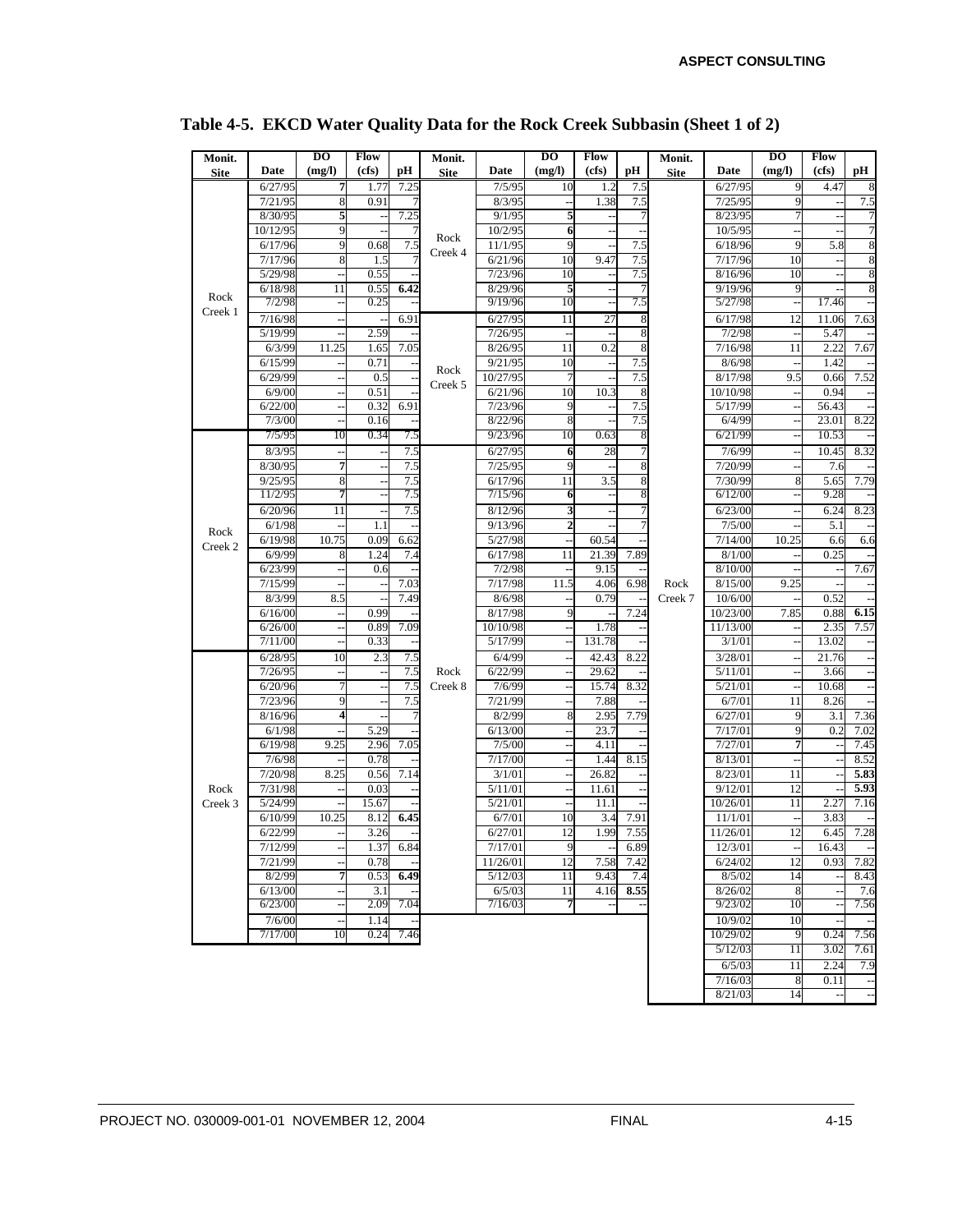| Monit.      |                   | DO                            | Flow         |      | Monit.      |                    | $\overline{D}$                   | Flow                     |      | Monit.      |                    | DO                              | Flow         |                          |
|-------------|-------------------|-------------------------------|--------------|------|-------------|--------------------|----------------------------------|--------------------------|------|-------------|--------------------|---------------------------------|--------------|--------------------------|
| <b>Site</b> | Date              | (mg/l)                        | (cfs)        | рH   | <b>Site</b> | Date               | (mg/l)                           | (cfs)                    | pН   | <b>Site</b> | Date               | (mg/l)                          | (cfs)        | pН                       |
|             | 6/27/95           | 6                             |              | 8    |             | 6/27/95            | 9                                | 11.57                    | 7.75 |             | 10/12/95           | 8                               |              | 7                        |
|             | 7/25/95           | 8                             |              | 8    |             | 6/26/96            | 9                                | 15.09                    | 8    |             | 6/17/96            | 9                               | 13.8         | 8                        |
|             | 8/23/95           | 10                            |              | 8    |             | 7/15/96            | 9                                |                          | 8.5  |             | 7/15/96            | 8                               |              | 7.5                      |
|             | 10/12/95          | 9                             |              | 7.5  |             | 8/12/96            | 12                               |                          | 8.5  |             | 8/12/96            | 8                               |              | 7.5                      |
|             | 6/20/96           | 8                             | 16.1         | 7.5  |             | 9/13/96            | 9                                |                          | 8    |             | 9/13/96            | 8                               |              | $\overline{7}$           |
|             | 7/23/96           | 8                             |              |      |             | 5/27/98            |                                  | 74.24                    |      |             | 5/26/98            | $\overline{\phantom{a}}$        | 42.58        | $\overline{a}$           |
|             | 8/19/96           | 10                            |              | 8    |             | 6/15/98            | 13                               | 33.91                    | 8.38 |             | 6/17/98            | 9                               | 23.89        | 7.78                     |
|             | 5/27/98           | 9.75                          | 25<br>12.32  | 7.55 |             | 7/2/98             | $\overline{\phantom{a}}$<br>7.5  | 12.42<br>3.99            | 7.11 |             | 7/2/98             | $\overline{\phantom{a}}$<br>6.5 | 7.94<br>1.05 | 6.89                     |
|             | 6/18/98           |                               |              |      |             | 7/17/98            |                                  |                          |      |             | 7/17/98            |                                 |              |                          |
|             | 7/2/98<br>7/15/98 | $\overline{\phantom{a}}$<br>9 | 5.68<br>2.47 | 7.51 |             | 7/31/98<br>8/17/98 | $\overline{\phantom{a}}$<br>9.25 | 3.57<br>0.95             | 7.95 |             | 8/17/98<br>5/20/99 | 7                               | 65.76        | 6.48                     |
|             | 8/4/98            |                               | 1.57         |      |             | 5/20/99            |                                  | 79.79                    |      | Rock        | 6/4/99             | $\sim$                          | 61.16        | 7.29                     |
|             | 8/17/98           | 9.25                          | 0.51         | 7.55 |             | 6/7/99             | 12.5                             | 59.41                    | 7.62 | Creek 10    | 6/22/99            |                                 | 25.5         |                          |
|             | 10/10/98          |                               | 1.37         |      |             | 6/22/99            |                                  | 30.62                    |      |             | 7/6/99             | $\overline{\phantom{a}}$<br>ä,  | 13.08        | 8.04                     |
|             | 5/17/99           | ÷,                            | 99.02        |      |             | 7/6/99             | $\overline{\phantom{a}}$         | 15.62                    | 8.55 |             | 7/21/99            | $\ddot{\phantom{a}}$            | 2.22         |                          |
|             | 6/3/99            | 11.25                         | 39.16        | 7.55 |             | 7/21/99            |                                  | 11.99                    |      |             | 8/2/99             | 6                               |              | 7.24                     |
|             | 6/21/99           | $\overline{\phantom{a}}$      | 34.73        |      |             | 8/2/99             | 9.25                             | 4.05                     | 7.65 |             | 6/13/00            | $\overline{\phantom{a}}$        | 21.72        | $\overline{\phantom{a}}$ |
|             | 7/1/99            | $\overline{\phantom{a}}$      | 12.49        | 6.85 |             | 6/13/00            |                                  | 19.13                    |      |             | 6/23/00            |                                 | 9.64         | 8                        |
|             | 7/20/99           | L,                            | 5.15         |      |             | 6/23/00            | L.                               | 13.85                    | 8.02 |             | 7/5/00             | $\sim$                          | 0.61         | $\overline{a}$           |
|             | 7/30/99           | 7.25                          | 3.21         | 7.17 |             | 7/5/00             |                                  | 4.59                     |      |             | 7/17/00            | $\ddot{\phantom{1}}$            |              | 7.69                     |
|             | 6/12/00           | $\overline{a}$                | 20.99        |      |             | 7/18/00            | 8.5                              |                          | 7.62 |             | 1/4/01             | $\ddotsc$                       | 214.02       |                          |
|             | 6/22/00           | $\overline{\phantom{a}}$      | 7.27         | 7.81 |             | 8/3/00             | $\overline{\phantom{a}}$         | 0.18                     |      |             | 3/28/01            |                                 | 25.87        | $\overline{\phantom{a}}$ |
|             | 7/3/00            | $\overline{\phantom{a}}$      | 4.09         |      |             | 8/11/00            |                                  | 0.13                     | 8.16 |             |                    |                                 |              |                          |
|             | 7/14/00           | $\ddot{\phantom{a}}$          | 2.22         | 7.53 |             | 10/6/00            | $\overline{\phantom{a}}$         | 0.38                     |      |             |                    |                                 |              |                          |
|             | 8/1/00            | $\overline{\phantom{a}}$      | 0.47         |      | Rock        | 10/23/00           | 7.5                              | 4.02                     | 6.98 |             |                    |                                 |              |                          |
|             | 8/10/00           |                               | 0.4          | 6.55 | Creek 9     | 11/13/00           |                                  | 9.07                     | 7.87 |             |                    |                                 |              |                          |
| Rock        | 8/15/00           | 7.75                          |              |      |             | 5/11/01            | $\ddot{\phantom{1}}$             | 12.22                    |      |             |                    |                                 |              |                          |
| Creek 6     | 10/6/00           |                               | 2.11         |      |             | 5/21/01            |                                  | 11.65                    |      |             |                    |                                 |              |                          |
|             | 10/23/00          | 8.25                          | 4.3          | 6.86 |             | 6/7/01             | 10                               | 9.62                     | 7.4  |             |                    |                                 |              |                          |
|             | 11/13/00          |                               | 3.81         | 7.62 |             | 6/27/01            | 10                               | 3.29                     | 7.56 |             |                    |                                 |              |                          |
|             | 5/10/01           | $\overline{\phantom{a}}$      | 11.36        |      |             | 7/17/01            | 8                                | 0.67                     | 7.86 |             |                    |                                 |              |                          |
|             | 5/21/01           |                               | 9.44         |      |             | 7/25/01            |                                  | 0.17                     | 8.8  |             |                    |                                 |              |                          |
|             | 6/7/01            | 9                             | 7.65         |      |             | 8/13/01            | 8                                |                          | 7.34 |             |                    |                                 |              |                          |
|             | 6/27/01           | $\bf 8$                       | 5.27         | 7.02 |             | 8/23/01            | 8                                |                          | 6.51 |             |                    |                                 |              |                          |
|             | 7/17/01           | 7                             | 2.22         | 6.89 |             | 9/12/01            | 3                                |                          | 6.85 |             |                    |                                 |              |                          |
|             | 7/27/01           | $\overline{7}$                | 1.07         | 6.92 |             | 10/26/01           | 5                                |                          | 6.79 |             |                    |                                 |              |                          |
|             | 8/13/01           | 8                             | 2.42         | 7.3  |             | 11/1/01            |                                  | 0.51                     |      |             |                    |                                 |              |                          |
|             | 8/23/01           | 9                             | 0.78         | 6.78 |             | 11/26/01           | 11                               | 11.06                    | 7.25 |             |                    |                                 |              |                          |
|             | 9/12/01           | 8                             | 2.38         | 7.33 |             | 12/3/01            |                                  | 50.92                    |      |             |                    |                                 |              |                          |
|             | 10/26/01          | 11                            | 2.32         |      |             | 6/26/02            | 12                               | 1.61                     | 9.11 |             |                    |                                 |              |                          |
|             | 11/1/01           | $\overline{\phantom{a}}$      | 3.44         |      |             | 8/5/02             | 9                                | 0.1                      | 7.45 |             |                    |                                 |              |                          |
|             | 11/26/01          | 12                            | 8.16         | 7.09 |             | 8/26/02            | 5                                |                          | 7.27 |             |                    |                                 |              |                          |
|             | 12/3/01           | ÷,                            | 27.76        |      |             | 9/23/02            | 5                                | $\overline{\phantom{a}}$ | 7.08 |             |                    |                                 |              |                          |
|             | 6/24/02           | 10                            | 3.29         | 7.4  |             | 10/9/02            | 5                                |                          |      |             |                    |                                 |              |                          |
|             | 8/5/02            | 10                            | 0.23         | 7.36 |             | 10/29/02           | 5                                |                          | 6.87 |             |                    |                                 |              |                          |
|             | 8/26/02           | 8                             | 0.26         | 7.91 |             | 11/29/02           |                                  | 2.1                      |      |             |                    |                                 |              |                          |
|             | 9/23/02           | 9                             | 0.36         | 7.22 |             | 5/12/03            | 12                               | 14.08                    | 7.78 |             |                    |                                 |              |                          |
|             | 10/9/02           | 9                             | 0.27         |      |             | 6/5/03             | 11                               | 5.45                     | 8.05 |             |                    |                                 |              |                          |
|             | 10/28/02          | 11                            | 0.89         | 6.89 |             | 7/16/03            | 10                               | 0.36                     |      |             |                    |                                 |              |                          |
|             | 5/12/03           | 11                            | 6.16         | 6.99 |             | 8/21/03            | 8                                |                          |      |             |                    |                                 |              |                          |
|             | 6/5/03            | 10                            | 3.14         | 7.41 |             |                    |                                  |                          |      |             |                    |                                 |              |                          |
|             | 7/16/03           | 9                             | 0.2          |      |             |                    |                                  |                          |      |             |                    |                                 |              |                          |
|             | 8/21/03           | 9                             | 0.08         |      |             |                    |                                  |                          |      |             |                    |                                 |              |                          |

## **Table 4-5. EKCD Water Quality Data for the Rock Creek Subbasin (Sheet 2 of 2)**

Notes:

Bolded DO values exceed default surface water quality standard of 8.0 mg/L (for lowest 1-day minimum). Bolded pH values exceed default surface water quality standard of 6.5 to 8.5.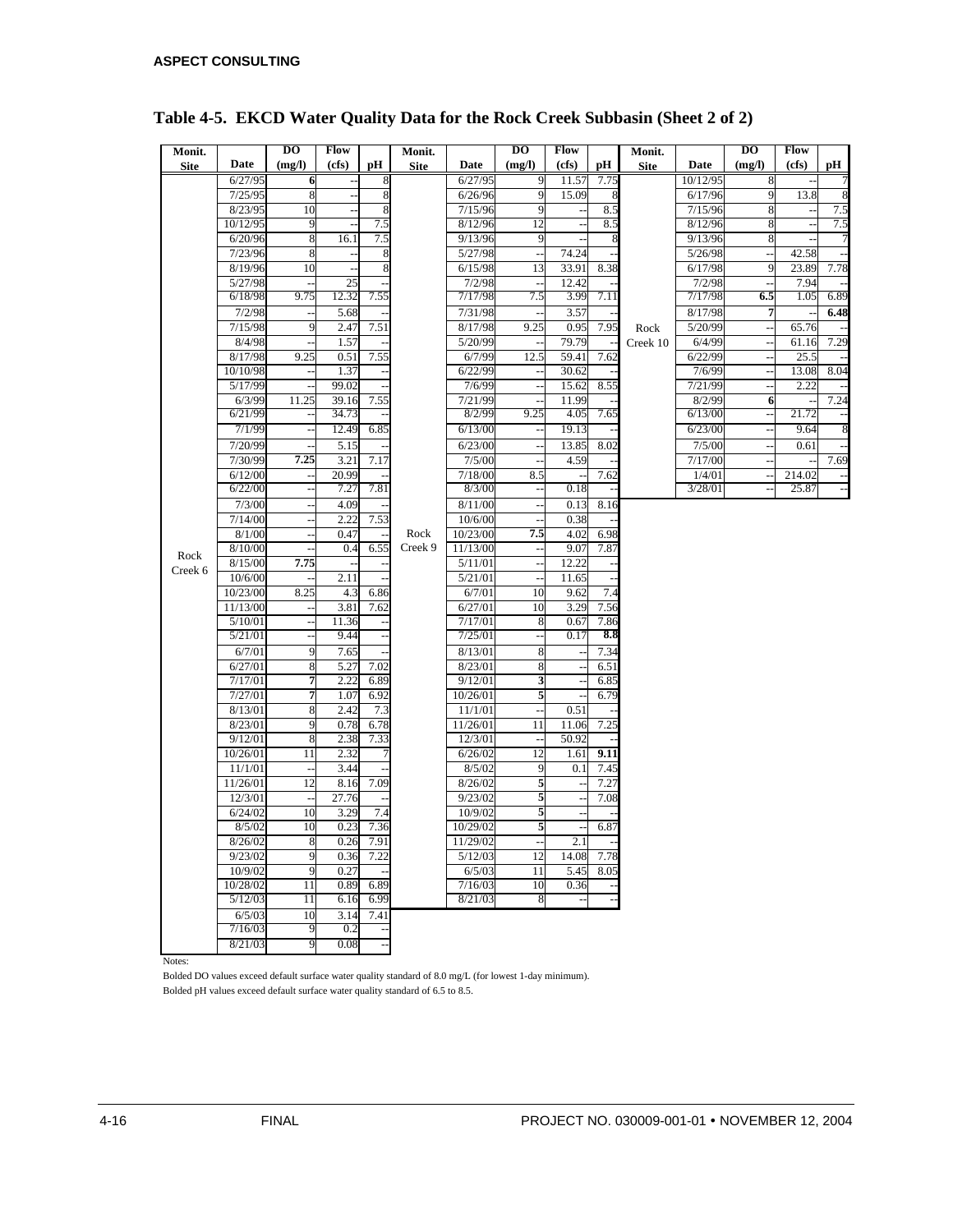|             | Rock Creek near Roosevelt, WA (14036600) |                                                 |                                                                       |                                                        |                                      |  |  |  |  |  |  |  |
|-------------|------------------------------------------|-------------------------------------------------|-----------------------------------------------------------------------|--------------------------------------------------------|--------------------------------------|--|--|--|--|--|--|--|
| <b>Date</b> | Time                                     | Water<br><b>Temperature</b><br>$\rm ^{\circ}F)$ | <b>Suspended</b><br><b>Sediment</b><br><b>Concentration</b><br>(mg/L) | <b>Suspended</b><br><b>Sediment Load</b><br>(tons/day) | <b>Calculated</b><br>Discharge (cfs) |  |  |  |  |  |  |  |
| 1/27/65     | 11:30                                    | 39.9                                            | 993                                                                   | 4,400                                                  | 1,810                                |  |  |  |  |  |  |  |
| 3/9/66      | 0:30                                     | 44.1                                            | 337                                                                   | 490                                                    | 590                                  |  |  |  |  |  |  |  |
| 3/9/66      | 14:00                                    | 39.9                                            | 1,320                                                                 | 2,920                                                  | 900                                  |  |  |  |  |  |  |  |
| 12/12/66    | 20:15                                    | 42.1                                            | 170                                                                   | 368                                                    | 880                                  |  |  |  |  |  |  |  |
| 12/12/66    | 23:10                                    | 43.0                                            | 629                                                                   | 2,070                                                  | 1,340                                |  |  |  |  |  |  |  |
| 12/13/66    | 14:40                                    | 45.0                                            | 263                                                                   | 817                                                    | 1,270                                |  |  |  |  |  |  |  |

#### **Table 4-6. USGS Water Quality Data for Rock Creek**

## **Wood/Alder Creeks Subbasin**

The EKCD has also collected water temperature and other parameter data from fifteen stations on five streams in the Wood/Alder Creeks subbasin, including (see Figure 4-1): Alder Creek (3 stations), Chapman Creek (2 stations), Pine Creek (5 stations), Six Prong Creek (2 stations), and Wood Gulch (3 stations). Water temperature data were generally collected via continuous instream data loggers at an hourly (or shorter) time step, and the periods of records for the 15 stations are variable. The monthly average, minimum, and maximum water temperatures calculated from these data are presented for each station in Table 4-7.

The monthly temperature data indicate that most all stations have late-season (July-September) monthly average temperatures above 63.5°F, except Pine Creek 3 and Wood Gulch 3. Both of these stations are located in high elevation headwater areas (both also have only 2-year data records from 1995-1996). As stated above for the Rock Creek temperature data, the representative temperature used for comparison against the water quality standard (7-DADmax) will always be higher than the monthly average; therefore, more months would exceed the standard than indicated by the monthly average data.

To help distill this large quantity of data, Table 4-8 presents average late-season (July-September) water temperatures by monitoring station over the full period of record, despite the variable periods of records for each station. Based on these data, the following observations are made for individual drainages in this subbasin (station locations shown on Figure 4-1):

- ü **Chapman Creek.** Over a 7- to 8-year period of record, the long-term average lateseason water temperatures at both monitoring stations in Chapman Creek, the westernmost drainage in the subbasin, are below 63.5°F. Stream temperatures increase in the downstream direction (61.1°F to 63.1°F between the Chapman Creek 2 and 1 stations, respectively).
- ü **Wood Gulch.** Long-term average late-season water temperatures within most of Wood Gulch are below 63.5°F but increase in a downstream direction (52.4°F and 63.4°F at Wood Gulch 3 and Wood Gulch 2, respectively). The relatively low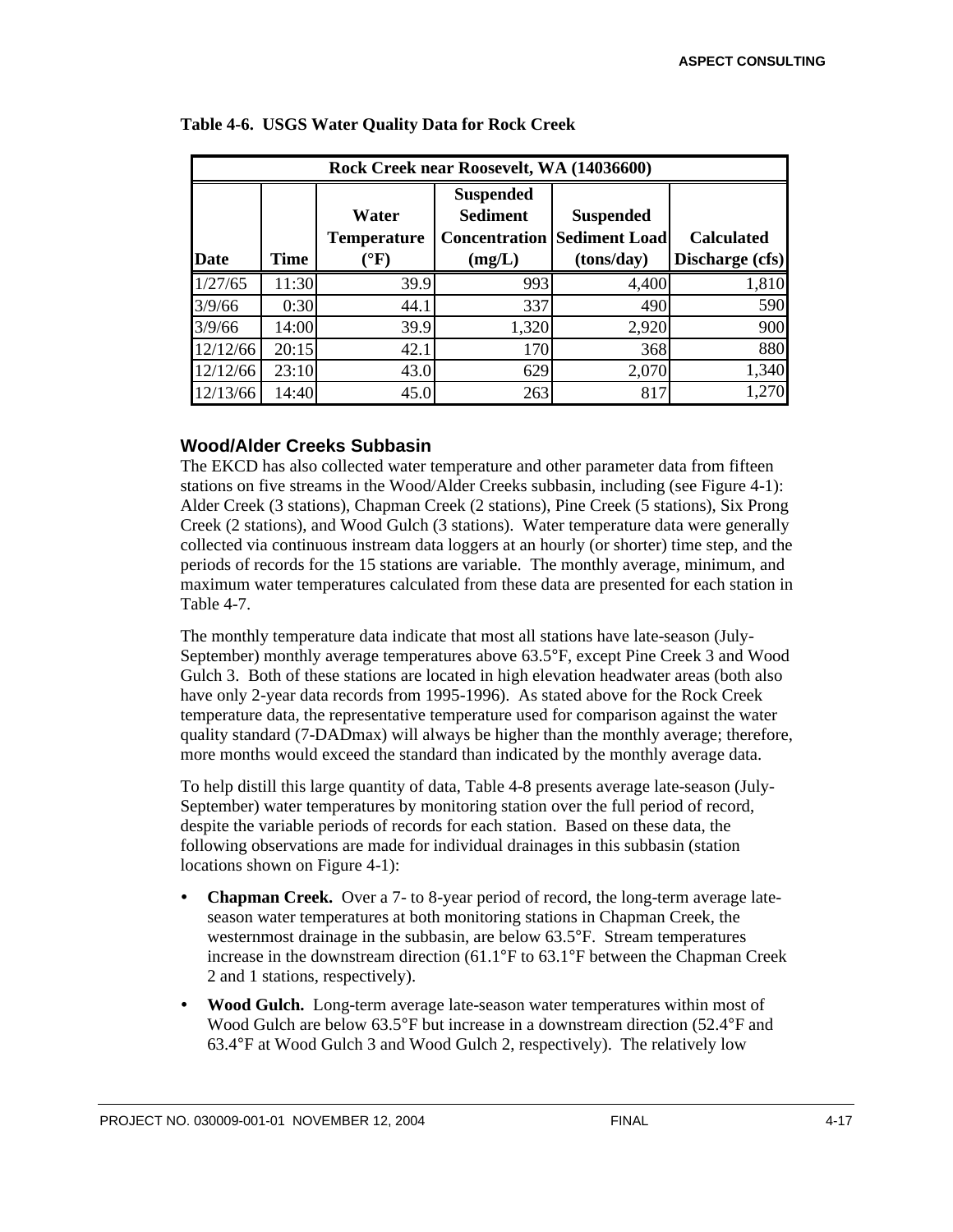temperatures at the uppermost station (Wood Gulch 3) are likely a result of this headwater reach lying within a forested area that receives some early-season snowmelt runoff. Wood Gulch 1, located near the mouth, has a calculated average of 65.0°F, but this is from a one-year record in 2001, which was a severe drought year; therefore, this value is likely overestimated relative to the long-term average condition.

- **Pine Creek.** Pine Creek has the greatest range in average late-season water temperature, with both the lowest and highest average temperatures in the subbasin (49.1°F at Pine Creek 3 in the high elevation headwaters, and 66.7°F at Pine Creek 4 near the mouth, respectively). The high elevation Pine Creek 3 station occurs within a relatively steep, forested, east-west-trending canyon that helps shade the stream and maintain cooler water temperatures. Only Pine Creek 1 and 5, located along the middle reach, have more than a 2-year period of temperature record. In contrast to the typical trend of downstream warming, Pine Creek 1 has a slightly lower average late-season water temperature (63.0°F) than the upstream Pine Creek 5 (64.8°F).
- **Six Prong Creek.** The low elevation, east-west-trending Six Prong Creek (tributary to Alder Creek) shows the typical trend of increased water temperature in the downstream direction (66.7°F at Six Prong Creek 2 to 62.0°F at Six Prong Creek 1). Six Prong Creek is located entirely in a low elevation shrubland/grassland setting, and thus has little riparian shading.
- Alder Creek. In the easternmost drainage, Alder Creek, both the upstream (Alder Creek 3) and downstream (Alder Creek 1) monitoring stations have average lateseason water temperatures above 63.5°F. However, Alder Creek 3 only has a 2-year period of record. Alder Creek 2, a short distance upstream of Alder Creek 1, has a slightly lower average temperature (62.4°F) across the late season.
- ü **Alder Creek 2** is located immediately downstream of the confluence with Six Prong Creek and the Six Prong Creek 1 monitoring station. The two stations are close enough that they plot essentially on top of each other on Figure 4-1. Although they have different periods of record, the long-term average late-season water temperature for the Six Prong 1 station is 4°F higher than that of the Alder Creek 2 (66.2 vs. 62.1°F). Comparing monthly average temperatures (Table 4-7), Six Prong 1 was typically 4 to 7°F warmer than Alder Creek 2 in comparable summer months of 1996 and 1999, but only 1 to 3°F warmer in comparable summer months of 1998. The reason for this apparent change with time is not known.

Other water quality parameters were collected as spot measurements when the temperature data loggers were downloaded every four to eight weeks. These data are presented in Table 4-9, with values above surface water quality standards bolded. Corresponding spot stream discharge measurements are also presented. Like the water quality data collected in Rock Creek, the DO and pH measurements are variable at every station and between stations. Alder Creek 1 and 2 and Chapman Creek 1 stations had no measured DO or pH values exceeding respective standards. Pine Creek 1 is the one station with a relatively high proportion (13 of 26) of DO measurements below the 8.0 mg/L standard, with measured values as low as 2.5 mg/L in July 2000. Surface water pH is generally within the 6.5 to 8.5 range, with only 12 of 215 measurements from the entire subbasin outside of that range (Table 4-9).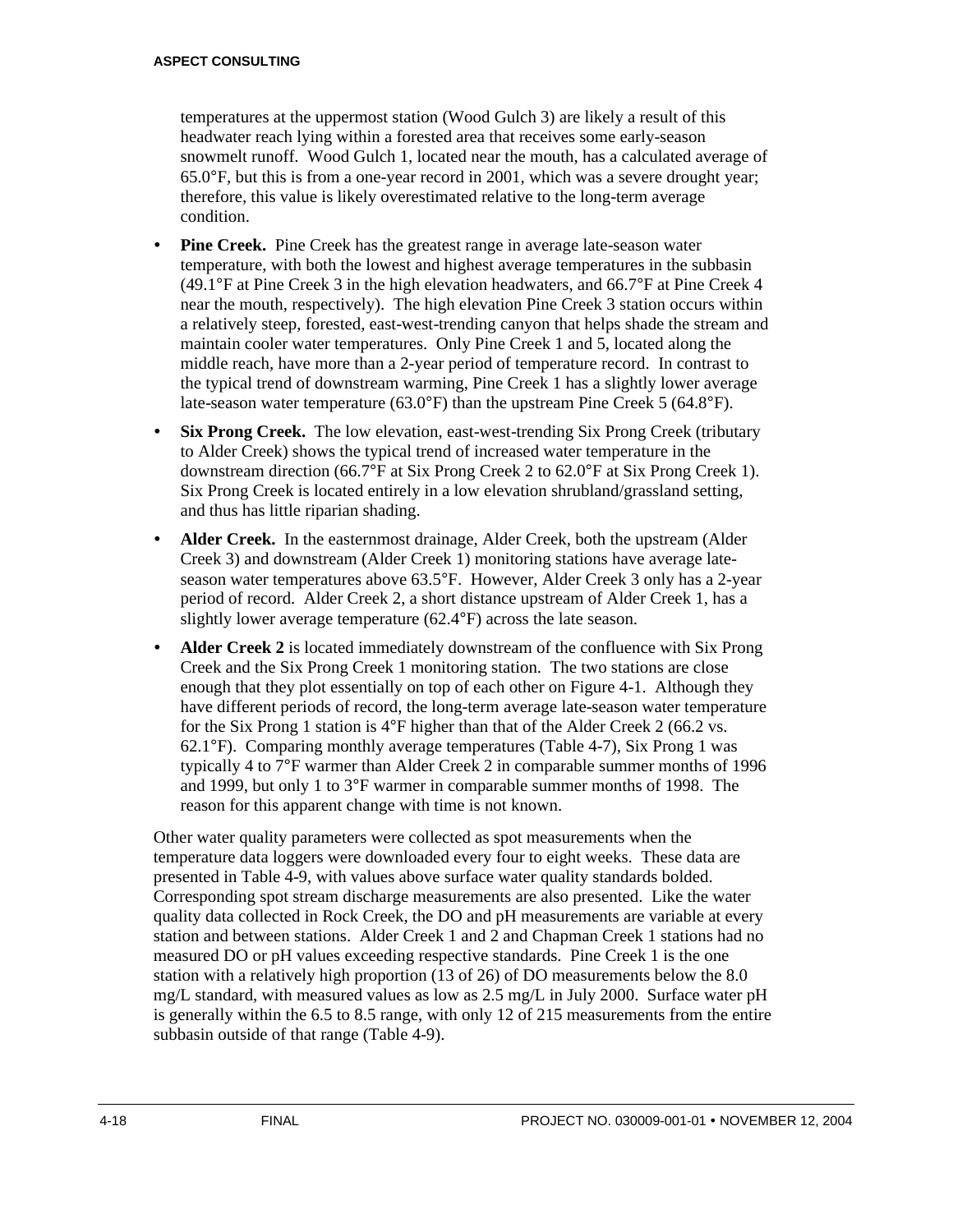| Monit.      |            |                                    |              | <b>Water Temperature</b> | <b>Measurement Period</b> |                    |                     |
|-------------|------------|------------------------------------|--------------|--------------------------|---------------------------|--------------------|---------------------|
| <b>Site</b> | Year       | Month                              | $Avg(^{o}F)$ | $Max(^oF)$               | $Min(^oF)$                | <b>First Day</b>   | <b>Last Day</b>     |
|             | 1995 June  |                                    | 63.4         | 76.3                     | 55.9                      | 6/7/95             | 6/30/95             |
|             |            | 1995 July *                        | 68.8         | 81.3                     | 58.6                      | 7/1/95             | 7/31/95             |
|             |            | 1995 August *                      | 65.1         | 79.7                     | 54.5                      | 8/1/95             | 8/31/95             |
|             |            | 1995 September                     | 60.9         | 71.1                     | 50.3                      | 9/14/95            | 9/30/95             |
|             |            | 1995 October *                     | 51.8         | 62.9                     | 36.3                      | 10/1/95            | 10/31/95            |
|             |            | 1995 November                      | 43.4         | 73.2                     | 32.5                      | 11/1/95            | 11/13/95            |
|             |            | 1996 May                           | 61.8         | 88.6                     | 50.8                      | 5/10/96            | 5/31/96             |
|             |            | 1996 June *                        | 63.1         | 73.5                     | 52.5                      | 6/1/96             | 6/30/96             |
|             |            | 1996 July *                        | 69.0         | 80.0                     | 57.0                      | 7/1/96             | 7/31/96             |
|             |            | 1996 August                        | 66.9         | 77.5                     | 57.5                      | 8/1/96             | 8/19/96             |
|             |            | 1996 September                     | 57.3         | 68.1                     | 47.8                      | 9/13/96            | 9/30/96             |
|             |            | 1996 October                       | 57.2         | 62.3                     | 50.3                      | 10/1/96            | 10/9/96             |
|             | 1997 May   |                                    | 62.0         | 77.1                     | 51.5                      | 5/5/97             | 5/31/97             |
|             |            | 1997 June *                        | 62.8         | 72.8                     | 55.4                      | 6/1/97             | 6/30/97             |
|             |            | 1997 July *                        | 66.4         | 74.6                     | 57.1                      | 7/1/97             | 7/31/97             |
|             |            | 1997 August *                      | 67.2         | 77.7                     | 57.9                      | 8/1/97             | 8/31/97             |
|             |            | 1997 September *                   | 60.4         | 70.1                     | 52.1                      | 9/1/97             | 9/30/97             |
|             |            | 1997 October *                     | 51.4         | 59.9                     | 41.8                      | 10/1/97            | 10/31/97            |
|             | 1998 May   | 1997 November                      | 49.8         | 53.2                     | 45.4                      | 11/1/97            | 11/6/97             |
|             |            |                                    | 56.9         | 71.3                     | 50.4                      | 5/7/98             | 5/31/98             |
|             |            | 1998 June *                        | 62.8         | 71.9                     | 55.7                      | 6/1/98             | 6/30/98             |
|             |            | 1998 July *                        | 68.7         | 77.4                     | 60.8                      | 7/1/98             | 7/31/98             |
|             |            | 1998 August *                      | 66.2         | 76.2                     | 57.1                      | 8/1/98             | 8/31/98             |
|             |            | 1998 September                     | 61.2         | 69.8                     | 53.8                      | 9/1/98             | 9/30/98             |
|             |            | 1999 May                           | 57.3         | 71.0                     | 46.5                      | 5/4/99             | 5/31/99             |
|             |            | 1999 June *                        | 62.7         | 75.8                     | 52.6                      | 6/1/99             | 6/30/99             |
|             |            | 1999 July *                        | 66.1         | 75.8                     | 55.4                      | 7/1/99             | 7/31/99             |
| Alder       |            | 1999 August *                      | 67.7         | 77.4                     | 55.7                      | 8/1/99             | 8/31/99             |
| Creek 1     |            | 1999 September                     | 59.5         | 65.4                     | 53.2                      | 9/1/99             | 9/25/99             |
|             | $2000$ May |                                    | 59.2         | 83.5                     | 52.9                      | 5/24/00            | 5/31/00             |
|             |            | $2000$ June $*$                    | 63.2         | 72.8                     | 52.4                      | 6/1/00             | 6/30/00             |
|             |            | 2000 July *                        | 66.7         | 78.0                     | 57.4                      | 7/1/00             | 7/31/00             |
|             |            | 2000 August *                      | 66.0         | 76.5                     | 56.6                      | 8/1/00             | 8/31/00             |
|             |            | 2000 September *                   | 59.9         | $69.\overline{8}$        | 47.1                      | 9/1/00             | 9/30/00             |
|             |            | 2000 October                       | 57.8         | 64.8                     | 50.4                      | 10/1/00            | 10/3/00             |
|             | $2001$ May |                                    | 62.9         | 73.5                     | 52.7                      | 5/17/01            | 5/31/01             |
|             |            | 2001 June *                        | 62.7         | 72.6                     | 53.6                      | 6/1/01             | 6/30/01             |
|             |            | 2001 July *                        | 67.9         | 76.0                     | 60.9                      | 7/1/01             | 7/31/01             |
|             |            | 2001 August *                      | 67.6         | 75.6                     | 59.2                      | 8/1/01             | 8/31/01             |
|             |            | 2001 September *                   | 61.6         | 68.4                     | 52.5                      | 9/1/01             | 9/30/01             |
|             |            | 2001 October                       | 54.0         | 59.8                     | 49.1                      | 10/1/01            | 10/15/01            |
|             |            | 2002 April                         | 62.7         | 89.0                     | 58.1                      | 4/30/02            | 4/30/02             |
|             |            | 2002 May *<br>2002 June *          | 58.6         | 66.4                     | 47.8                      | 5/1/02             | 5/31/02             |
|             |            |                                    | 64.4         | 72.0                     | 53.6                      | 6/1/02             | 6/30/02             |
|             |            | $2002$ July $*$                    | 68.0         | 75.3                     | 58.6                      | 7/1/02             | 7/31/02             |
|             |            | 2002 August *                      | 65.0         | 69.6                     | 59.8                      | 8/1/02             | 8/31/02             |
|             |            | 2002 September *                   | 59.9         | 67.6                     | 52.8                      | 9/1/02             | 9/30/02             |
|             |            | 2002 October                       | 55.8         | 83.9                     | 46.7                      | 10/1/02            | 10/18/02            |
|             |            | 2003 May *                         | 60.1         | 75.9                     | 48.8                      | 5/6/03             | 5/31/03             |
|             |            | $2003$ June $*$                    | 65.0         | 71.3                     | 56.9                      | 6/1/03             | 6/30/03             |
|             |            | $2003$ July $*$                    | 67.6         | 72.8                     | 58.6                      | 7/1/03             | 7/31/03             |
|             |            | 2003 August *<br>2003 September *  | 66.2         | 71.0                     | 60.3                      | 8/1/03             | 8/31/03<br>9/30/03  |
|             |            |                                    | 61.0         | 68.7                     | 54.7                      | 9/1/03             |                     |
|             |            | 2003 October *                     | 55.4         | 61.7                     | 41.6                      | 10/1/03            | 10/31/03            |
|             |            | 2003 November *<br>2003 December * | 43.5         | 52.5                     | 37.1                      | 11/1/03<br>12/1/03 | 11/30/03            |
|             |            |                                    | 41.8         | 46.9                     | 33.7<br>$\overline{32.2}$ | 1/1/04             | 12/31/03<br>1/22/04 |
|             |            | 2004 January                       | 36.9         | 78.4                     |                           |                    |                     |

**Table 4-7. Summary of EKCD Water Temperature Data for Wood/Alder Creeks Subbasin (Sheet 1 of 8)**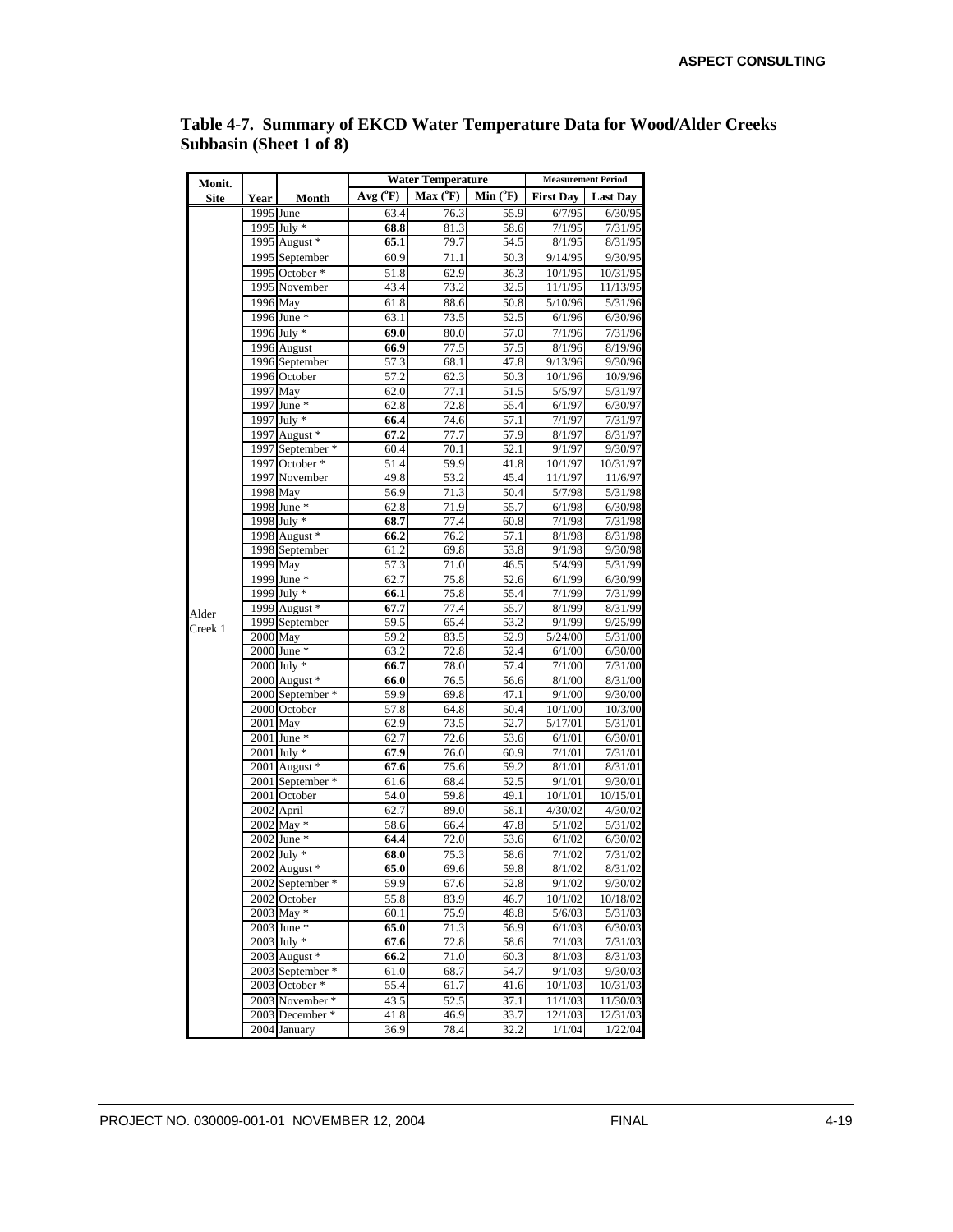| Monit.      |             |                  |                   | <b>Water Temperature</b> | <b>Measurement Period</b> |                    |                 |
|-------------|-------------|------------------|-------------------|--------------------------|---------------------------|--------------------|-----------------|
| <b>Site</b> | Year        | Month            | Avg $(^0F)$       | $Max(^oF)$               | Min $(^oF)$               | <b>First Day</b>   | <b>Last Day</b> |
|             |             | 1995 June        | 60.0              | 77.9                     | 53.9                      | 6/7/95             | 6/30/95         |
|             |             | 1995 July *      | 62.9              | 70.8                     | 55.6                      | 7/1/95             | 7/31/95         |
|             |             | 1995 August *    | 60.6              | 68.8                     | 53.1                      | 8/1/95             | 8/31/95         |
|             |             | 1995 September   | 58.4              | 78.5                     | 50.3                      | 9/14/95            | 9/30/95         |
|             |             | 1995 October *   | 52.7              | 65.6                     | 40.5                      | 10/1/95            | 10/31/95        |
|             |             | 1995 November    | 47.3              | 73.2                     | 37.7                      | 11/1/95            | 11/13/95        |
|             |             | 1996 May         | 57.3              | 85.0                     | 52.0                      | $\frac{5}{16}{96}$ | 5/31/96         |
|             |             | 1996 June *      | 59.6              | 67.6                     | 52.0                      | 6/1/96             | 6/30/96         |
|             |             | 1996 July $*$    | 62.9              | 69.9                     | 54.2                      | 7/1/96             | 7/31/96         |
|             |             | 1996 August *    | 61.6              | 68.2                     | 53.7                      | 8/1/96             | 8/31/96         |
|             |             | 1996 September * | 57.7              | 67.3                     | 48.6                      | 9/1/96             | 9/30/96         |
|             |             | 1996 October     | 56.0              | 59.8                     | 50.3                      | 10/1/96            | 10/9/96         |
|             |             | 1997 June        | 60.4              | 69.5                     | 54.4                      | 6/5/97             | 6/30/97         |
|             |             | $1997$ July $*$  | 62.9              | 68.9                     | 55.5                      | 7/1/97             | 7/31/97         |
|             |             | 1997 August *    | 63.7              | 71.0                     | 56.0                      | 8/1/97             | 8/31/97         |
|             |             | 1997 September * | 59.2              | 66.3                     | 52.1                      | 9/1/97             | 9/30/97         |
|             |             | 1997 October *   | 52.8              | 63.1                     | 44.6                      | 10/1/97            | 10/31/97        |
|             |             | 1997 November    | 51.4              | 54.4                     | 47.1                      | 11/1/97            | 11/6/97         |
|             |             | 1998 May         | 56.5              | 82.5                     | 51.6                      | 5/7/98             | 5/31/98         |
|             |             | 1998 June *      | 60.9              | 67.5                     | 55.5                      | 6/1/98             | 6/30/98         |
|             |             | 1998 July *      | 64.6              | 70.7                     | 58.5                      | 7/1/98             | 7/31/98         |
|             |             | $1998$ August *  | 63.1              | 70.1                     | 56.3                      | 8/1/98             | 8/31/98         |
|             |             | 1998 September * | 59.8              | 65.7                     | 53.8                      | 9/1/98             | 9/30/98         |
|             |             | 1999 May         | 56.8              | 68.0                     | 47.9                      | 5/4/99             | 5/31/99         |
|             |             | 1999 June *      | 61.1              | 70.4                     | 53.0                      | 6/1/99             | 6/30/99         |
|             |             | 1999 July *      | 63.5              | 71.0                     | 56.0                      | 7/1/99             | 7/31/99         |
| Alder       |             | 1999 August *    | 64.4              | 71.6                     | 56.3                      | 8/1/99             | 8/31/99         |
| Creek 2     |             | 1999 September   | 58.4              | 63.1                     | 53.0                      | 9/1/99             | 9/25/99         |
|             |             | 2000 May         | 58.6              | 82.5                     | 54.1                      | 5/24/00            | 5/31/00         |
|             |             | 2000 June *      | 61.3              | 68.0                     | 53.0                      | 6/1/00             | 6/30/00         |
|             | $2000$ July |                  | 64.9              | 71.0                     | 57.4                      | 7/13/00            | 7/31/00         |
|             |             | 2000 August *    | 63.3              | 69.5                     | 56.3                      | 8/1/00             | 8/31/00         |
|             |             | 2000 September * | 59.1              | 66.0                     | 49.0                      | 9/1/00             | 9/30/00         |
|             |             | 2000 October     | 57.3              | 62.8                     | 51.3                      | 10/1/00            | 10/3/00         |
|             | $2001$ July |                  | 64.6              | 84.4                     | 60.6                      | 7/17/01            | 7/31/01         |
|             |             | 2001 August *    | 64.7              | 70.7                     | 58.0                      | 8/1/01             | 8/31/01         |
|             |             | 2001 September * | 60.4              | 65.4                     | 52.7                      | 9/1/01             | 9/30/01         |
|             |             | 2001 October     | 54.6              | 59.2                     | 50.0                      | 10/1/01            | 10/15/01        |
|             |             | 2002 April       | 64.1              | 83.2                     | 58.6                      | 4/30/02            | 4/30/02         |
|             |             | 2002 May *       | $\overline{58.6}$ | 66.6                     | 48.5                      | 5/1/02             | 5/31/02         |
|             |             | 2002 June *      | 62.7              | 71.3                     | 54.1                      | 6/1/02             | 6/30/02         |
|             |             | $2002$ July $*$  | 65.6              | 72.5                     | 57.2                      | 7/1/02             | 7/31/02         |
|             |             | $2002$ August *  | 63.2              | 67.8                     | 58.0                      | 8/1/02             | 8/31/02         |
|             |             | 2002 September * | 59.2              | 65.7                     | 52.2                      | 9/1/02             | 9/30/02         |
|             |             | 2002 October     | 56.5              | 77.4                     | 47.4                      | 10/1/02            | 10/18/02        |
|             |             | $2003$ May       | 58.9              | 73.1                     | 49.9                      | 5/6/03             | 5/31/03         |
|             |             | $2003$ June $*$  | 62.7              | 69.5                     | 55.8                      | 6/1/03             | 6/30/03         |
|             |             | $2003$ July $*$  | 65.1              | 70.4                     | 56.9                      | 7/1/03             | 7/31/03         |
|             |             | 2003 August *    | 63.8              | 68.6                     | 57.7                      | 8/1/03             | 8/31/03         |
|             |             | 2003 September * | 59.5              | 66.0                     | 53.5                      | 9/1/03             | 9/30/03         |
|             |             | 2003 October *   | 55.3              | 60.0                     | 45.2                      | 10/1/03            | 10/31/03        |
|             |             | 2003 November *  | 46.4              | 53.0                     | 40.7                      | 11/1/03            | 11/30/03        |
|             |             | 2003 December *  | 45.2              | 48.8                     | 38.8                      | 12/1/03            | 12/31/03        |
|             |             | 2004 January     | 40.9              | 73.1                     | 34.2                      | 1/1/04             | 1/22/04         |

**Table 4-7. Summary of EKCD Water Temperature Data for Wood/Alder Creeks Subbasin (Sheet 2 of 8)**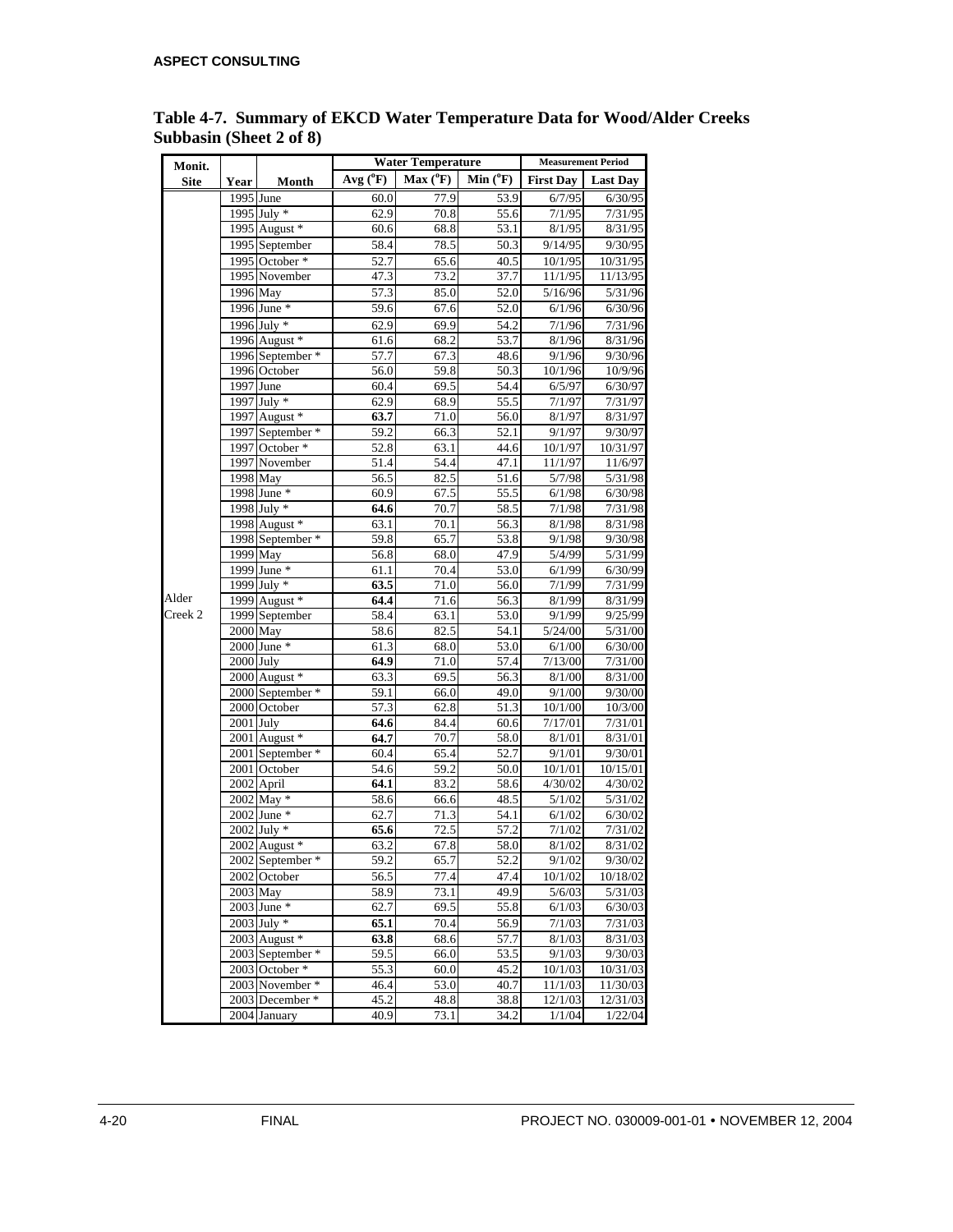| Monit.      |           |                                   |                   | <b>Water Temperature</b>  | <b>Measurement Period</b> |                   |                    |  |
|-------------|-----------|-----------------------------------|-------------------|---------------------------|---------------------------|-------------------|--------------------|--|
| <b>Site</b> | Year      | Month                             | $Avg(^{o}F)$      | $Max(^oF)$                | $Min(^oF)$                | <b>First Day</b>  | <b>Last Day</b>    |  |
|             |           | 1995 June                         | 61.6              | 81.2                      | 50.2                      | 6/13/95           | 6/30/95            |  |
|             |           | 1995 July *                       | 63.7              | 77.7                      | 53.0                      | 7/1/95            | 7/31/95            |  |
|             |           | 1995 August                       | 61.5              | 70.1                      | 56.6                      | 8/1/95            | 8/2/95             |  |
| Alder       | 1996 May  |                                   | 58.9              | 78.3                      | 51.8                      | 5/16/96           | 5/31/96            |  |
| Creek 3     | 1996 June |                                   | 62.6              | 71.5                      | 52.9                      | 6/1/96            | 6/27/96            |  |
|             | 1996 July |                                   | 68.6              | 93.4                      | 57.6                      | 7/17/96           | 7/31/96            |  |
|             |           | 1996 August                       | 72.0              | 99.4                      | 51.8                      | 8/1/96            | 8/13/96            |  |
|             |           | 1996 October<br>1995 June         | 68.3<br>60.4      | 99.0<br>80.1              | 59.6<br>$53.\overline{4}$ | 10/9/96           | 10/24/96           |  |
|             |           | 1995 July *                       | 64.3              | 73.0                      | 55.9                      | 6/7/95<br>7/1/95  | 6/30/95<br>7/31/95 |  |
|             |           | 1995 August *                     | 61.1              | 71.2                      | 52.5                      | 8/1/95            | 8/31/95            |  |
|             |           | 1995 September *                  | 59.5              | 65.9                      | 47.8                      | $\frac{9}{1/95}$  | 9/30/95            |  |
|             |           | 1995 October *                    | 50.4              | 58.1                      | 35.4                      | 10/1/95           | 10/31/95           |  |
|             |           | 1995 November                     | 45.8              | 55.3                      | 32.5                      | 11/1/95           | 11/17/95           |  |
|             |           | $1996$ May                        | 57.2              | 78.9                      | 48.3                      | 5/16/96           | 5/31/96            |  |
|             |           | 1996 June *                       | 61.1              | 70.3                      | 50.0                      | 6/1/96            | 6/30/96            |  |
|             |           | 1996 July *                       | 65.5              | 73.3                      | 53.9                      | 7/1/96            | 7/31/96            |  |
|             |           | 1996 August *                     | 62.9              | 77.9                      | 53.7                      | 8/1/96            | 8/31/96            |  |
|             |           | 1996 September                    | 59.7              | 65.9                      | 53.1                      | 9/1/96            | 9/16/96            |  |
|             |           | 1996 October                      | 68.2              | 98.9                      | 59.0                      | 10/8/96           | 10/23/96           |  |
|             | 1997 May  |                                   | 60.5              | 90.1                      | 49.2                      | 5/9/97            | 5/31/97            |  |
|             |           | 1997 June *                       | 61.1              | 72.0                      | 52.3                      | 6/1/97            | 6/30/97            |  |
|             |           | 1997 July *                       | 64.7              | 72.0                      | 54.8                      | 7/1/97            | 7/31/97            |  |
|             |           | 1997 August *<br>1997 September * | 65.6<br>59.5      | 74.5<br>69.1              | 56.4<br>51.2              | 8/1/97<br>9/1/97  | 8/31/97<br>9/30/97 |  |
|             |           | 1997 October *                    | 51.0              | 59.5                      | 41.4                      | 10/1/97           | 10/31/97           |  |
|             |           | 1997 November                     | 49.0              | 52.8                      | 44.5                      | 11/1/97           | 11/5/97            |  |
|             |           | 1998 May                          | 55.7              | 87.2                      | 49.0                      | 5/6/98            | 5/31/98            |  |
|             |           | 1998 June *                       | 61.0              | 68.9                      | 55.2                      | 6/1/98            | 6/30/98            |  |
|             |           | 1998 July *                       | 67.6              | 75.9                      | 60.8                      | 7/1/98            | 7/31/98            |  |
|             |           | 1998 August *                     | 65.2              | 73.7                      | 56.3                      | 8/1/98            | 8/31/98            |  |
| Chapman     |           | 1998 September *                  | 60.8              | 70.7                      | 52.4                      | 9/1/98            | 9/30/98            |  |
| Creek 1     | 1999 May  |                                   | 57.3              | 71.0                      | 45.1                      | 5/10/99           | 5/31/99            |  |
|             |           | 1999 June *                       | 61.1              | 72.5                      | 49.3                      | 6/1/99            | 6/30/99            |  |
|             |           | 1999 July *                       | 64.1              | 74.0                      | 53.5                      | 7/1/99            | 7/31/99            |  |
|             |           | 1999 August *                     | 65.8              | 74.3                      | 54.9                      | 8/1/99            | 8/31/99            |  |
|             |           | 1999 September *<br>1999 October  | 56.1<br>51.2      | $63.\overline{4}$<br>56.8 | 44.8<br>44.3              | 9/1/99<br>10/1/99 | 9/30/99<br>10/8/99 |  |
|             | 2000 May  |                                   | 73.8              | 88.5                      | 64.8                      | 5/31/00           | 5/31/00            |  |
|             |           | 2000 June *                       | 67.0              | 80.6                      | 54.9                      | 6/1/00            | 6/30/00            |  |
|             |           | $2000$ July $*$                   | 65.8              | 76.8                      | 54.9                      | 7/1/00            | 7/31/00            |  |
|             |           | 2000 August *                     | 63.0              | 74.6                      | 53.2                      | 8/1/00            | 8/31/00            |  |
|             |           | 2000 September *                  | 58.4              | 69.2                      | 42.9                      | 9/1/00            | 9/30/00            |  |
|             |           | 2000 October                      | 51.4              | 63.4                      | 41.8                      | 10/1/00           | 10/24/00           |  |
|             | 2001 May  |                                   | 60.2              | 77.7                      | 49.9                      | 5/10/01           | 5/31/01            |  |
|             |           | 2001 June *                       | 61.4              | 75.5                      | 50.7                      | 6/1/01            | 6/30/01            |  |
|             |           | $2001$ July $*$                   | 66.7              | 79.3                      | 56.6                      | 7/1/01            | 7/31/01            |  |
|             |           | 2001 August *                     | 67.1              | 78.3                      | 54.9                      | 8/1/01            | 8/31/01            |  |
|             |           | 2001 September *                  | 60.0              | 71.0                      | 48.5                      | 9/1/01            | 9/30/01            |  |
|             |           | 2001 October                      | $\overline{52.3}$ | 60.2                      | 45.4                      | 10/1/01           | 10/15/01           |  |
|             |           | 2002 April<br>$2002$ May $*$      | 64.1              | 85.5                      | 56.9<br>46.4              | 4/30/02<br>5/1/02 | 4/30/02            |  |
|             |           | 2002 June *                       | 56.8<br>62.6      | 66.1                      | 50.3                      | 6/1/02            | 5/31/02<br>6/30/02 |  |
|             |           | 2002 July *                       | 67.5              | 74.1<br>78.4              | 55.0                      | 7/1/02            | 7/31/02            |  |
|             |           | 2002 August *                     | 64.1              | 72.0                      | 54.4                      | 8/1/02            | 8/31/02            |  |
|             |           | 2002 September *                  | 58.4              | 68.7                      | 46.9                      | 9/1/02            | 9/30/02            |  |
|             |           | 2002 October                      | 54.0              | 77.2                      | 41.1                      | 10/1/02           | 10/18/02           |  |

**Table 4-7. Summary of EKCD Water Temperature Data for Wood/Alder Creeks Subbasin (Sheet 3 of 8)**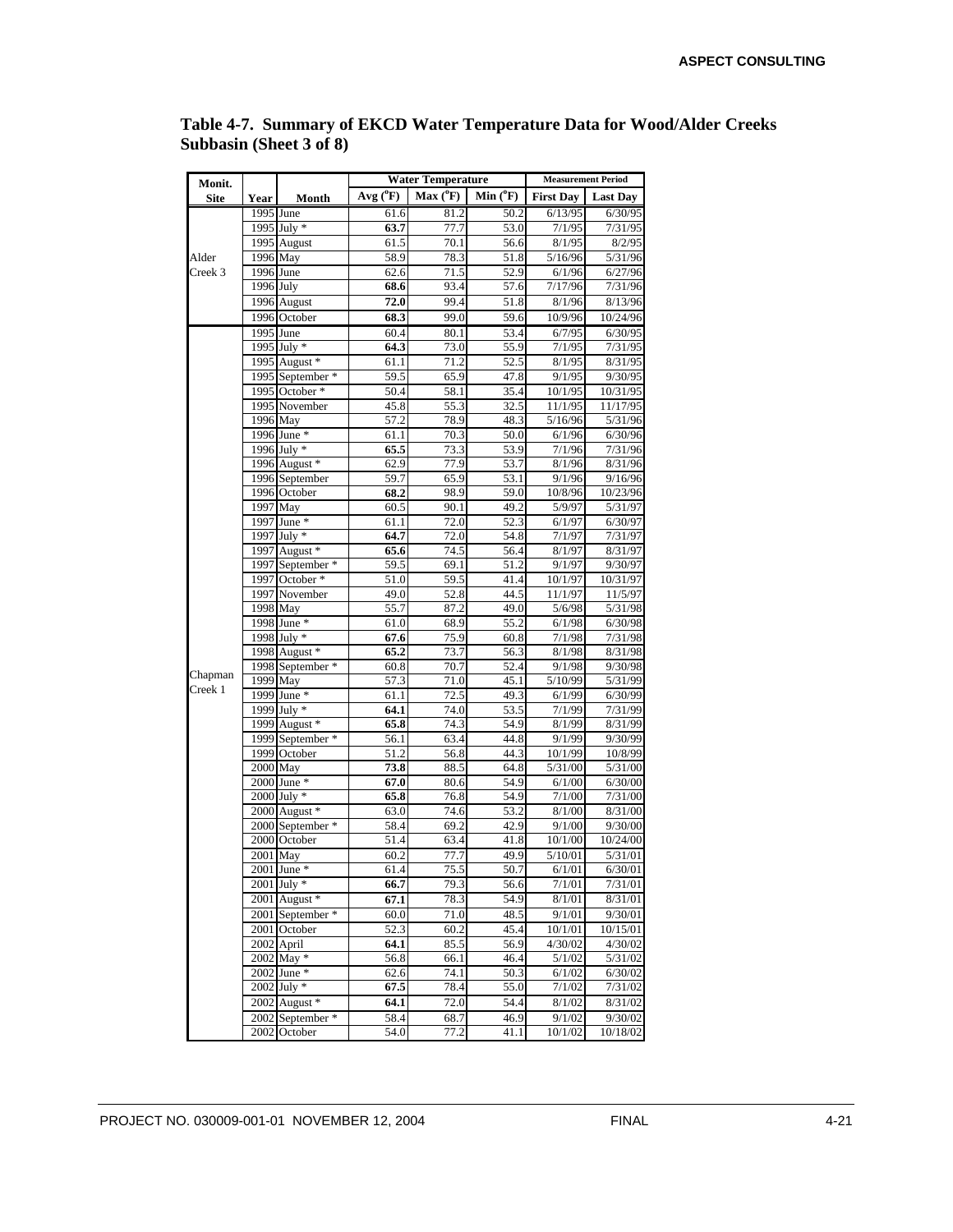| Monit.      |                            |                                   |              | <b>Water Temperature</b> | <b>Measurement Period</b> |                               |                                |
|-------------|----------------------------|-----------------------------------|--------------|--------------------------|---------------------------|-------------------------------|--------------------------------|
| <b>Site</b> | Year                       | Month                             | $Avg(^{0}F)$ | $Max(^oF)$               | $Min(^0F)$                | <b>First Day</b>              | <b>Last Day</b>                |
|             | 1995 July                  |                                   | 63.0         | 94.7                     | 54.1                      | 7/17/95                       | 7/31/95                        |
|             |                            | 1995 August *                     | 59.9         | 72.9                     | 51.4                      | 8/1/95                        | 8/31/95                        |
|             |                            | 1995 September *                  | 59.2         | 69.3                     | 49.1                      | 9/1/95                        | 9/30/95                        |
|             |                            | 1995 October *                    | 49.8         | 57.5                     | 37.6                      | 10/1/95                       | 10/31/95                       |
|             |                            | 1995 November                     | 46.9         | 55.3                     | 37.1                      | 11/1/95                       | 11/20/95                       |
|             | 1996 May                   |                                   | 52.0         | 59.2                     | 48.8                      | 5/17/96                       | 5/31/96                        |
|             |                            | 1996 June *                       | 54.5         | 60.3                     | 49.4                      | 6/1/96                        | 6/30/96                        |
|             | 1996 July                  |                                   | 58.7         | 67.0                     | 51.6                      | 7/1/96                        | 7/17/96                        |
|             |                            | 1996 August                       | 60.3         | 68.1                     | 52.5                      | 8/15/96                       | 8/31/96                        |
|             |                            | 1996 September *                  | 55.5         | 64.9                     | 46.1                      | 9/1/96                        | 9/30/96                        |
|             |                            | 1996 October                      | 55.6         | 61.5                     | 49.4                      | 10/1/96                       | 10/9/96                        |
|             | 1997 May                   |                                   | 53.0         | 76.3                     | 49.7                      | 5/9/97                        | 5/31/97                        |
|             |                            | 1997 June *                       | 53.8         | 72.9                     | 50.5                      | 6/1/97                        | 6/30/97                        |
|             |                            | 1997 July *                       | 56.7         | 68.4                     | 51.6                      | 7/1/97                        | 7/31/97                        |
|             |                            | 1997 August *                     | 58.7         | 64.9                     | 54.1                      | 8/1/97                        | 8/31/97                        |
|             |                            | 1997 September *                  | 56.6         | 62.3                     | 52.4                      | 9/1/97                        | 9/30/97                        |
|             |                            | 1997 October *                    | 51.7         | 62.0                     | 46.6                      | 10/1/97                       | 10/31/97                       |
|             |                            | 1997 November<br>1998 May         | 51.2<br>51.8 | 54.7<br>84.0             | 48.8<br>48.3              | 11/1/97<br>$\frac{1}{5/6}/98$ | 11/5/97<br>$\frac{1}{5}/31/98$ |
|             | 1998 June *<br>1998 July * |                                   | 55.7         | 64.0                     | 49.9                      | 6/1/98                        | 6/30/98                        |
|             |                            |                                   | 61.7         | 70.2                     | 55.0                      | 7/1/98                        | 7/31/98                        |
|             |                            | 1998 August *<br>1998 September * | 62.3         | 71.4                     | 54.4                      | 8/1/98                        | 8/31/98                        |
|             |                            |                                   | 60.0         | 70.5                     | 52.4                      | 9/1/98                        | 9/30/98                        |
|             | 1999 May                   |                                   | 52.1         | 74.9                     | 47.3                      | 5/10/99                       | 5/31/99                        |
|             |                            | 1999 June *                       | 54.4         | 62.7                     | 48.1                      | 6/1/99                        | 6/30/99                        |
|             |                            | 1999 July *                       | 57.8         | 67.4                     | 49.5                      | 7/1/99                        | 7/31/99                        |
|             |                            | 1999 August *                     | 61.0         | 69.7                     | 51.7                      | 8/1/99                        | 8/31/99                        |
|             |                            | 1999 September *                  | 55.6         | 65.1                     | 45.6                      | 9/1/99                        | 9/30/99                        |
| Chapman     |                            | 1999 October *                    | 50.1         | 59.6                     | 42.8                      | 10/1/99                       | 10/31/99                       |
| Creek 2     |                            | 1999 November *                   | 48.7         | 58.2                     | 43.7                      | 11/1/99                       | 11/30/99                       |
|             |                            | 1999 December *                   | 44.7         | 51.7                     | 40.3                      | 12/1/99                       | 12/31/99                       |
|             |                            | 2000 January *                    | 43.1         | 47.6                     | 39.7                      | 1/1/00                        | 1/31/00                        |
|             |                            | 2000 February *                   | 47.1         | 52.0                     | 38.3                      | 2/1/00                        | 2/29/00                        |
|             |                            | 2000 March *                      | 49.3         | 54.8                     | 46.7                      | 3/1/00                        | 3/31/00                        |
|             |                            | 2000 April *                      | 51.3         | 57.3                     | 46.7                      | 4/1/00                        | 4/30/00                        |
|             |                            | 2000 May *                        | 52.9         | 60.5                     | 47.0                      | 5/1/00                        | 5/31/00                        |
|             |                            | 2000 June *<br>2000 July *        | 57.1<br>61.2 | 67.4<br>73.6             | 49.0<br>51.2              | 6/1/00<br>7/1/00              | 6/30/00<br>7/31/00             |
|             |                            | 2000 August *                     | 61.6         | 71.8                     | 52.0                      | 8/1/00                        | 8/31/00                        |
|             |                            | 2000 September *                  | 56.5         | $68.\overline{3}$        | 43.4                      | 9/1/00                        | 9/30/00                        |
|             |                            | 2000 October                      | 50.8         | 60.7                     | 43.1                      | 10/1/00                       | 10/23/00                       |
|             | 2001 May                   |                                   | 55.9         | 84.3                     | 47.1                      | 5/10/01                       | 5/31/01                        |
|             |                            | 2001 June *                       | 56.8         | 68.1                     | 48.8                      | 6/1/01                        | 6/30/01                        |
|             |                            | 2001 July *                       | 62.6         | 72.6                     | 53.8                      | 7/1/01                        | 7/31/01                        |
|             |                            | 2001 August *                     | 64.2         | 74.1                     | 54.7                      | 8/1/01                        | 8/31/01                        |
|             |                            | 2001 September *                  | 59.3         | 69.3                     | 51.3                      | 9/1/01                        | 9/30/01                        |
|             |                            | 2001 October                      | 52.2         | 59.7                     | 47.7                      | 10/1/01                       | 10/23/01                       |
|             |                            | 2002 April                        | 74.7         | 87.3                     | 55.9                      | 4/30/02                       | 4/30/02                        |
|             |                            | 2002 May *                        | 71.2         | 98.1                     | 39.9                      | 5/1/02                        | 5/31/02                        |
|             |                            | 2002 June *                       | 72.2         | 100.8                    | 54.2                      | 6/1/02                        | 6/30/02                        |
|             |                            | 2002 July *                       | 77.7         | 100.8                    | 47.5                      | 7/1/02                        | 7/31/02                        |
|             |                            | 2002 August *                     | 72.9         | 100.8                    | 43.0                      | 8/1/02                        | 8/31/02                        |
|             |                            | 2002 September *                  | 61.4         | 75.7                     | 50.6                      | 9/1/02                        | 9/30/02                        |
|             |                            | 2002 October *                    | 50.2         | 65.3                     | 39.4                      | 10/1/02                       | 10/31/02                       |
|             |                            | 2002 November                     | 66.7         | 76.6                     | 38.8                      | 11/1/02                       | 11/5/02                        |
|             | $2003$ May                 |                                   | 58.6         | 83.4                     | 46.0                      | 5/6/03                        | 5/31/03                        |
|             |                            | 2003 June *                       | 62.3         | 71.2                     | 53.5                      | 6/1/03                        | 6/30/03                        |
|             | $2003$ July                |                                   | 63.9         | 70.3                     | 56.5                      | 7/1/03                        | 7/10/03                        |

#### **Table 4-7. Summary of EKCD Water Temperature Data for Wood/Alder Creeks Subbasin (Sheet 4 of 8)**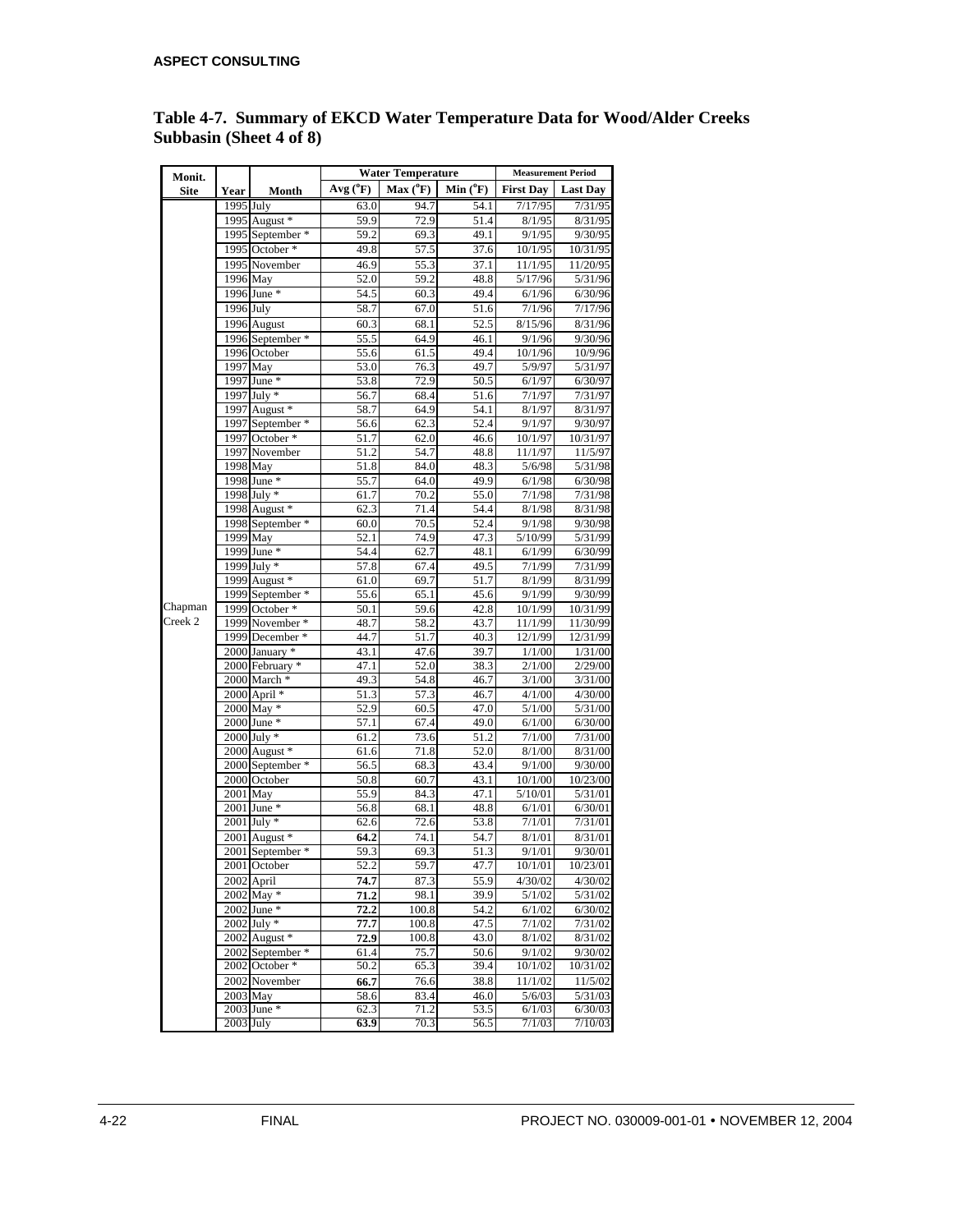| Monit.      |             |                                    |                   | <b>Water Temperature</b> | <b>Measurement Period</b> |                  |                    |
|-------------|-------------|------------------------------------|-------------------|--------------------------|---------------------------|------------------|--------------------|
| <b>Site</b> | Year        | Month                              | $Avg(^{0}F)$      | $Max(^{0}F)$             | Min $(^oF)$               | <b>First Day</b> | <b>Last Day</b>    |
|             |             | 1995 June                          | 60.7              | 86.8                     | 52.8                      | 6/2/95           | 6/30/95            |
|             |             | 1995 July *                        | 59.9              | 68.8                     | 57.0                      | 7/1/95           | 7/31/95            |
|             |             | 1995 August *                      | 60.3              | 81.2                     | 48.9                      | 8/1/95           | 8/31/95            |
|             |             | 1995 September                     | 61.9              | 96.0                     | 50.1                      | 9/1/95           | 9/14/95            |
|             |             | 1996 May                           | 56.1              | 81.5                     | 47.3                      | 5/16/96          | 5/31/96            |
|             | $1996$ June |                                    | 60.4              | 72.7                     | 52.3                      | 6/1/96           | 6/17/96            |
|             | 1996 July   |                                    | 59.8              | 66.2                     | 57.0                      | 7/16/96          | 7/19/96            |
|             |             | 1996 August                        | 61.9              | 68.5                     | 56.2                      | 8/14/96          | 8/31/96            |
|             |             | 1996 September                     | 57.7              | 67.7                     | 48.4                      | 9/1/96           | 9/16/96            |
|             |             | 1997 June                          | 61.5              | 73.6                     | 53.7                      | 6/6/97           | 6/30/97            |
|             |             | 1997 July *                        | 63.2              | 77.9                     | 56.2                      | 7/1/97           | 7/31/97            |
|             |             | 1997 August *                      | 63.1              | 67.3                     | 61.0                      | 8/1/97           | 8/31/97            |
|             |             | 1997 September *                   | 61.4              | 69.1                     | 58.7                      | 9/1/97           | 9/30/97            |
|             |             | 1997 October *                     | 56.7              | 61.3                     | 52.0                      | 10/1/97          | 10/31/97           |
|             |             | 1997 November                      | 54.2              | 57.6                     | 51.5                      | 11/1/97          | 11/6/97            |
|             |             | 1998 May                           | 54.6              | 82.4                     | 47.3                      | 5/7/98           | 5/29/98            |
|             | $1998$ June |                                    | 62.3              | 78.8                     | 53.9                      | 6/18/98          | 6/30/98            |
|             |             | $1998$ July *                      | 65.3              | 74.1                     | 58.1                      | 7/1/98           | 7/31/98            |
|             |             | 1998 August *                      | 64.8              | 74.4                     | 56.7                      | 8/1/98           | 8/31/98            |
|             |             | 1998 September *                   | 61.5              | 74.1                     | 54.5                      | 9/1/98           | 9/30/98            |
|             |             | 1998 October *                     | 55.7              | 62.9                     | 50.9                      | 10/1/98          | 10/10/98           |
|             |             | 1999 May                           | $55.\overline{5}$ | 71.7                     | 43.3                      | 5/7/99           | 5/31/99            |
|             |             | 1999 June *                        | 59.9              | 71.4                     | 49.5                      | 6/1/99           | 6/30/99            |
|             |             | 1999 July *                        | 62.1              | 68.7                     | 54.8                      | 7/1/99           | 7/31/99            |
|             |             | 1999 August $*$                    | 62.9              | 65.8                     | 60.7                      | 8/1/99           | 8/31/99            |
|             |             | 1999 September                     | 60.9              | 64.7                     | 54.2                      | 9/1/99           | 9/25/99            |
| Pine Creek  | 2000 May    |                                    | 56.6              | 70.2                     | 50.9                      | 5/26/00          | 5/31/00            |
| 1           |             | $2000$ June $*$                    | 61.4              | 72.0                     | 50.6                      | 6/1/00           | 6/30/00            |
|             |             | $2000$ July $*$                    | 65.5              | 76.3                     | 54.8                      | 7/1/00           | 7/31/00            |
|             |             | 2000 August *                      | 69.1              | 84.3<br>77.8             | 53.6                      | 8/1/00<br>9/1/00 | 8/31/00<br>9/30/00 |
|             |             | 2000 September *<br>2000 October * | 63.1<br>54.5      | 67.6                     | 50.0<br>48.3              | 10/1/00          | 10/31/00           |
|             |             | 2000 November *                    | 46.7              | 53.6                     | 42.2                      | 11/1/00          | 11/30/00           |
|             |             | 2000 December *                    | 44.1              | 47.2                     | 41.1                      | 12/1/00          | 12/31/00           |
|             |             | 2001 January *                     | 41.9              | 45.6                     | 39.4                      | 1/1/01           | 1/31/01            |
|             |             | 2001 February *                    | 41.0              | 46.1                     | 37.2                      | 2/1/01           | 2/28/01            |
|             |             | 2001 March                         | 44.5              | 76.6                     | $38.\overline{0}$         | 3/1/01           | 3/20/01            |
|             | 2001 May    |                                    | 58.3              | 81.6                     | 50.5                      | 5/10/01          | 5/31/01            |
|             |             | $2001$ June $*$                    | 58.1              | 62.8                     | 52.5                      | 6/1/01           | 6/30/01            |
|             |             | $2001$ July $*$                    | 60.8              | $\overline{72.2}$        | 56.6                      | 7/1/01           | 7/31/01            |
|             |             | $2001$ August $*$                  | 66.4              | 83.5                     | 54.4                      | 8/1/01           | 8/31/01            |
|             |             | 2001 September *                   | 60.6              | 75.9                     | 50.2                      | 9/1/01           | 9/30/01            |
|             |             | 2001 October                       | 53.7              | 63.1                     | 49.1                      | 10/1/01          | 10/15/01           |
|             |             | 2002 May                           | 56.6              | 80.0                     | 47.1                      | 5/14/02          | 5/31/02            |
|             |             | $2002$ June $*$                    | 61.4              | 80.0                     | 50.2                      | 6/1/02           | 6/30/02            |
|             |             | $2002$ July $*$                    | 69.7              | 100.8                    | 44.9                      | 7/1/02           | 7/31/02            |
|             |             | 2002 August                        | 66.2              | 100.8                    | 43.2                      | 8/1/02           | 8/6/02             |
|             |             | 2003 May                           | 57.0              | 82.3                     | 45.4                      | 5/7/03           | 5/31/03            |
|             |             | $2003$ June $*$                    | 60.7              | 69.0                     | 55.1                      | 6/1/03           | 6/30/03            |
|             |             | $2003$ July $*$                    | 61.8              | 66.7                     | 58.4                      | 7/1/03           | 7/31/03            |
|             |             | $2003$ August $*$                  | 67.9              | 89.7                     | 55.1                      | 8/1/03           | 8/31/03            |
|             |             | 2003 September *                   | 60.8              | 77.9                     | 49.8                      | 9/1/03           | 9/30/03            |
|             |             | 2003 October *                     | 55.2              | 65.6                     | 46.2                      | 10/1/03          | 10/31/03           |
|             |             | 2003 November *                    | 49.6              | 55.1                     | 45.6                      | 11/1/03          | 11/30/03           |
|             |             | 2003 December                      | 58.9              | 74.4                     | 44.5                      | 12/1/03          | 12/19/03           |

**Table 4-7. Summary of EKCD Water Temperature Data for Wood/Alder Creeks Subbasin (Sheet 5 of 8)**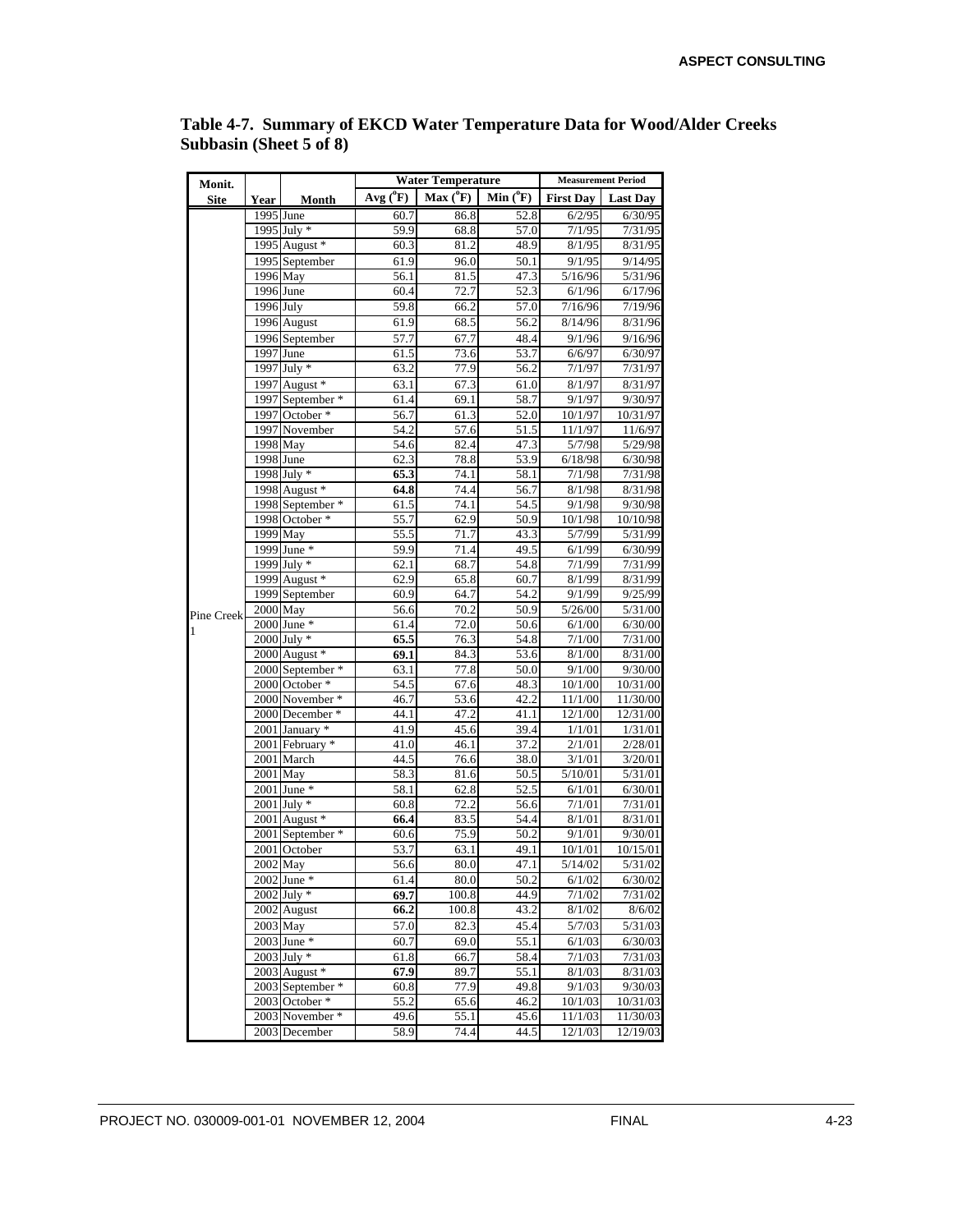| Monit.                  |             |                  |                    | <b>Water Temperature</b> | <b>Measurement Period</b> |                  |                 |
|-------------------------|-------------|------------------|--------------------|--------------------------|---------------------------|------------------|-----------------|
| <b>Site</b>             | Year        | Month            | $Avg(^{0}F)$       | $Max(^0F)$               | Min $(^0F)$               | <b>First Day</b> | <b>Last Day</b> |
|                         | $1995$ June |                  | 60.6               | 80.6                     | 49.6                      | 6/13/95          | 6/30/95         |
| Pine Creek              |             | 1995 July *      | 66.2               | 83.8                     | 54.4                      | 7/1/95           | 7/31/95         |
| $\overline{\mathbf{c}}$ |             | 1995 August      | 62.3               | 100.6                    | 35.6                      | 8/1/95           | 8/23/95         |
|                         | 1995 June   |                  | 49.8               | 68.9                     | 42.7                      | 6/14/95          | 6/30/95         |
| Pine Creek              | $1995$ July |                  | 56.1               | 98.8                     | 45.5                      | 7/1/95           | 7/25/95         |
| 3                       |             | 1996 September   | 42.2               | 59.5                     | 39.7                      | 9/18/96          | 9/30/96         |
|                         |             | 1996 October     | $\overline{57.9}$  | 98.4                     | 40.2                      | 10/1/96          | 10/24/96        |
|                         | 1996 May    |                  | 59.4               | 76.0                     | 50.6                      | 5/20/96          | 5/31/96         |
| Pine Creek              |             | 1996 June *      | 65.3               | 76.9                     | 56.1                      | 6/1/96           | 6/30/96         |
| 4                       |             | 1996 July *      | 66.4               | 78.4                     | 63.2                      | 7/1/96           | 7/31/96         |
|                         |             | 1996 August      | 66.9               | 96.9                     | 52.0                      | 8/1/96           | 8/19/96         |
|                         |             | 1997 May         | 60.5               | 77.8                     | 49.1                      | 5/8/97           | 5/31/97         |
|                         |             | 1997 June *      | 62.3               | 80.3                     | 51.6                      | 6/1/97           | 6/30/97         |
|                         |             | 1997 July *      | 64.5               | 82.2                     | 54.1                      | 7/1/97           | 7/31/97         |
|                         |             | 1997 August *    | 62.2               | 80.3                     | 51.6                      | 8/1/97           | 8/31/97         |
|                         |             | 1997 September * | 55.3               | 72.5                     | 46.6                      | 9/1/97           | 9/30/97         |
|                         |             | 1997 October *   | 47.3               | 56.9                     | 36.8                      | 10/1/97          | 10/31/97        |
|                         |             | 1997 November    | 43.2               | 48.3                     | 38.5                      | 11/1/97          | 11/6/97         |
|                         |             | 1998 May         | 55.1               | 76.5                     | 46.1                      | 5/11/98          | 5/31/98         |
|                         |             | 1998 June *      | 62.3               | 80.9                     | 52.2                      | 6/1/98           | 6/30/98         |
|                         |             | 1998 July *      | 69.3               | 85.2                     | 57.5                      | 7/1/98           | 7/31/98         |
|                         |             | 1998 August *    | 65.5               | 79.0                     | 53.9                      | 8/1/98           | 8/31/98         |
|                         |             | 1998 September * | 59.9               | 75.6                     | 49.4                      | 9/1/98           | 9/30/98         |
|                         |             | 1998 October     | 50.5               | 61.5                     | 42.2                      | 10/1/98          | 10/10/98        |
|                         |             | 1999 May         | 54.3               | 82.5                     | 38.2                      | 5/6/99           | 5/31/99         |
|                         |             | 1999 June *      | 61.8               | 78.1                     | 47.5                      | 6/1/99           | 6/30/99         |
|                         |             | 1999 July *      | 66.9               | 100.7                    | 46.1                      | 7/1/99           | 7/31/99         |
|                         |             | 1999 August *    | 67.5               | 85.9                     | 50.0                      | 8/1/99           | 8/31/99         |
| Pine Creek              |             | 1999 September * | 57.7               | 72.8                     | 43.3                      | 9/1/99           | 9/30/99         |
| 5                       |             | 1999 October     | 50.9               | 61.7                     | 41.0                      | 10/1/99          | 10/15/99        |
|                         |             | 2000 June *      | 64.5               | 82.2                     | 56.6                      | 6/21/00          | 6/30/00         |
|                         |             | 2000 July *      | 67.2               | 92.8                     | 53.0                      | 7/1/00           | 7/31/00         |
|                         |             | 2000 August *    | 72.1               | 100.7                    | 43.3                      | 8/1/00           | 8/31/00         |
|                         |             | 2000 September * | 59.1               | 100.7                    | 34.8                      | 9/1/00           | 9/30/00         |
|                         |             | 2000 October     | 51.0               | 72.5                     | 38.5                      | 10/1/00          | 10/3/00         |
|                         | 2001 May    |                  | 59.3               | 76.8                     | 48.8                      | 5/17/01          | 5/31/01         |
|                         |             | 2001 June *      | 59.9               | 78.7                     | 50.5                      | 6/1/01           | 6/30/01         |
|                         | $2001$ July |                  | 68.8               | 100.7                    | 45.0                      | 7/1/01           | 7/16/01         |
|                         | 2002 May    |                  | $\overline{5}$ 7.5 | 72.3                     | 48.9                      | 5/14/02          | 5/31/02         |
|                         |             | $2002$ June $*$  | 59.6               | 68.1                     | 50.6                      | 6/1/02           | 6/30/02         |
|                         |             | 2002 July *      | 61.1               | 64.9                     | 56.7                      | 7/1/02           | 7/31/02         |
|                         |             | 2002 August *    | 62.7               | 77.2                     | 54.2                      | 8/1/02           | 8/31/02         |
|                         |             | 2002 September * | 58.5               | 71.1                     | 47.5                      | 9/1/02           | 9/30/02         |
|                         |             | 2002 October     | 54.6               | 76.3                     | 46.1                      | 10/1/02          | 10/18/02        |
|                         | 2003 May    |                  | 55.9               | 89.3                     | 42.7                      | 5/7/03           | 5/31/03         |
|                         |             | $2003$ June $*$  | 62.5               | 78.7                     | 54.1                      | 6/1/03           | 6/30/03         |
|                         |             | $2003$ July $*$  | 70.8               | 100.7                    | 53.9                      | 7/1/03           | 7/31/03         |
|                         |             | 2003 August      | 73.0               | 100.7                    | 50.0                      | 8/1/03           | 8/21/03         |

### **Table 4-7. Summary of EKCD Water Temperature Data for Wood/Alder Creeks Subbasin (Sheet 6 of 8)**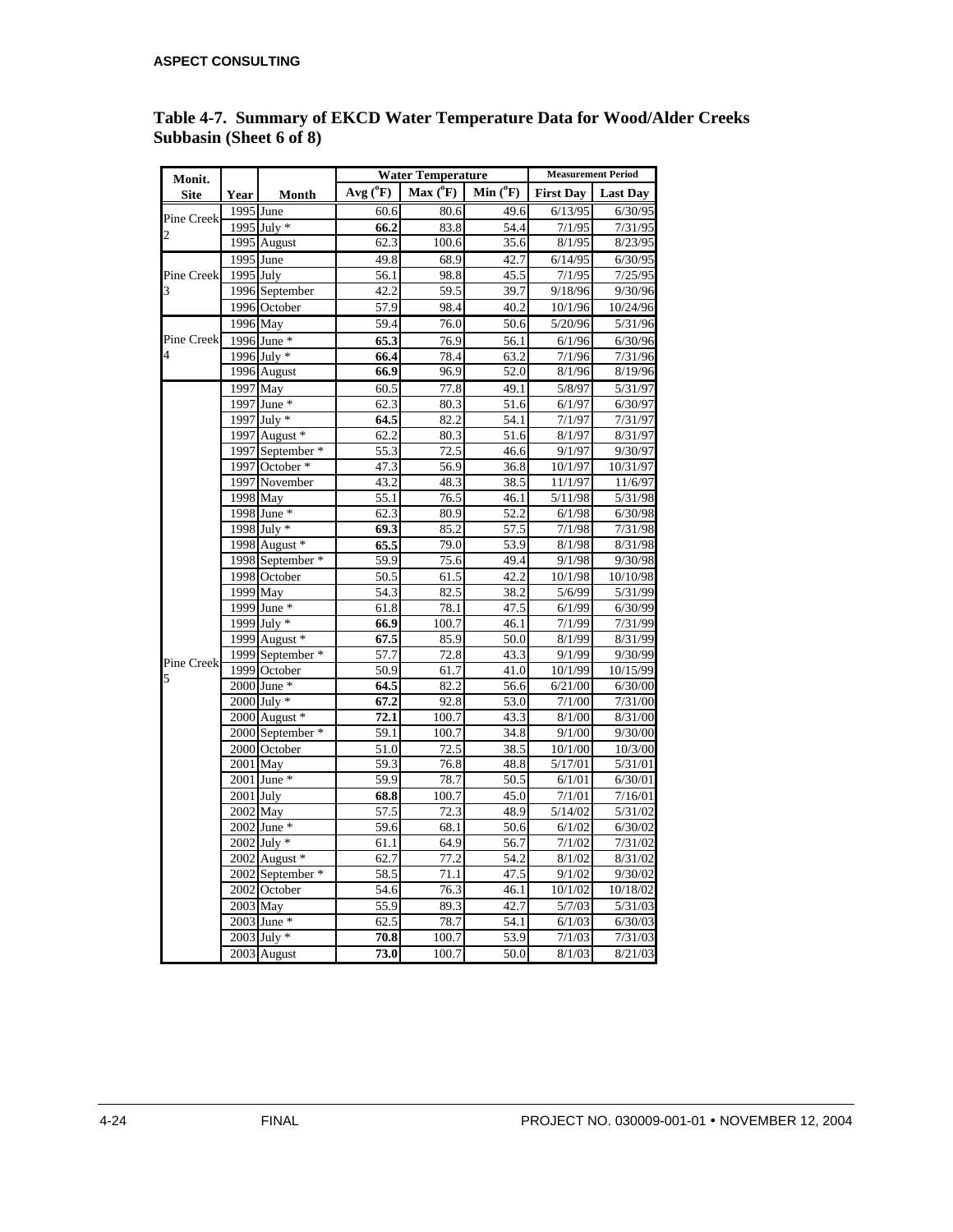| Monit.               |           |                                   |              | <b>Water Temperature</b> | <b>Measurement Period</b> |                  |                    |
|----------------------|-----------|-----------------------------------|--------------|--------------------------|---------------------------|------------------|--------------------|
| <b>Site</b>          | Year      | Month                             | $Avg(^{o}F)$ | $Max(^0F)$               | $Min(^oF)$                | <b>First Day</b> | <b>Last Day</b>    |
|                      |           | 1995 June                         | 65.0         | 76.4                     | 57.3                      | 6/7/95           | 6/30/95            |
|                      |           | 1995 July *                       | 68.9         | 77.0                     | 60.7                      | 7/1/95           | 7/31/95            |
|                      |           | 1995 August *                     | 64.6         | 74.5                     | 55.7                      | 8/1/95           | 8/31/95            |
|                      |           | 1995 September                    | 60.7         | 68.5                     | 51.5                      | 9/14/95          | 9/30/95            |
|                      |           | 1995 October *                    | 51.7         | 60.7                     | 37.5                      | 10/1/95          | 10/31/95           |
|                      |           | 1995 November                     | 43.1         | 73.0                     | 33.8                      | 11/1/95          | 11/13/95           |
|                      |           | 1996 May                          | 61.9         | 80.5                     | 51.8                      | 5/16/96          | 5/31/96            |
|                      |           | 1996 June *                       | 65.6         | 76.4                     | 54.8                      | 6/1/96           | 6/30/96            |
|                      |           | 1996 July *                       | 69.7         | 78.3                     | 59.3                      | 7/1/96           | 7/31/96            |
|                      |           | 1996 August *                     | 66.9<br>59.7 | 74.5<br>67.9             | 57.6<br>49.0              | 8/1/96<br>9/1/96 | 8/31/96<br>9/30/96 |
|                      |           | 1996 September *<br>1996 October  |              | 59.9                     | 50.7                      | 10/1/96          | 10/9/96            |
|                      |           | 1997 May                          | 56.2<br>62.0 | 75.0                     | 48.6                      | 5/6/97           | 5/31/97            |
|                      |           | 1997 June *                       | 62.8         | 77.8                     | 52.8                      | 6/1/97           | 6/30/97            |
|                      |           | 1997 July *                       | 67.6         | 79.4                     | 56.7                      | 7/1/97           | 7/31/97            |
|                      |           | 1997 August *                     | 60.0         | 62.1                     | 57.5                      | 8/1/97           | 8/31/97            |
|                      |           | 1997 September *                  | 58.2         | 67.6                     | 53.3                      | 9/1/97           | 9/30/97            |
|                      |           | $1997$ October $*$                | 49.8         | 57.5                     | 43.9                      | 10/1/97          | 10/31/97           |
|                      |           | 1997 November                     | 48.2         | 51.9                     | 46.7                      | 11/1/97          | 11/6/97            |
|                      | 1998 May  |                                   | 58.3         | 90.7                     | 50.8                      | 5/7/98           | 5/31/98            |
|                      |           | 1998 June *                       | 63.7         | 70.2                     | 56.4                      | 6/1/98           | 6/30/98            |
|                      |           | 1998 July *                       | 66.8         | 71.4                     | 60.3                      | 7/1/98           | 7/31/98            |
| Six Prong            |           | 1998 August *                     | 64.3         | 71.1                     | 57.0                      | 8/1/98           | 8/31/98            |
| Creek 1              |           | 1998 September *<br>1999 May      | 59.8         | 65.5                     | 53.3<br>46.4              | 9/1/98<br>5/7/99 | 9/30/98            |
|                      |           | 1999 June *                       | 61.4<br>66.7 | 77.2<br>81.3             | 54.2                      | 6/1/99           | 5/31/99<br>6/30/99 |
|                      |           | 1999 July *                       | 70.3         | 82.3                     | 58.6                      | 7/1/99           | 7/31/99            |
|                      |           | 1999 August *                     | 70.7         | 82.9                     | 57.5                      | 8/1/99           | 8/31/99            |
|                      |           | 1999 September                    | 58.9         | 66.1                     | 53.6                      | 9/1/99           | 9/25/99            |
|                      |           | 2000 May                          | 61.7         | 87.6                     | 54.5                      | 5/24/00          | 5/31/00            |
|                      |           | 2000 June *                       | 65.5         | 83.6                     | 53.1                      | 6/1/00           | 6/30/00            |
|                      |           | 2000 July *                       | 71.1         | 83.9                     | 60.3                      | 7/1/00           | 7/31/00            |
|                      |           | 2000 August                       | 72.8         | 92.5                     | 60.1                      | 8/1/00           | 8/10/00            |
|                      |           | 2002 April                        | 66.2         | 70.9                     | 61.0                      | 4/30/02          | 4/30/02            |
|                      |           | 2002 May *                        | 63.4         | 76.4                     | 48.9                      | 5/1/02           | 5/31/02            |
|                      |           | 2002 June *                       | 70.5         | 84.1                     | 55.4                      | 6/1/02           | 6/30/02            |
|                      |           | $2002$ July $*$                   | 72.1<br>63.1 | 94.9<br>73.6             | 56.7<br>52.3              | 7/1/02<br>8/1/02 | 7/31/02<br>8/6/02  |
|                      |           | 2002 August<br>2003 May           | 63.2         | 76.1                     | 49.5                      | 5/6/03           | 5/31/03            |
|                      |           | 2003 June *                       | 70.1         | 82.1                     | 60.2                      | 6/1/03           | 6/30/03            |
|                      |           | 2003 July *                       | 74.2         | 85.7                     | 60.5                      | 7/1/03           | 7/31/03            |
|                      |           | 2003 August *                     | 70.9         | 82.4                     | 58.8                      | 8/1/03           | 8/31/03            |
|                      |           | 2003 September *                  | 64.4         | 74.2                     | 57.3                      | 9/1/03           | 9/30/03            |
|                      |           | 2003 October *                    | 55.5         | 62.5                     | 43.2                      | 10/1/03          | 10/31/03           |
|                      |           | 2003 November *                   | 40.9         | 46.8                     | 37.0                      | 11/1/03          | 11/30/03           |
|                      |           | 2003 December *                   | 40.0         | 43.4                     | 33.0                      | 12/1/03          | 12/31/03           |
|                      |           | 2004 January                      | 35.5         | 91.2                     | 32.1                      | 1/1/04           | 1/22/04            |
|                      | 1996 June |                                   | 61.8         | 73.3                     | 51.0                      | 6/17/96          | 6/30/96            |
|                      | 1996 July |                                   | 65.1         | 77.0                     | 52.9                      | 7/1/96           | 7/17/96            |
|                      |           | 1998 May *                        | 56.4         | 90.6                     | 48.8                      | 5/7/98           | 5/31/98            |
|                      |           | 1998 June *                       | 63.1         | 74.9                     | 54.6                      | 6/1/98           | 6/30/98            |
|                      |           | 1998 July *                       | 68.4         | 81.9                     | 57.7                      | 7/1/98           | 7/31/98            |
|                      |           | 1998 August *<br>1998 September * | 66.3<br>60.3 | 85.5<br>74.9             | 54.1                      | 8/1/98<br>9/1/98 | 8/31/98<br>9/30/98 |
| Six Prong<br>Creek 2 |           | 1998 October                      | 54.3         | 66.9                     | 50.2<br>47.1              | 10/1/98          | 10/10/98           |
|                      |           | 1999 May                          | 56.4         | 79.0                     | 47.9                      | 5/7/99           | 5/31/99            |
|                      |           | 1999 June *                       | 58.2         | 70.4                     | 50.7                      | 6/1/99           | 6/30/99            |
|                      |           | 1999 July *                       | 58.8         | 68.3                     | 51.6                      | 7/1/99           | 7/31/99            |
|                      |           | 1999 August *                     | 60.5         | 79.9                     | 51.3                      | 8/1/99           | 8/31/99            |
|                      |           | 1999 September *                  | 54.6         | 61.7                     | 47.1                      | 9/1/99           | 9/30/99            |
|                      |           | 1999 October                      | 52.1         | 57.1                     | 46.8                      | 10/1/99          | 10/7/99            |

**Table 4-7. Summary of EKCD Water Temperature Data for Wood/Alder Creeks Subbasin (Sheet 7 of 8)**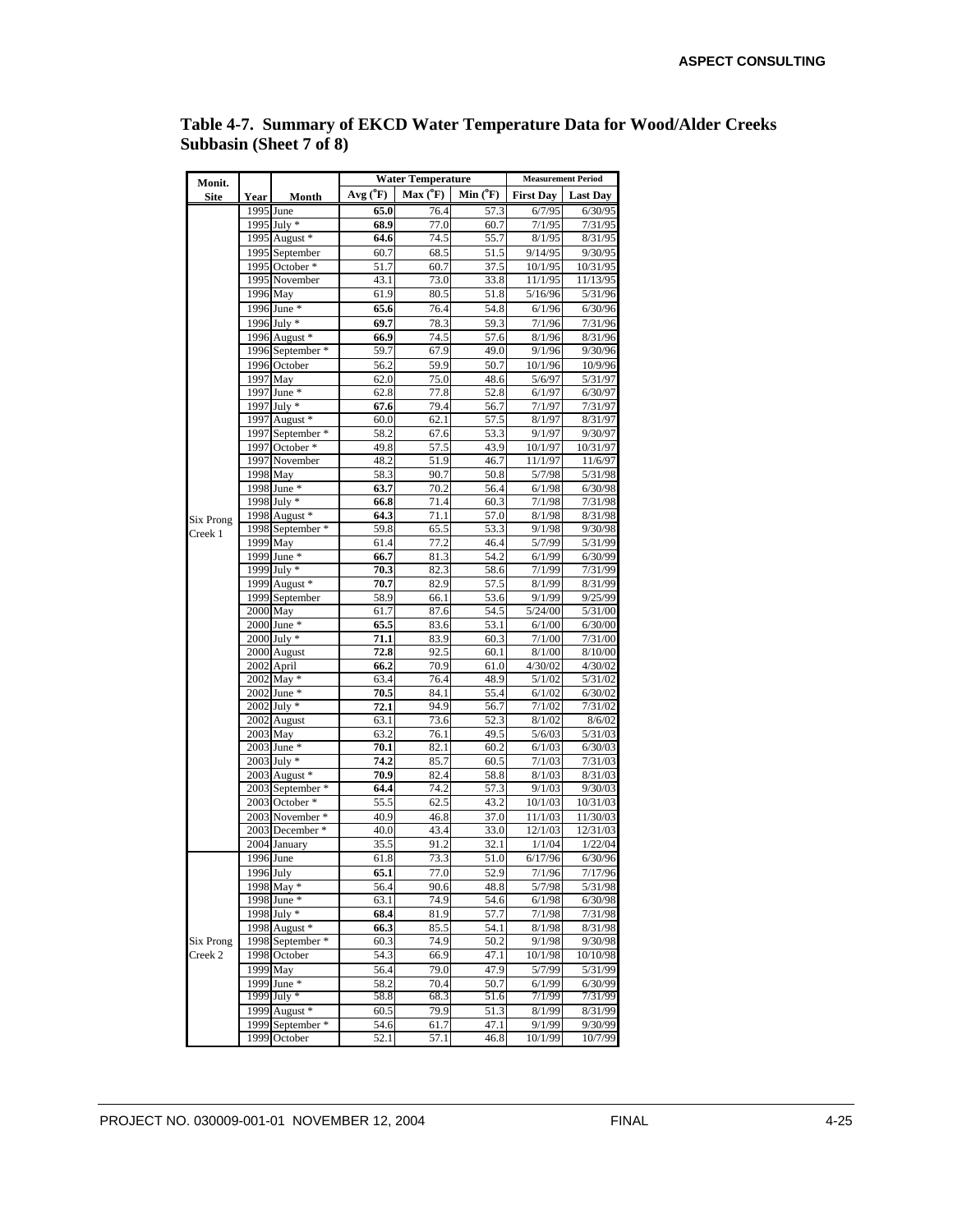| Monit.  |             |                  |                   | <b>Water Temperature</b> | <b>Measurement Period</b> |                    |                     |
|---------|-------------|------------------|-------------------|--------------------------|---------------------------|--------------------|---------------------|
| Site    | <b>Year</b> | Month            | Avg $(^{\circ}F)$ | Max (°F)                 | Min $(^{\circ}F)$         | <b>First Day</b>   | <b>Last Day</b>     |
|         |             | 2001 May         | 61.0              | 79.8                     | 48.4                      | 5/10/01            | 5/31/01             |
|         |             | 2001 June *      | 62.3              | $\overline{76.6}$        | 51.5                      | 6/1/01             | 6/30/01             |
| Wood    |             | $2001$ July $*$  | 68.1              | 81.0                     | 57.9                      | 7/1/01             | 7/31/01             |
| Gulch 1 |             | 2001 August *    | 67.2              | 76.9                     | 58.7                      | 8/1/01             | 8/31/01             |
|         |             | 2001 September * | 59.7              | 67.6                     | 51.5                      | 9/1/01             | 9/30/01             |
|         |             | 2001 October     | 50.9              | 57.3                     | 46.8                      | 10/1/01            | 10/15/01            |
|         | 1995 June   |                  | 63.4              | 100.7                    | 52.8                      | 6/14/95            | 6/30/95             |
|         |             | 1997 May         | 62.1              | 96.6                     | 53.2                      | 5/9/97             | 5/31/97             |
|         |             | 1997 June *      | 60.4              | 78.9                     | 54.6                      | 6/1/97             | 6/30/97             |
|         |             | 1997 July *      | 58.7              | 71.8                     | 55.7                      | 7/1/97             | 7/31/97             |
|         |             | 1997 August *    | 60.6              | 76.4                     | 47.0                      | 8/1/97             | 8/31/97             |
|         |             | 1997 September   | 57.6              | 76.4                     | 47.3                      | 9/1/97             | 9/8/97              |
|         |             | 1998 May *       | 56.5              | 71.8                     | 50.1                      | 5/28/98            | 5/31/98             |
|         |             | 1998 June *      | 62.6              | 78.3                     | 51.8                      | 6/1/98             | 6/30/98             |
|         |             | 1998 July *      | 70.5              | 83.7                     | 58.7                      | 7/1/98             | 7/31/98             |
|         |             | 1998 August *    | 67.5              | 82.4                     | 56.0                      | 8/1/98             | 8/31/98             |
|         |             | 1998 September * | 60.7              | 74.5                     | 50.9                      | 9/1/98             | 9/30/98             |
|         |             | 1998 October *   | 47.0              | 59.0                     | 37.5                      | 10/1/98            | 10/31/98            |
|         |             | 1998 November    | 44.5              | 47.9                     | 40.0                      | 11/1/98            | 11/6/98             |
|         |             | 1999 May         | 55.6              | 72.1                     | 42.6                      | 5/6/99             | 5/31/99             |
|         |             | 1999 June *      | 61.0              | 75.1                     | 49.3                      | 6/1/99             | 6/30/99             |
|         |             | 1999 July *      | 65.4              | 77.6                     | 51.8                      | 7/1/99             | 7/31/99             |
|         |             | 1999 August *    | 65.8              | 76.1                     | 53.2                      | 8/1/99             | 8/31/99             |
|         |             | 1999 September   | 57.5              | 64.2                     | 51.2                      | 9/1/99             | 9/25/99             |
| Wood    | 2000 May    |                  | 56.6              | 75.1                     | 48.1                      | $\frac{5}{25/00}$  | 5/31/00             |
| Gulch 2 |             | 2000 June *      | 63.7              | 79.5                     | 48.1                      | 6/1/00             | 6/30/00             |
|         |             | 2000 July *      | 67.4              | 80.1                     | 55.4                      | 7/1/00             | 7/31/00             |
|         |             | 2000 August      | 63.7              | 90.9                     | 41.6                      | 8/10/00            | 8/31/00             |
|         |             | 2000 September * | 57.6              | 84.1                     | 27.8                      | 9/1/00             | 9/30/00             |
|         |             | 2000 October     | 47.9<br>29.7      | 69.8<br>47.4             | 25.7                      | 10/1/00            | 10/23/00            |
|         |             | 2000 November    |                   |                          | 23.6                      | 11/13/00           | 11/30/00            |
|         | 2001 May    | 2000 December    | 29.7<br>57.7      | 44.4<br>81.5             | 23.6<br>48.0              | 12/1/00<br>5/10/01 | 12/11/00<br>5/31/01 |
|         | 2001 June   |                  | 56.4              | 65.1                     | 49.7                      | 6/1/01             | 6/14/01             |
|         | 2002 May    |                  | 59.6              | 72.1                     | 48.7                      | 5/14/02            | 5/31/02             |
|         |             | 2002 June *      | 64.4              | 82.7                     | 48.7                      | 6/1/02             | 6/30/02             |
|         |             | $2002$ July $*$  | 70.2              | 87.1                     | 56.0                      | 7/1/02             | 7/31/02             |
|         |             | 2002 August *    | 65.6              | 78.3                     | 55.4                      | 8/1/02             | 8/31/02             |
|         |             | 2002 September * | 57.4              | 70.6                     | 46.8                      | 9/1/02             | 9/30/02             |
|         |             | 2002 October     | 47.2              | 75.2                     | 37.3                      | 10/1/02            | 10/29/02            |
|         | 2003 May    |                  | 57.8              | 90.0                     | 46.1                      | 5/7/03             | 5/31/03             |
|         |             | $2003$ June $*$  | 65.2              | 79.1                     | 53.0                      | 6/1/03             | 6/30/03             |
|         |             | $2003$ July $*$  | 69.9              | 82.9                     | 56.4                      | 7/1/03             | 7/31/03             |
|         |             | 2003 August      | 68.1              | 76.9                     | 60.6                      | 8/1/03             | 8/21/03             |
|         | 1995 June   |                  | 49.0              | 74.0                     | 43.5                      | 6/13/95            | 6/30/95             |
|         |             | 1995 July *      | 53.2              | 61.1                     | 47.4                      | 7/1/95             | 7/31/95             |
|         |             | 1995 August *    | 52.7              | 62.5                     | 45.1                      | 8/1/95             | 8/31/95             |
|         |             | 1995 September * | 53.2              | 61.9                     | 44.9                      | 9/1/95             | 9/30/95             |
| Wood    |             | 1995 October *   | 43.8              | 94.5                     | 24.1                      | 10/1/95            | 10/30/95            |
| Gulch 3 |             | 1996 May         | 45.6              | 92.3                     | 40.4                      | 5/16/96            | 5/31/96             |
|         |             | 1996 June *      | 47.6              | 56.0                     | 40.7                      | 6/1/96             | 6/30/96             |
|         |             | 1996 July $*$    | 52.2              | 59.1                     | 44.9                      | 7/1/96             | 7/31/96             |
|         |             | 1996 August *    | 52.4              | 59.6                     | 46.0                      | 8/1/96             | 8/31/96             |
|         |             | 1996 September   | 50.7              | 59.4                     | 43.7                      | 9/1/96             | 9/17/96             |
|         |             |                  |                   |                          |                           |                    |                     |

### **Table 4-7. Summary of EKCD Water Temperature Data for Wood/Alder Creeks Subbasin (Sheet 8 of 8)**

Notes:

\*: Data are available for each day of the month.

Bolded average temperatures exceed default surface water quality standard of 63.5° F (17.5°C) for highest 7-day average of daily maximum temperature.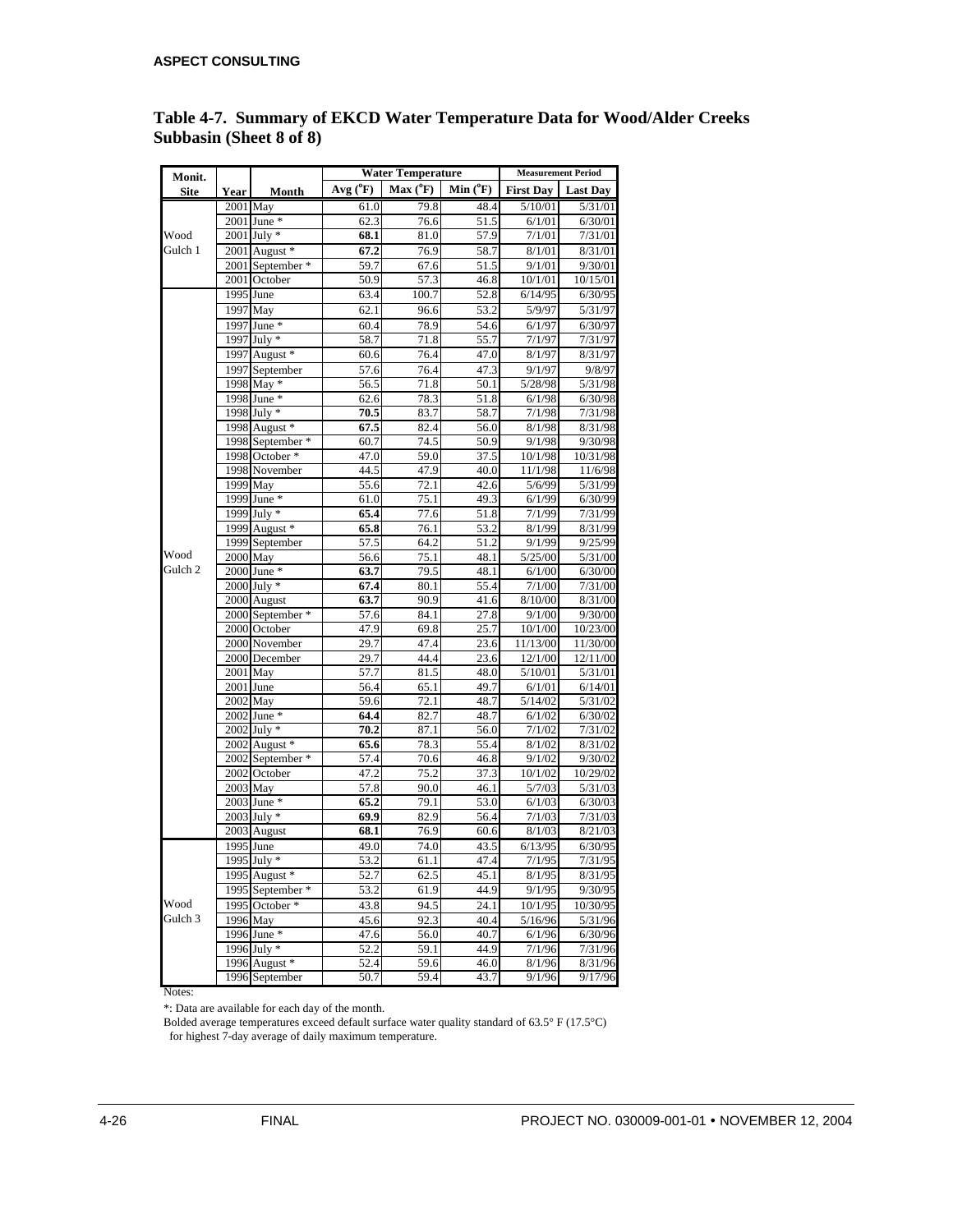|                   |                          |           | <b>Temperature</b><br><b>Monitoring Period</b> | Late-Season (July-Sept)<br><b>Water Temperatures During</b><br><b>Period of Record</b> |          |             |  |  |
|-------------------|--------------------------|-----------|------------------------------------------------|----------------------------------------------------------------------------------------|----------|-------------|--|--|
| <b>Station</b>    |                          | of Record |                                                | $Avg(^{0}F)$                                                                           | Max (°F) | Min $(^0F)$ |  |  |
| Alder Creek 1     | Jun-95<br>$Jan-04$<br>to |           |                                                | 64.8                                                                                   | 81.3     | 47.1        |  |  |
| Alder Creek 2     | Jun-95                   | to        | $Jan-04$                                       | 62.1                                                                                   | 84.4     | 48.6        |  |  |
| Alder Creek 3     | Jun-95                   | to        | $Oct-96$                                       | 66.4                                                                                   | 99.4     | 51.8        |  |  |
| Chapman Creek 1   | Jun- $95$                | to        | $Oct-02$                                       | 63.1                                                                                   | 100.8    | 43.0        |  |  |
| Chapman Creek 2   | Jul-95                   | to        | $Jul-03$                                       | 61.1                                                                                   | 100.8    | 43.0        |  |  |
| Pine Creek 1      | Jun-95                   | to        | $Dec-03$                                       | 63.0                                                                                   | 100.8    | 43.2        |  |  |
| Pine Creek 2      | Jun- $95$                | to        | Aug-95                                         | 64.2                                                                                   | 100.6    | 35.6        |  |  |
| Pine Creek 3      | Jun-95                   | to        | $Oct-96$                                       | 49.1                                                                                   | 98.8     | 39.7        |  |  |
| Pine Creek 4      | May-96                   | to        | Aug-96                                         | 66.7                                                                                   | 96.9     | 52.0        |  |  |
| Pine Creek 5      | May-97                   | to        | Aug- $03$                                      | 64.8                                                                                   | 100.7    | 34.8        |  |  |
| Six Prong Creek 1 | $Jun-95$                 | to        | $Jan-04$                                       | 66.2                                                                                   | 94.9     | 49.0        |  |  |
| Six Prong Creek 2 | Jun- $96$                | to        | $Oct-99$                                       | 62.0                                                                                   | 85.5     | 47.1        |  |  |
| Wood Gulch 1      | $May-01$                 | to        | $Oct-01$                                       | 65.0                                                                                   | 81.0     | 51.5        |  |  |
| Wood Gulch 2      | Jun-95                   | to        | Aug- $03$                                      | 63.4                                                                                   | 90.9     | 27.8        |  |  |
| Wood Gulch 3      | Jun-95                   | to        | Sep-96                                         | 52.4                                                                                   | 62.5     | 43.7        |  |  |

**Table 4-8. Comparison of Late-Season (July-September) Water Temperatures in Wood/Alder Subbasin by Monitoring Station**

Notes:

Bolded average temperatures exceed default surface water quality standard of 63.5° F  $(17.5^{\circ}C).$ 

Maximum temperatures for some stations likely are air, not water, temperatures (refer to text).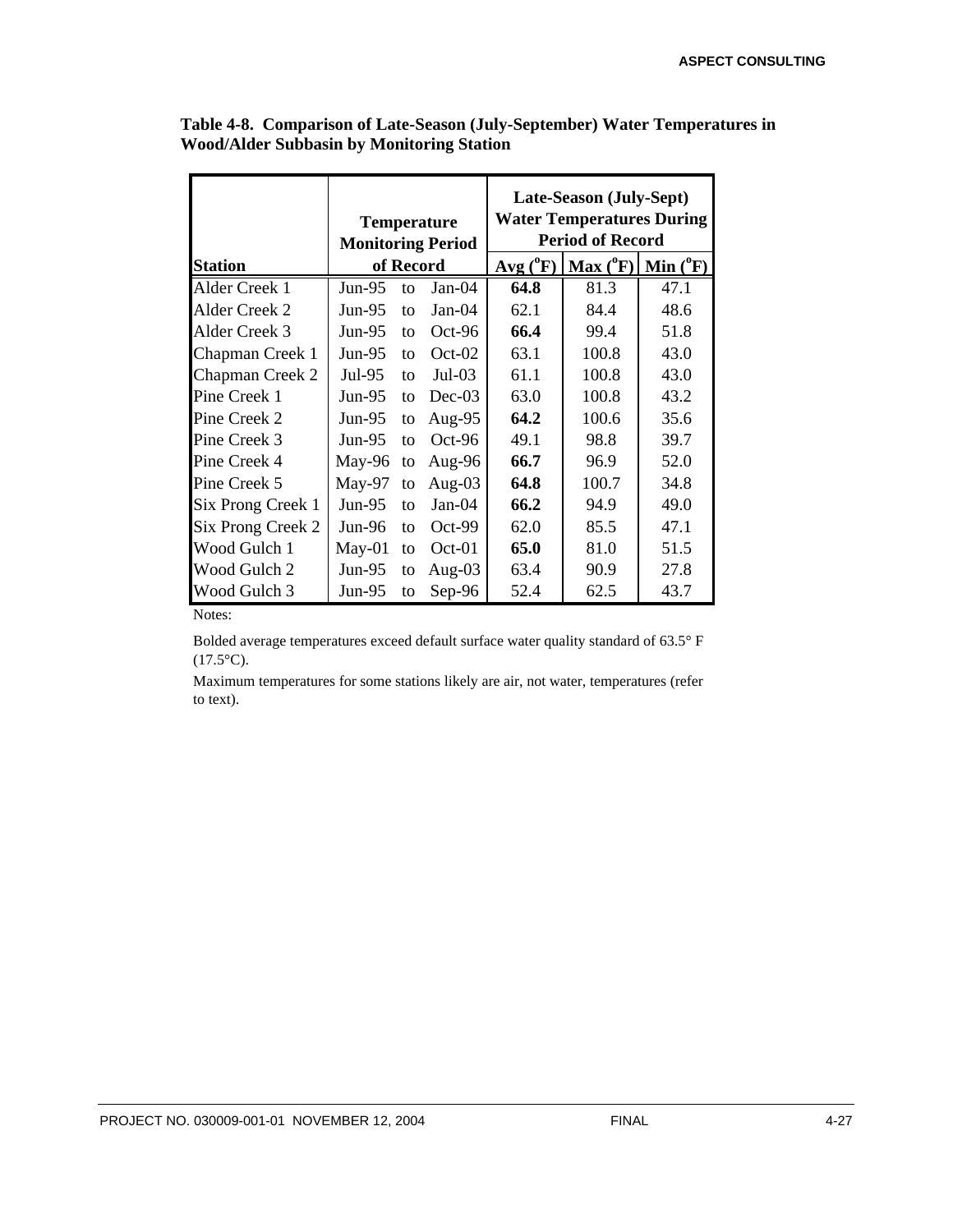|                    |                      | DО                   | Flow         |                      |                    |                    | DО             | Flow         |      |                    |                    | DO       | Flow         |              |
|--------------------|----------------------|----------------------|--------------|----------------------|--------------------|--------------------|----------------|--------------|------|--------------------|--------------------|----------|--------------|--------------|
| <b>Monit. Site</b> | Date                 | (mg/l)               | (cfs)        | рH                   | <b>Monit. Site</b> | Date               | (mg/l)         | (cfs)        | рH   | <b>Monit. Site</b> | Date               | (mg/l)   | (cfs)        | рH           |
|                    | 6/24/96              | 10                   | 6.83         |                      |                    | 6/24/96            | 10             | 2.09         | 7.5  |                    | 6/25/96            | 11       | 5.73         | 7.5          |
|                    | 7/15/96              | 9                    |              | 8                    |                    | 7/16/96            | 8              |              | 8    |                    | 7/17/96            | 10       |              |              |
|                    | 9/4/96               | 8                    |              |                      |                    | 8/13/96            | 10             |              | 8    |                    | 8/13/96            | 9        |              |              |
|                    | 9/13/96              | 11                   | 6.1          | 8                    |                    | 9/13/96            | 10             | 5.9          | 7.5  |                    | 9/19/96            | 11       |              | 6.5          |
|                    | 5/26/98              | $\ddot{\phantom{a}}$ | 5.54         |                      |                    | 5/26/98            |                | 5.1          |      |                    | 6/2/98             |          | 3.3          |              |
|                    | 6/15/98              | 11                   | 5.01         |                      |                    | 6/15/98            | 11.5           | 3.15         | 7.36 |                    | 6/22/98            |          | 2.66         | 7.52         |
|                    | 6/30/98              |                      | 4.23         |                      |                    | 6/30/98            |                | 2.78         |      |                    | 7/8/98             |          | 1.4          |              |
|                    | 7/14/98              | 9.5                  | 3.58         | 7.73                 |                    | 7/14/98            | 10             | 2.47         | 7.36 |                    | 7/23/98            | 8.5      | 2.9          | 7.35         |
|                    | 7/30/98              |                      | 2.59         |                      |                    | 7/30/98            |                | 1.79         |      |                    | 8/13/98            |          | 1.36         |              |
|                    | 8/19/98              | 8.5                  | 2.1          | 8.38                 |                    | 8/19/98            | 8              | 1.41         | 7.81 |                    | 5/21/99            |          | 5.19         |              |
|                    | 5/18/99              |                      | 13.04        |                      |                    | 5/18/99            |                | 7.99         |      |                    | 6/8/99             | 11.75    | 6.68         | 6.29         |
|                    | 6/1/99               | 10.25                | 10.59        | 7.5                  |                    | 6/1/99             | 11             | 8.12         | 8.01 |                    | 6/22/99            |          | 6.13         |              |
|                    | $\frac{1}{6}$ /14/99 | $\ddotsc$            | 7.7          |                      |                    | 6/14/99            |                | 4.34         |      |                    | 7/14/99            |          | 3.73         | 8.08         |
|                    | 7/1/99               |                      | 4            | 8.43                 |                    | 7/1/99             |                | 5.22         | 7.96 |                    | 7/28/99            |          | 3.69         |              |
|                    | 7/19/99              |                      | 5.19         |                      |                    | 7/19/99            | $\overline{a}$ | 3.86         |      |                    | 6/19/00            |          | 3.55         |              |
|                    | 7/29/99              | 9                    | 4.17         | 7.36                 |                    | 7/29/99            | 9              | 4.82         | 7.6  |                    | 6/29/00            |          | 2.28         |              |
|                    | 6/7/00               |                      | 5.82         |                      |                    | 6/7/00             |                | 5.7          |      | Chapman            | 8/3/00             |          | 1.2          |              |
|                    | 6/20/00              | 11.75                | 7.1          | 7.99                 |                    | 6/20/00            | 8.75           | 3.57         | 7.26 | Creek 1            | 8/11/00            |          | 1.18         | 7.8          |
|                    | 6/30/00              |                      | 4.72         |                      |                    | 6/30/00            |                | 3.24         |      |                    | 10/5/00            |          | 1.39         |              |
| Alder              | 7/13/00              | 10.5                 | 4.36         |                      | 7.72 Alder         | 7/13/00            | 10             | 4.44         | 7.61 |                    | 10/24/00           | 9        | 1.03         | 7.05         |
| Creek 1            | 7/31/00              |                      | 2.28         |                      | Creek 2            | 7/31/00            |                | 1.5          |      |                    | 6/6/01             | 10       | 1.52         |              |
|                    | 8/10/00              |                      | 2.58         | 7.74                 |                    | 8/10/00            |                | 1.85         | 7.14 |                    | 6/29/01            | 9        | 1.2          | 8.35         |
|                    | 5/17/01              |                      | 2.61         |                      |                    | 6/21/01            | 8              | 1.44         | 7.21 |                    | 7/23/01            |          | 1.06         | 7.79         |
|                    | 6/21/01              | 9                    | 3.1          | 7.52                 |                    | 7/16/01            |                | 0.69         | 6.93 |                    | 8/8/01             | 8        | 0.56         | 7.81         |
|                    | 7/16/01              | 8                    | 2.18         | 7.09                 |                    | 7/25/01            |                | 0.84         | 7.3  |                    | 8/24/01            | 11       | 0.54         | 7.59         |
|                    | 7/25/01              |                      | 1.66         | 7.92                 |                    | 8/8/01             |                | 0.91         | 7.05 |                    | 9/12/01            | 11       | 0.73         | 7.97         |
|                    | 8/8/01               | 8                    | 2.14         | 7.32                 |                    | 8/21/01            | 8              | 1.59         | 5.45 |                    | 10/15/01           | 12       | 1.83         | 7.67         |
|                    | 8/21/01              | 9                    | 1.78         | 7.05                 |                    | 9/5/01             | 8              | 1.2          | 6.99 |                    | 8/5/02             | 10       | 0.24         | 8.38         |
|                    | 9/5/01               | 10                   | 3.79         | 7.4                  |                    | 10/15/01           | 10             | 0.98         | 6.81 |                    | 8/26/02            | 9        | 0.17         | 8.08         |
|                    | 10/15/01             | 11                   | 3.58         | 7.29                 |                    | 12/6/01            |                | 2.19         |      |                    | 9/23/02            | 9        | 0.11         |              |
|                    | 12/6/01              | $\sim$               | 3.27         |                      |                    | 1/8/02             |                | 63.05        |      |                    | 10/16/02           | 11       | 0.14         |              |
|                    | 1/8/02               | L.                   | 62.4         |                      |                    | 6/26/02            | 8              | 0.5          | 7.5  |                    | 5/7/03             | 11       | 0.55         | 7.83         |
|                    | 6/26/02              | 8                    | 0.7          | 7.5                  |                    | 8/6/02             | 9              | 0.4          | 7.55 |                    | 6/2/03             | 10       | 0.54         | 7.57         |
|                    | 8/6/02               | 9                    | 0.46         | 7.57                 |                    | 8/27/02            |                | 0.79         | 7.39 |                    | 7/10/03            | 9        | 0.34         |              |
|                    | 8/27/02              | 8                    | 0.38         | 7.58                 |                    | 9/30/02            | 9              | 0.48         | 7.14 |                    | 6/18/96            | 9        |              | 7.5          |
|                    | 9/30/02              | 10                   | 0.47         | 7.68                 |                    | 10/16/02           | 10             | 0.67         |      |                    | 7/17/96            | 10       |              | 7.5          |
|                    | 10/16/02             | 11                   | 0.71         |                      |                    | 5/6/03             | 12             | 0.98         | 7.71 |                    | 8/15/96            | 9        |              | 7.5          |
|                    | 5/6/03               | 11<br>10             | 1.35         | 7.9                  |                    | 6/2/03             | 11             | 1.39         | 7.48 |                    | 9/17/96            | 8        |              |              |
|                    | 6/2/03<br>7/10/03    | 9                    | 1.28<br>0.89 | 7.86<br>÷,           |                    | 7/10/03<br>8/20/03 | 9<br>9         | 0.29<br>0.55 |      |                    | 5/21/99<br>6/8/99  |          | 4.45<br>2.05 |              |
|                    | 8/20/03              |                      | 0.84         |                      |                    |                    | 10             | 6.75         |      |                    | 6/22/99            |          | 2.08         |              |
|                    |                      | 9                    |              |                      |                    | 6/24/96            |                |              |      |                    |                    |          |              |              |
|                    | 6/29/95<br>7/27/95   | 7<br>7               | 1.28         |                      | 7.5 Alder          | 7/17/96<br>8/13/96 | 10<br>10       |              |      |                    | 7/14/99<br>7/28/99 |          | 1.37<br>1.06 | 7.38         |
|                    | 6/25/96              | 10                   |              |                      | Creek 3            | 9/13/96            | 12             | 12.3         |      |                    |                    |          |              |              |
|                    |                      |                      |              | 8                    |                    |                    |                |              | 8    |                    | 6/19/00            |          | 0.9          |              |
|                    | 7/16/98              |                      | 0.48         | 7.07                 |                    | 7/3/95             | 10             |              | 7.5  |                    | 7/7/00             |          | 0.64         |              |
|                    | 8/4/98               |                      | 0.24         | $\ddot{\phantom{1}}$ |                    | 6/25/96            | 11<br>7        |              |      | Chapman            | 10/5/00            |          | 0.1          |              |
| Pine Creek         | 5/26/99              |                      | 8.86         |                      |                    | 9/18/96            |                |              |      | $7$ Creek 2        | 5/10/01            |          | 0.41         |              |
| $\overline{c}$     | 6/2/99               | 10.5                 | 4.79         | 7.38                 |                    | 5/29/98            |                | 0.76         |      |                    | 6/12/01            | 9<br>9   | 0.67         | 6.48         |
|                    | 6/21/99              |                      | 2.85         |                      | -- Pine Creek      | 6/16/98            | 6.86           | 0.19         |      |                    | 6/29/01            |          | 0.36         | 7.97         |
|                    | 7/2/99<br>7/20/99    |                      | 0.91<br>0.4  |                      | 3                  | 5/18/99<br>6/3/99  | 9              | 4.43<br>0.59 | 7.05 |                    | 7/23/01<br>8/8/01  | 9        | 0.18<br>0.14 | 7.86<br>7.32 |
|                    |                      |                      |              |                      |                    |                    |                |              |      |                    |                    |          |              |              |
|                    | 8/3/99<br>6/7/00     | 11                   | 0.65         | 6.45                 |                    | 6/13/99<br>6/26/00 |                | 0.31<br>0.54 | 6.82 |                    | 8/24/01<br>9/12/01 | 10<br>10 | 0.37<br>0.19 | 6.67<br>7.66 |
|                    |                      | $\overline{a}$       |              |                      |                    |                    |                |              | 6.22 |                    |                    |          |              |              |
| Pine Creek         | 6/17/96              | 8                    |              | 7.5                  |                    | 7/14/00            |                | 6.22         |      |                    | 10/23/01           | 10       |              | 6.78         |
|                    | 7/15/96              | 2                    |              |                      |                    |                    |                |              |      |                    | 5/6/03             | 10       | 0.24         | 7.35         |
|                    |                      |                      |              |                      |                    |                    |                |              |      |                    | 6/2/03             | 10       | 0.14         | 7.9          |
|                    |                      |                      |              |                      |                    |                    |                |              |      |                    | 7/10/03            | 8        | 0.07         |              |
|                    |                      |                      |              |                      |                    |                    |                |              |      |                    | 8/20/03            | 8        | 0.03         |              |

## **Table 4-9. EKCD Water Quality Data for the Wood/Alder Subbasin (Sheet 1 of 2)**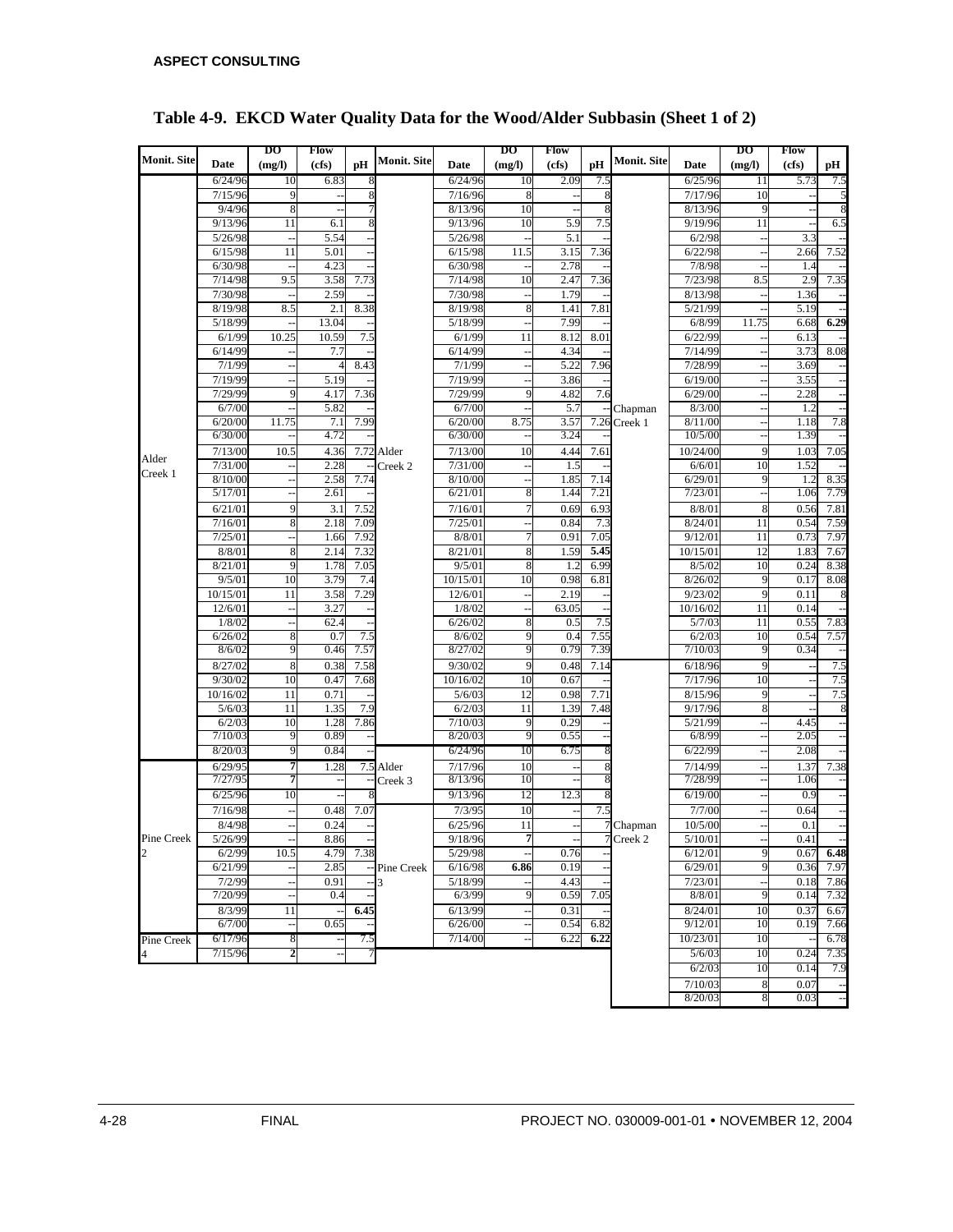| (mg/l)<br>pH<br>(mg/l)<br>(mg/l)<br>Date<br>(cfs)<br>(cfs)<br>pН<br>(cfs)<br>pН<br>Date<br>Date<br><b>Site</b><br>6/7/95<br>5/29/98<br>4.92<br>6/29/95<br>0.28<br>7.5<br>7.5<br>7.54<br>6/29/95<br>$\bf 8$<br>1.02<br>6/16/98<br>2.93<br>8/15/95<br>7.5<br>7/27/95<br>7.5<br>7/6/98<br>9/14/95<br>0.83<br>7.5<br>7/21/98<br>7.12<br>10/10/95<br>10/12/95<br>$\overline{\mathbf{4}}$<br>8<br>0.18<br>7.5<br>6/17/96<br>11<br>8/11/98<br>6/27/96<br>10<br>2.66<br>0.01<br>÷,<br>7.23<br>7.5<br>7/16/96<br>8/26/98<br>6<br>7/17/96<br>9<br>9<br>8/14/96<br>7<br>5/27/99<br>8/15/96<br>9.44<br>21<br>9/16/96<br>9.5<br>9/17/96<br>7.5<br>0.12<br>6/9/99<br>8.89<br>7.26<br>10<br>9<br>1.18<br>5/29/98<br>7/2/99<br>5/26/98<br>5.89<br>7.3<br>0.37<br>1.68<br>Six Prong<br>6.25<br>6.53<br>6/15/98<br>6/17/98<br>2.47<br>10/23/00<br>12<br>7.14<br>6<br>6.61<br>0.12<br>$\overline{a}$<br>Creek 2<br>7/1/98<br>5/17/01<br>3.33<br>6/30/98<br>1.88<br>0.29<br>Pine Creek<br>7/15/98<br>0.79<br>6.6<br>6/12/01<br>9<br>7/14/98<br>8.32<br>1.35<br>6.69<br>16<br>0.2<br>$\overline{a}$<br>5<br>8.91<br>7.75<br>7/29/98<br>0.35<br>7/2/01<br>7<br>8/19/98<br>0.016<br>6.8<br>$\overline{\phantom{a}}$<br>$\overline{\phantom{a}}$<br>8/14/98<br>7.25<br>0.051<br>6.31<br>7/16/01<br>5/18/99<br>1.58<br>8<br>6.68<br>5/20/99<br>7.99<br>7.8<br>17.19<br>1/23/02<br>6/1/99<br>10<br>1.95<br>L,<br>6/2/99<br>6/27/02<br>8.75<br>6<br>6.9<br>6/14/99<br>8<br>6.66<br>0.1<br>1.85<br>6/14/99<br>5.65<br>8/6/02<br>$\overline{4}$<br>6.82<br>7/1/99<br>2.09<br>7.18<br>÷,<br>7/1/99<br>6.93<br>8/27/02<br>18<br>7.32<br>7/19/99<br>1.8<br>2.21<br>9/23/02<br>7/29/99<br>6.55<br>7/19/99<br>0.99<br>6.88<br>1.82<br>8<br>4.75<br>5<br>7/30/99<br>10/16/02<br>6/23/98<br>10<br>7.29<br>6.49<br>1.5<br>$\overline{11}$<br>6/7/00<br>2.89<br>5/7/03<br>2.94<br>7.26<br>7/10/98<br>1.26<br>Pine Creek<br>6/3/03<br>7.75<br>6/21/00<br>1.36<br>10<br>0.71<br>7.26<br>7/21/98<br>7.17<br>6.63<br>0.6<br>9.98<br>7/7/00<br>2.5<br>7/15/03<br>8/25/98<br>0.82<br>8/12/00<br>6/29/95<br>5/20/99<br>5.14<br>6.72<br>9<br>6<br>8<br>5.5<br>7/27/95<br>6/2/99<br>8.5<br>7.91<br>10/23/00<br>6.54<br>2.6<br>11/13/00<br>8/15/95<br>10<br>1.92<br>6/15/99<br>1.77<br>6.6<br>3/1/01<br>3.48<br>9/14/95<br>9<br>6/30/99<br>1.36<br>8.69<br>8<br>5/10/01<br>1.36<br>10/10/95<br>7/20/99<br>6<br>1.46<br>$\overline{\phantom{a}}$<br>6.75<br>5/21/01<br>3.17<br>6/17/96<br>10<br>7.5<br>7/30/99<br>0.79<br>6.89<br>3.61<br>6/6/01<br>0.73<br>7/16/96<br>7.5<br>6/22/00<br>7.09<br>1.62<br>7/2/01<br>8.96<br>7/3/00<br>8/13/96<br>8<br>1.49<br>9<br>$\mathbf{2}$<br>12<br>7.5<br>7/14/00<br>6.91<br>7/16/01<br>6.34<br>9/13/96<br>0.21<br>0.89<br>7/27/01<br>$\overline{\mathbf{c}}$<br>6.3<br>5/26/98<br>2.4<br>7/31/00<br>0.48<br>ä,<br>8/9/01<br>11.25<br>7.52<br>8/10/00<br>6.61<br>3<br>6/15/98<br>1.56<br>0.8<br>8/22/01<br>6/30/98<br>10/3/00<br>0.93<br>10<br>6.65<br>1.18<br>9/12/01<br>9.5<br>10/23/00<br>6.22<br>9<br>6.76<br>7/14/98<br>7.44<br>8<br>0.68<br>0.56<br>10/15/01<br>13<br>7/30/98<br>11/13/00<br>7.63<br>6.5<br>0.42<br>1.27<br>Wood<br>7.81<br>12/6/01<br>5<br>0.23<br>8/19/98<br>5/10/01<br>1.97<br>ş<br>0.6<br>Gulch <sub>2</sub><br>6/27/02<br>7.28<br>5/18/99<br>4.35<br>5/21/01<br>9<br>0.06<br>1.64<br>6/1/99<br>10.5<br>2.98<br>7.94<br>10<br>5/7/03<br>12<br>2.86<br>7.73<br>6/6/01<br>1.56<br>Six Prong<br>6/29/01<br>7.49<br>6/3/03<br>0.55<br>7.28<br>6/14/99<br>0.75<br>9<br>1.37<br>Creek 1<br>7/1/99<br>6.82<br>7/15/03<br>3<br>0.84<br>8.26<br>7/16/01<br>7<br>0.21<br>8/20/03<br>23<br>7/19/99<br>7/27/01<br>0.31<br>7.15<br>0.33<br>7<br>7.24<br>7/29/99<br>8/9/01<br>6/30/95<br>0.38<br>7.54<br>0.35<br>8.5<br>8<br>8<br>8/2/95<br>8/22/01<br>7.01<br>6/7/00<br>0.7<br>0.45<br>9<br>8/30/95<br>$\bf 8$<br>7.5<br>6/20/00<br>6.5<br>0.71<br>7.33<br>9/12/01<br>7.41<br>0.34<br>9<br>9/25/95<br>8<br>7.5<br>6/30/00<br>10/15/01<br>10<br>0.52<br>6.68<br>Wood<br>0.16<br>Gulch 3<br>7.5<br>6/17/96<br>9<br>7/13/00<br>6/27/02<br>10<br>6.5<br>0.25<br>6.97<br>0.23<br>7.41<br>8.67<br>7/16/96<br>10<br>7/31/00<br>0.04<br>8/6/02<br>11<br>0.12<br>10<br>3.13<br>8/27/02<br>8/13/96<br>6/6/01<br>6.83<br>9<br>0.08<br>7.18<br>6<br>9/18/96<br>9<br>0.45<br>7.5<br>0.09<br>12<br>6/21/01<br>7.62<br>9/30/02<br>0.13<br>7.19<br>6<br>12/6/01<br>12<br>0.39<br>7.51<br>10/28/02<br>0.33<br>7.14<br>12<br>1/8/02<br>0.42<br>5/7/03<br>0.45<br>7.23<br>13<br>Notes:<br>0.05<br>6/26/02<br>9<br>7.78<br>6/3/03<br>0.12<br>7.63<br>11<br>Bolded DO values exceed default surface water quality<br>7.72<br>0.08<br>5/6/03<br>10<br>0.3<br>7/15/03<br>9<br>standard of 8.0 mg/L (for lowest 1-day minimum).<br>6/2/03<br>0.53<br>7.66<br>8/21/03<br>0.08<br>9<br>8<br>$\overline{\phantom{a}}$<br>Bolded pH values exceed default surface water quality<br>7/10/03<br>9<br>0.03<br>standard of 6.5 to 8.5.<br>8/20/03<br>4 |                    |  | DO | Flow |  |                    | DO | Flow | Monit. | DO | Flow |  |
|-------------------------------------------------------------------------------------------------------------------------------------------------------------------------------------------------------------------------------------------------------------------------------------------------------------------------------------------------------------------------------------------------------------------------------------------------------------------------------------------------------------------------------------------------------------------------------------------------------------------------------------------------------------------------------------------------------------------------------------------------------------------------------------------------------------------------------------------------------------------------------------------------------------------------------------------------------------------------------------------------------------------------------------------------------------------------------------------------------------------------------------------------------------------------------------------------------------------------------------------------------------------------------------------------------------------------------------------------------------------------------------------------------------------------------------------------------------------------------------------------------------------------------------------------------------------------------------------------------------------------------------------------------------------------------------------------------------------------------------------------------------------------------------------------------------------------------------------------------------------------------------------------------------------------------------------------------------------------------------------------------------------------------------------------------------------------------------------------------------------------------------------------------------------------------------------------------------------------------------------------------------------------------------------------------------------------------------------------------------------------------------------------------------------------------------------------------------------------------------------------------------------------------------------------------------------------------------------------------------------------------------------------------------------------------------------------------------------------------------------------------------------------------------------------------------------------------------------------------------------------------------------------------------------------------------------------------------------------------------------------------------------------------------------------------------------------------------------------------------------------------------------------------------------------------------------------------------------------------------------------------------------------------------------------------------------------------------------------------------------------------------------------------------------------------------------------------------------------------------------------------------------------------------------------------------------------------------------------------------------------------------------------------------------------------------------------------------------------------------------------------------------------------------------------------------------------------------------------------------------------------------------------------------------------------------------------------------------------------------------------------------------------------------------------------------------------------------------------------------------------------------------------------------------------------------------------------------------------------------------------------------------------------------------------------------------------------------------------------------------------------------------------------------------------------------------------------------------------------------------------------------------------------------------------------------------------------------------------------------------------------------------------------------------------------------------------------------------------------------------------------------------------------------------------------------------------------------------------------------------------------------------------------------------------|--------------------|--|----|------|--|--------------------|----|------|--------|----|------|--|
|                                                                                                                                                                                                                                                                                                                                                                                                                                                                                                                                                                                                                                                                                                                                                                                                                                                                                                                                                                                                                                                                                                                                                                                                                                                                                                                                                                                                                                                                                                                                                                                                                                                                                                                                                                                                                                                                                                                                                                                                                                                                                                                                                                                                                                                                                                                                                                                                                                                                                                                                                                                                                                                                                                                                                                                                                                                                                                                                                                                                                                                                                                                                                                                                                                                                                                                                                                                                                                                                                                                                                                                                                                                                                                                                                                                                                                                                                                                                                                                                                                                                                                                                                                                                                                                                                                                                                                                                                                                                                                                                                                                                                                                                                                                                                                                                                                                                                                                         | <b>Monit. Site</b> |  |    |      |  | <b>Monit. Site</b> |    |      |        |    |      |  |
|                                                                                                                                                                                                                                                                                                                                                                                                                                                                                                                                                                                                                                                                                                                                                                                                                                                                                                                                                                                                                                                                                                                                                                                                                                                                                                                                                                                                                                                                                                                                                                                                                                                                                                                                                                                                                                                                                                                                                                                                                                                                                                                                                                                                                                                                                                                                                                                                                                                                                                                                                                                                                                                                                                                                                                                                                                                                                                                                                                                                                                                                                                                                                                                                                                                                                                                                                                                                                                                                                                                                                                                                                                                                                                                                                                                                                                                                                                                                                                                                                                                                                                                                                                                                                                                                                                                                                                                                                                                                                                                                                                                                                                                                                                                                                                                                                                                                                                                         |                    |  |    |      |  |                    |    |      |        |    |      |  |
|                                                                                                                                                                                                                                                                                                                                                                                                                                                                                                                                                                                                                                                                                                                                                                                                                                                                                                                                                                                                                                                                                                                                                                                                                                                                                                                                                                                                                                                                                                                                                                                                                                                                                                                                                                                                                                                                                                                                                                                                                                                                                                                                                                                                                                                                                                                                                                                                                                                                                                                                                                                                                                                                                                                                                                                                                                                                                                                                                                                                                                                                                                                                                                                                                                                                                                                                                                                                                                                                                                                                                                                                                                                                                                                                                                                                                                                                                                                                                                                                                                                                                                                                                                                                                                                                                                                                                                                                                                                                                                                                                                                                                                                                                                                                                                                                                                                                                                                         |                    |  |    |      |  |                    |    |      |        |    |      |  |
|                                                                                                                                                                                                                                                                                                                                                                                                                                                                                                                                                                                                                                                                                                                                                                                                                                                                                                                                                                                                                                                                                                                                                                                                                                                                                                                                                                                                                                                                                                                                                                                                                                                                                                                                                                                                                                                                                                                                                                                                                                                                                                                                                                                                                                                                                                                                                                                                                                                                                                                                                                                                                                                                                                                                                                                                                                                                                                                                                                                                                                                                                                                                                                                                                                                                                                                                                                                                                                                                                                                                                                                                                                                                                                                                                                                                                                                                                                                                                                                                                                                                                                                                                                                                                                                                                                                                                                                                                                                                                                                                                                                                                                                                                                                                                                                                                                                                                                                         |                    |  |    |      |  |                    |    |      |        |    |      |  |
|                                                                                                                                                                                                                                                                                                                                                                                                                                                                                                                                                                                                                                                                                                                                                                                                                                                                                                                                                                                                                                                                                                                                                                                                                                                                                                                                                                                                                                                                                                                                                                                                                                                                                                                                                                                                                                                                                                                                                                                                                                                                                                                                                                                                                                                                                                                                                                                                                                                                                                                                                                                                                                                                                                                                                                                                                                                                                                                                                                                                                                                                                                                                                                                                                                                                                                                                                                                                                                                                                                                                                                                                                                                                                                                                                                                                                                                                                                                                                                                                                                                                                                                                                                                                                                                                                                                                                                                                                                                                                                                                                                                                                                                                                                                                                                                                                                                                                                                         |                    |  |    |      |  |                    |    |      |        |    |      |  |
|                                                                                                                                                                                                                                                                                                                                                                                                                                                                                                                                                                                                                                                                                                                                                                                                                                                                                                                                                                                                                                                                                                                                                                                                                                                                                                                                                                                                                                                                                                                                                                                                                                                                                                                                                                                                                                                                                                                                                                                                                                                                                                                                                                                                                                                                                                                                                                                                                                                                                                                                                                                                                                                                                                                                                                                                                                                                                                                                                                                                                                                                                                                                                                                                                                                                                                                                                                                                                                                                                                                                                                                                                                                                                                                                                                                                                                                                                                                                                                                                                                                                                                                                                                                                                                                                                                                                                                                                                                                                                                                                                                                                                                                                                                                                                                                                                                                                                                                         |                    |  |    |      |  |                    |    |      |        |    |      |  |
|                                                                                                                                                                                                                                                                                                                                                                                                                                                                                                                                                                                                                                                                                                                                                                                                                                                                                                                                                                                                                                                                                                                                                                                                                                                                                                                                                                                                                                                                                                                                                                                                                                                                                                                                                                                                                                                                                                                                                                                                                                                                                                                                                                                                                                                                                                                                                                                                                                                                                                                                                                                                                                                                                                                                                                                                                                                                                                                                                                                                                                                                                                                                                                                                                                                                                                                                                                                                                                                                                                                                                                                                                                                                                                                                                                                                                                                                                                                                                                                                                                                                                                                                                                                                                                                                                                                                                                                                                                                                                                                                                                                                                                                                                                                                                                                                                                                                                                                         |                    |  |    |      |  |                    |    |      |        |    |      |  |
|                                                                                                                                                                                                                                                                                                                                                                                                                                                                                                                                                                                                                                                                                                                                                                                                                                                                                                                                                                                                                                                                                                                                                                                                                                                                                                                                                                                                                                                                                                                                                                                                                                                                                                                                                                                                                                                                                                                                                                                                                                                                                                                                                                                                                                                                                                                                                                                                                                                                                                                                                                                                                                                                                                                                                                                                                                                                                                                                                                                                                                                                                                                                                                                                                                                                                                                                                                                                                                                                                                                                                                                                                                                                                                                                                                                                                                                                                                                                                                                                                                                                                                                                                                                                                                                                                                                                                                                                                                                                                                                                                                                                                                                                                                                                                                                                                                                                                                                         |                    |  |    |      |  |                    |    |      |        |    |      |  |
|                                                                                                                                                                                                                                                                                                                                                                                                                                                                                                                                                                                                                                                                                                                                                                                                                                                                                                                                                                                                                                                                                                                                                                                                                                                                                                                                                                                                                                                                                                                                                                                                                                                                                                                                                                                                                                                                                                                                                                                                                                                                                                                                                                                                                                                                                                                                                                                                                                                                                                                                                                                                                                                                                                                                                                                                                                                                                                                                                                                                                                                                                                                                                                                                                                                                                                                                                                                                                                                                                                                                                                                                                                                                                                                                                                                                                                                                                                                                                                                                                                                                                                                                                                                                                                                                                                                                                                                                                                                                                                                                                                                                                                                                                                                                                                                                                                                                                                                         |                    |  |    |      |  |                    |    |      |        |    |      |  |
|                                                                                                                                                                                                                                                                                                                                                                                                                                                                                                                                                                                                                                                                                                                                                                                                                                                                                                                                                                                                                                                                                                                                                                                                                                                                                                                                                                                                                                                                                                                                                                                                                                                                                                                                                                                                                                                                                                                                                                                                                                                                                                                                                                                                                                                                                                                                                                                                                                                                                                                                                                                                                                                                                                                                                                                                                                                                                                                                                                                                                                                                                                                                                                                                                                                                                                                                                                                                                                                                                                                                                                                                                                                                                                                                                                                                                                                                                                                                                                                                                                                                                                                                                                                                                                                                                                                                                                                                                                                                                                                                                                                                                                                                                                                                                                                                                                                                                                                         |                    |  |    |      |  |                    |    |      |        |    |      |  |
|                                                                                                                                                                                                                                                                                                                                                                                                                                                                                                                                                                                                                                                                                                                                                                                                                                                                                                                                                                                                                                                                                                                                                                                                                                                                                                                                                                                                                                                                                                                                                                                                                                                                                                                                                                                                                                                                                                                                                                                                                                                                                                                                                                                                                                                                                                                                                                                                                                                                                                                                                                                                                                                                                                                                                                                                                                                                                                                                                                                                                                                                                                                                                                                                                                                                                                                                                                                                                                                                                                                                                                                                                                                                                                                                                                                                                                                                                                                                                                                                                                                                                                                                                                                                                                                                                                                                                                                                                                                                                                                                                                                                                                                                                                                                                                                                                                                                                                                         |                    |  |    |      |  |                    |    |      |        |    |      |  |
|                                                                                                                                                                                                                                                                                                                                                                                                                                                                                                                                                                                                                                                                                                                                                                                                                                                                                                                                                                                                                                                                                                                                                                                                                                                                                                                                                                                                                                                                                                                                                                                                                                                                                                                                                                                                                                                                                                                                                                                                                                                                                                                                                                                                                                                                                                                                                                                                                                                                                                                                                                                                                                                                                                                                                                                                                                                                                                                                                                                                                                                                                                                                                                                                                                                                                                                                                                                                                                                                                                                                                                                                                                                                                                                                                                                                                                                                                                                                                                                                                                                                                                                                                                                                                                                                                                                                                                                                                                                                                                                                                                                                                                                                                                                                                                                                                                                                                                                         |                    |  |    |      |  |                    |    |      |        |    |      |  |
|                                                                                                                                                                                                                                                                                                                                                                                                                                                                                                                                                                                                                                                                                                                                                                                                                                                                                                                                                                                                                                                                                                                                                                                                                                                                                                                                                                                                                                                                                                                                                                                                                                                                                                                                                                                                                                                                                                                                                                                                                                                                                                                                                                                                                                                                                                                                                                                                                                                                                                                                                                                                                                                                                                                                                                                                                                                                                                                                                                                                                                                                                                                                                                                                                                                                                                                                                                                                                                                                                                                                                                                                                                                                                                                                                                                                                                                                                                                                                                                                                                                                                                                                                                                                                                                                                                                                                                                                                                                                                                                                                                                                                                                                                                                                                                                                                                                                                                                         |                    |  |    |      |  |                    |    |      |        |    |      |  |
|                                                                                                                                                                                                                                                                                                                                                                                                                                                                                                                                                                                                                                                                                                                                                                                                                                                                                                                                                                                                                                                                                                                                                                                                                                                                                                                                                                                                                                                                                                                                                                                                                                                                                                                                                                                                                                                                                                                                                                                                                                                                                                                                                                                                                                                                                                                                                                                                                                                                                                                                                                                                                                                                                                                                                                                                                                                                                                                                                                                                                                                                                                                                                                                                                                                                                                                                                                                                                                                                                                                                                                                                                                                                                                                                                                                                                                                                                                                                                                                                                                                                                                                                                                                                                                                                                                                                                                                                                                                                                                                                                                                                                                                                                                                                                                                                                                                                                                                         |                    |  |    |      |  |                    |    |      |        |    |      |  |
|                                                                                                                                                                                                                                                                                                                                                                                                                                                                                                                                                                                                                                                                                                                                                                                                                                                                                                                                                                                                                                                                                                                                                                                                                                                                                                                                                                                                                                                                                                                                                                                                                                                                                                                                                                                                                                                                                                                                                                                                                                                                                                                                                                                                                                                                                                                                                                                                                                                                                                                                                                                                                                                                                                                                                                                                                                                                                                                                                                                                                                                                                                                                                                                                                                                                                                                                                                                                                                                                                                                                                                                                                                                                                                                                                                                                                                                                                                                                                                                                                                                                                                                                                                                                                                                                                                                                                                                                                                                                                                                                                                                                                                                                                                                                                                                                                                                                                                                         |                    |  |    |      |  |                    |    |      |        |    |      |  |
|                                                                                                                                                                                                                                                                                                                                                                                                                                                                                                                                                                                                                                                                                                                                                                                                                                                                                                                                                                                                                                                                                                                                                                                                                                                                                                                                                                                                                                                                                                                                                                                                                                                                                                                                                                                                                                                                                                                                                                                                                                                                                                                                                                                                                                                                                                                                                                                                                                                                                                                                                                                                                                                                                                                                                                                                                                                                                                                                                                                                                                                                                                                                                                                                                                                                                                                                                                                                                                                                                                                                                                                                                                                                                                                                                                                                                                                                                                                                                                                                                                                                                                                                                                                                                                                                                                                                                                                                                                                                                                                                                                                                                                                                                                                                                                                                                                                                                                                         |                    |  |    |      |  |                    |    |      |        |    |      |  |
|                                                                                                                                                                                                                                                                                                                                                                                                                                                                                                                                                                                                                                                                                                                                                                                                                                                                                                                                                                                                                                                                                                                                                                                                                                                                                                                                                                                                                                                                                                                                                                                                                                                                                                                                                                                                                                                                                                                                                                                                                                                                                                                                                                                                                                                                                                                                                                                                                                                                                                                                                                                                                                                                                                                                                                                                                                                                                                                                                                                                                                                                                                                                                                                                                                                                                                                                                                                                                                                                                                                                                                                                                                                                                                                                                                                                                                                                                                                                                                                                                                                                                                                                                                                                                                                                                                                                                                                                                                                                                                                                                                                                                                                                                                                                                                                                                                                                                                                         |                    |  |    |      |  |                    |    |      |        |    |      |  |
|                                                                                                                                                                                                                                                                                                                                                                                                                                                                                                                                                                                                                                                                                                                                                                                                                                                                                                                                                                                                                                                                                                                                                                                                                                                                                                                                                                                                                                                                                                                                                                                                                                                                                                                                                                                                                                                                                                                                                                                                                                                                                                                                                                                                                                                                                                                                                                                                                                                                                                                                                                                                                                                                                                                                                                                                                                                                                                                                                                                                                                                                                                                                                                                                                                                                                                                                                                                                                                                                                                                                                                                                                                                                                                                                                                                                                                                                                                                                                                                                                                                                                                                                                                                                                                                                                                                                                                                                                                                                                                                                                                                                                                                                                                                                                                                                                                                                                                                         |                    |  |    |      |  |                    |    |      |        |    |      |  |
|                                                                                                                                                                                                                                                                                                                                                                                                                                                                                                                                                                                                                                                                                                                                                                                                                                                                                                                                                                                                                                                                                                                                                                                                                                                                                                                                                                                                                                                                                                                                                                                                                                                                                                                                                                                                                                                                                                                                                                                                                                                                                                                                                                                                                                                                                                                                                                                                                                                                                                                                                                                                                                                                                                                                                                                                                                                                                                                                                                                                                                                                                                                                                                                                                                                                                                                                                                                                                                                                                                                                                                                                                                                                                                                                                                                                                                                                                                                                                                                                                                                                                                                                                                                                                                                                                                                                                                                                                                                                                                                                                                                                                                                                                                                                                                                                                                                                                                                         |                    |  |    |      |  |                    |    |      |        |    |      |  |
|                                                                                                                                                                                                                                                                                                                                                                                                                                                                                                                                                                                                                                                                                                                                                                                                                                                                                                                                                                                                                                                                                                                                                                                                                                                                                                                                                                                                                                                                                                                                                                                                                                                                                                                                                                                                                                                                                                                                                                                                                                                                                                                                                                                                                                                                                                                                                                                                                                                                                                                                                                                                                                                                                                                                                                                                                                                                                                                                                                                                                                                                                                                                                                                                                                                                                                                                                                                                                                                                                                                                                                                                                                                                                                                                                                                                                                                                                                                                                                                                                                                                                                                                                                                                                                                                                                                                                                                                                                                                                                                                                                                                                                                                                                                                                                                                                                                                                                                         |                    |  |    |      |  |                    |    |      |        |    |      |  |
|                                                                                                                                                                                                                                                                                                                                                                                                                                                                                                                                                                                                                                                                                                                                                                                                                                                                                                                                                                                                                                                                                                                                                                                                                                                                                                                                                                                                                                                                                                                                                                                                                                                                                                                                                                                                                                                                                                                                                                                                                                                                                                                                                                                                                                                                                                                                                                                                                                                                                                                                                                                                                                                                                                                                                                                                                                                                                                                                                                                                                                                                                                                                                                                                                                                                                                                                                                                                                                                                                                                                                                                                                                                                                                                                                                                                                                                                                                                                                                                                                                                                                                                                                                                                                                                                                                                                                                                                                                                                                                                                                                                                                                                                                                                                                                                                                                                                                                                         |                    |  |    |      |  |                    |    |      |        |    |      |  |
|                                                                                                                                                                                                                                                                                                                                                                                                                                                                                                                                                                                                                                                                                                                                                                                                                                                                                                                                                                                                                                                                                                                                                                                                                                                                                                                                                                                                                                                                                                                                                                                                                                                                                                                                                                                                                                                                                                                                                                                                                                                                                                                                                                                                                                                                                                                                                                                                                                                                                                                                                                                                                                                                                                                                                                                                                                                                                                                                                                                                                                                                                                                                                                                                                                                                                                                                                                                                                                                                                                                                                                                                                                                                                                                                                                                                                                                                                                                                                                                                                                                                                                                                                                                                                                                                                                                                                                                                                                                                                                                                                                                                                                                                                                                                                                                                                                                                                                                         |                    |  |    |      |  |                    |    |      |        |    |      |  |
|                                                                                                                                                                                                                                                                                                                                                                                                                                                                                                                                                                                                                                                                                                                                                                                                                                                                                                                                                                                                                                                                                                                                                                                                                                                                                                                                                                                                                                                                                                                                                                                                                                                                                                                                                                                                                                                                                                                                                                                                                                                                                                                                                                                                                                                                                                                                                                                                                                                                                                                                                                                                                                                                                                                                                                                                                                                                                                                                                                                                                                                                                                                                                                                                                                                                                                                                                                                                                                                                                                                                                                                                                                                                                                                                                                                                                                                                                                                                                                                                                                                                                                                                                                                                                                                                                                                                                                                                                                                                                                                                                                                                                                                                                                                                                                                                                                                                                                                         |                    |  |    |      |  |                    |    |      |        |    |      |  |
|                                                                                                                                                                                                                                                                                                                                                                                                                                                                                                                                                                                                                                                                                                                                                                                                                                                                                                                                                                                                                                                                                                                                                                                                                                                                                                                                                                                                                                                                                                                                                                                                                                                                                                                                                                                                                                                                                                                                                                                                                                                                                                                                                                                                                                                                                                                                                                                                                                                                                                                                                                                                                                                                                                                                                                                                                                                                                                                                                                                                                                                                                                                                                                                                                                                                                                                                                                                                                                                                                                                                                                                                                                                                                                                                                                                                                                                                                                                                                                                                                                                                                                                                                                                                                                                                                                                                                                                                                                                                                                                                                                                                                                                                                                                                                                                                                                                                                                                         |                    |  |    |      |  |                    |    |      |        |    |      |  |
|                                                                                                                                                                                                                                                                                                                                                                                                                                                                                                                                                                                                                                                                                                                                                                                                                                                                                                                                                                                                                                                                                                                                                                                                                                                                                                                                                                                                                                                                                                                                                                                                                                                                                                                                                                                                                                                                                                                                                                                                                                                                                                                                                                                                                                                                                                                                                                                                                                                                                                                                                                                                                                                                                                                                                                                                                                                                                                                                                                                                                                                                                                                                                                                                                                                                                                                                                                                                                                                                                                                                                                                                                                                                                                                                                                                                                                                                                                                                                                                                                                                                                                                                                                                                                                                                                                                                                                                                                                                                                                                                                                                                                                                                                                                                                                                                                                                                                                                         |                    |  |    |      |  |                    |    |      |        |    |      |  |
|                                                                                                                                                                                                                                                                                                                                                                                                                                                                                                                                                                                                                                                                                                                                                                                                                                                                                                                                                                                                                                                                                                                                                                                                                                                                                                                                                                                                                                                                                                                                                                                                                                                                                                                                                                                                                                                                                                                                                                                                                                                                                                                                                                                                                                                                                                                                                                                                                                                                                                                                                                                                                                                                                                                                                                                                                                                                                                                                                                                                                                                                                                                                                                                                                                                                                                                                                                                                                                                                                                                                                                                                                                                                                                                                                                                                                                                                                                                                                                                                                                                                                                                                                                                                                                                                                                                                                                                                                                                                                                                                                                                                                                                                                                                                                                                                                                                                                                                         |                    |  |    |      |  |                    |    |      |        |    |      |  |
|                                                                                                                                                                                                                                                                                                                                                                                                                                                                                                                                                                                                                                                                                                                                                                                                                                                                                                                                                                                                                                                                                                                                                                                                                                                                                                                                                                                                                                                                                                                                                                                                                                                                                                                                                                                                                                                                                                                                                                                                                                                                                                                                                                                                                                                                                                                                                                                                                                                                                                                                                                                                                                                                                                                                                                                                                                                                                                                                                                                                                                                                                                                                                                                                                                                                                                                                                                                                                                                                                                                                                                                                                                                                                                                                                                                                                                                                                                                                                                                                                                                                                                                                                                                                                                                                                                                                                                                                                                                                                                                                                                                                                                                                                                                                                                                                                                                                                                                         |                    |  |    |      |  |                    |    |      |        |    |      |  |
|                                                                                                                                                                                                                                                                                                                                                                                                                                                                                                                                                                                                                                                                                                                                                                                                                                                                                                                                                                                                                                                                                                                                                                                                                                                                                                                                                                                                                                                                                                                                                                                                                                                                                                                                                                                                                                                                                                                                                                                                                                                                                                                                                                                                                                                                                                                                                                                                                                                                                                                                                                                                                                                                                                                                                                                                                                                                                                                                                                                                                                                                                                                                                                                                                                                                                                                                                                                                                                                                                                                                                                                                                                                                                                                                                                                                                                                                                                                                                                                                                                                                                                                                                                                                                                                                                                                                                                                                                                                                                                                                                                                                                                                                                                                                                                                                                                                                                                                         |                    |  |    |      |  |                    |    |      |        |    |      |  |
|                                                                                                                                                                                                                                                                                                                                                                                                                                                                                                                                                                                                                                                                                                                                                                                                                                                                                                                                                                                                                                                                                                                                                                                                                                                                                                                                                                                                                                                                                                                                                                                                                                                                                                                                                                                                                                                                                                                                                                                                                                                                                                                                                                                                                                                                                                                                                                                                                                                                                                                                                                                                                                                                                                                                                                                                                                                                                                                                                                                                                                                                                                                                                                                                                                                                                                                                                                                                                                                                                                                                                                                                                                                                                                                                                                                                                                                                                                                                                                                                                                                                                                                                                                                                                                                                                                                                                                                                                                                                                                                                                                                                                                                                                                                                                                                                                                                                                                                         |                    |  |    |      |  |                    |    |      |        |    |      |  |
|                                                                                                                                                                                                                                                                                                                                                                                                                                                                                                                                                                                                                                                                                                                                                                                                                                                                                                                                                                                                                                                                                                                                                                                                                                                                                                                                                                                                                                                                                                                                                                                                                                                                                                                                                                                                                                                                                                                                                                                                                                                                                                                                                                                                                                                                                                                                                                                                                                                                                                                                                                                                                                                                                                                                                                                                                                                                                                                                                                                                                                                                                                                                                                                                                                                                                                                                                                                                                                                                                                                                                                                                                                                                                                                                                                                                                                                                                                                                                                                                                                                                                                                                                                                                                                                                                                                                                                                                                                                                                                                                                                                                                                                                                                                                                                                                                                                                                                                         |                    |  |    |      |  |                    |    |      |        |    |      |  |
|                                                                                                                                                                                                                                                                                                                                                                                                                                                                                                                                                                                                                                                                                                                                                                                                                                                                                                                                                                                                                                                                                                                                                                                                                                                                                                                                                                                                                                                                                                                                                                                                                                                                                                                                                                                                                                                                                                                                                                                                                                                                                                                                                                                                                                                                                                                                                                                                                                                                                                                                                                                                                                                                                                                                                                                                                                                                                                                                                                                                                                                                                                                                                                                                                                                                                                                                                                                                                                                                                                                                                                                                                                                                                                                                                                                                                                                                                                                                                                                                                                                                                                                                                                                                                                                                                                                                                                                                                                                                                                                                                                                                                                                                                                                                                                                                                                                                                                                         |                    |  |    |      |  |                    |    |      |        |    |      |  |
|                                                                                                                                                                                                                                                                                                                                                                                                                                                                                                                                                                                                                                                                                                                                                                                                                                                                                                                                                                                                                                                                                                                                                                                                                                                                                                                                                                                                                                                                                                                                                                                                                                                                                                                                                                                                                                                                                                                                                                                                                                                                                                                                                                                                                                                                                                                                                                                                                                                                                                                                                                                                                                                                                                                                                                                                                                                                                                                                                                                                                                                                                                                                                                                                                                                                                                                                                                                                                                                                                                                                                                                                                                                                                                                                                                                                                                                                                                                                                                                                                                                                                                                                                                                                                                                                                                                                                                                                                                                                                                                                                                                                                                                                                                                                                                                                                                                                                                                         |                    |  |    |      |  |                    |    |      |        |    |      |  |
|                                                                                                                                                                                                                                                                                                                                                                                                                                                                                                                                                                                                                                                                                                                                                                                                                                                                                                                                                                                                                                                                                                                                                                                                                                                                                                                                                                                                                                                                                                                                                                                                                                                                                                                                                                                                                                                                                                                                                                                                                                                                                                                                                                                                                                                                                                                                                                                                                                                                                                                                                                                                                                                                                                                                                                                                                                                                                                                                                                                                                                                                                                                                                                                                                                                                                                                                                                                                                                                                                                                                                                                                                                                                                                                                                                                                                                                                                                                                                                                                                                                                                                                                                                                                                                                                                                                                                                                                                                                                                                                                                                                                                                                                                                                                                                                                                                                                                                                         |                    |  |    |      |  |                    |    |      |        |    |      |  |
|                                                                                                                                                                                                                                                                                                                                                                                                                                                                                                                                                                                                                                                                                                                                                                                                                                                                                                                                                                                                                                                                                                                                                                                                                                                                                                                                                                                                                                                                                                                                                                                                                                                                                                                                                                                                                                                                                                                                                                                                                                                                                                                                                                                                                                                                                                                                                                                                                                                                                                                                                                                                                                                                                                                                                                                                                                                                                                                                                                                                                                                                                                                                                                                                                                                                                                                                                                                                                                                                                                                                                                                                                                                                                                                                                                                                                                                                                                                                                                                                                                                                                                                                                                                                                                                                                                                                                                                                                                                                                                                                                                                                                                                                                                                                                                                                                                                                                                                         |                    |  |    |      |  |                    |    |      |        |    |      |  |
|                                                                                                                                                                                                                                                                                                                                                                                                                                                                                                                                                                                                                                                                                                                                                                                                                                                                                                                                                                                                                                                                                                                                                                                                                                                                                                                                                                                                                                                                                                                                                                                                                                                                                                                                                                                                                                                                                                                                                                                                                                                                                                                                                                                                                                                                                                                                                                                                                                                                                                                                                                                                                                                                                                                                                                                                                                                                                                                                                                                                                                                                                                                                                                                                                                                                                                                                                                                                                                                                                                                                                                                                                                                                                                                                                                                                                                                                                                                                                                                                                                                                                                                                                                                                                                                                                                                                                                                                                                                                                                                                                                                                                                                                                                                                                                                                                                                                                                                         |                    |  |    |      |  |                    |    |      |        |    |      |  |
|                                                                                                                                                                                                                                                                                                                                                                                                                                                                                                                                                                                                                                                                                                                                                                                                                                                                                                                                                                                                                                                                                                                                                                                                                                                                                                                                                                                                                                                                                                                                                                                                                                                                                                                                                                                                                                                                                                                                                                                                                                                                                                                                                                                                                                                                                                                                                                                                                                                                                                                                                                                                                                                                                                                                                                                                                                                                                                                                                                                                                                                                                                                                                                                                                                                                                                                                                                                                                                                                                                                                                                                                                                                                                                                                                                                                                                                                                                                                                                                                                                                                                                                                                                                                                                                                                                                                                                                                                                                                                                                                                                                                                                                                                                                                                                                                                                                                                                                         |                    |  |    |      |  |                    |    |      |        |    |      |  |
|                                                                                                                                                                                                                                                                                                                                                                                                                                                                                                                                                                                                                                                                                                                                                                                                                                                                                                                                                                                                                                                                                                                                                                                                                                                                                                                                                                                                                                                                                                                                                                                                                                                                                                                                                                                                                                                                                                                                                                                                                                                                                                                                                                                                                                                                                                                                                                                                                                                                                                                                                                                                                                                                                                                                                                                                                                                                                                                                                                                                                                                                                                                                                                                                                                                                                                                                                                                                                                                                                                                                                                                                                                                                                                                                                                                                                                                                                                                                                                                                                                                                                                                                                                                                                                                                                                                                                                                                                                                                                                                                                                                                                                                                                                                                                                                                                                                                                                                         |                    |  |    |      |  |                    |    |      |        |    |      |  |
|                                                                                                                                                                                                                                                                                                                                                                                                                                                                                                                                                                                                                                                                                                                                                                                                                                                                                                                                                                                                                                                                                                                                                                                                                                                                                                                                                                                                                                                                                                                                                                                                                                                                                                                                                                                                                                                                                                                                                                                                                                                                                                                                                                                                                                                                                                                                                                                                                                                                                                                                                                                                                                                                                                                                                                                                                                                                                                                                                                                                                                                                                                                                                                                                                                                                                                                                                                                                                                                                                                                                                                                                                                                                                                                                                                                                                                                                                                                                                                                                                                                                                                                                                                                                                                                                                                                                                                                                                                                                                                                                                                                                                                                                                                                                                                                                                                                                                                                         |                    |  |    |      |  |                    |    |      |        |    |      |  |
|                                                                                                                                                                                                                                                                                                                                                                                                                                                                                                                                                                                                                                                                                                                                                                                                                                                                                                                                                                                                                                                                                                                                                                                                                                                                                                                                                                                                                                                                                                                                                                                                                                                                                                                                                                                                                                                                                                                                                                                                                                                                                                                                                                                                                                                                                                                                                                                                                                                                                                                                                                                                                                                                                                                                                                                                                                                                                                                                                                                                                                                                                                                                                                                                                                                                                                                                                                                                                                                                                                                                                                                                                                                                                                                                                                                                                                                                                                                                                                                                                                                                                                                                                                                                                                                                                                                                                                                                                                                                                                                                                                                                                                                                                                                                                                                                                                                                                                                         |                    |  |    |      |  |                    |    |      |        |    |      |  |
|                                                                                                                                                                                                                                                                                                                                                                                                                                                                                                                                                                                                                                                                                                                                                                                                                                                                                                                                                                                                                                                                                                                                                                                                                                                                                                                                                                                                                                                                                                                                                                                                                                                                                                                                                                                                                                                                                                                                                                                                                                                                                                                                                                                                                                                                                                                                                                                                                                                                                                                                                                                                                                                                                                                                                                                                                                                                                                                                                                                                                                                                                                                                                                                                                                                                                                                                                                                                                                                                                                                                                                                                                                                                                                                                                                                                                                                                                                                                                                                                                                                                                                                                                                                                                                                                                                                                                                                                                                                                                                                                                                                                                                                                                                                                                                                                                                                                                                                         |                    |  |    |      |  |                    |    |      |        |    |      |  |
|                                                                                                                                                                                                                                                                                                                                                                                                                                                                                                                                                                                                                                                                                                                                                                                                                                                                                                                                                                                                                                                                                                                                                                                                                                                                                                                                                                                                                                                                                                                                                                                                                                                                                                                                                                                                                                                                                                                                                                                                                                                                                                                                                                                                                                                                                                                                                                                                                                                                                                                                                                                                                                                                                                                                                                                                                                                                                                                                                                                                                                                                                                                                                                                                                                                                                                                                                                                                                                                                                                                                                                                                                                                                                                                                                                                                                                                                                                                                                                                                                                                                                                                                                                                                                                                                                                                                                                                                                                                                                                                                                                                                                                                                                                                                                                                                                                                                                                                         |                    |  |    |      |  |                    |    |      |        |    |      |  |
|                                                                                                                                                                                                                                                                                                                                                                                                                                                                                                                                                                                                                                                                                                                                                                                                                                                                                                                                                                                                                                                                                                                                                                                                                                                                                                                                                                                                                                                                                                                                                                                                                                                                                                                                                                                                                                                                                                                                                                                                                                                                                                                                                                                                                                                                                                                                                                                                                                                                                                                                                                                                                                                                                                                                                                                                                                                                                                                                                                                                                                                                                                                                                                                                                                                                                                                                                                                                                                                                                                                                                                                                                                                                                                                                                                                                                                                                                                                                                                                                                                                                                                                                                                                                                                                                                                                                                                                                                                                                                                                                                                                                                                                                                                                                                                                                                                                                                                                         |                    |  |    |      |  |                    |    |      |        |    |      |  |
|                                                                                                                                                                                                                                                                                                                                                                                                                                                                                                                                                                                                                                                                                                                                                                                                                                                                                                                                                                                                                                                                                                                                                                                                                                                                                                                                                                                                                                                                                                                                                                                                                                                                                                                                                                                                                                                                                                                                                                                                                                                                                                                                                                                                                                                                                                                                                                                                                                                                                                                                                                                                                                                                                                                                                                                                                                                                                                                                                                                                                                                                                                                                                                                                                                                                                                                                                                                                                                                                                                                                                                                                                                                                                                                                                                                                                                                                                                                                                                                                                                                                                                                                                                                                                                                                                                                                                                                                                                                                                                                                                                                                                                                                                                                                                                                                                                                                                                                         |                    |  |    |      |  |                    |    |      |        |    |      |  |
|                                                                                                                                                                                                                                                                                                                                                                                                                                                                                                                                                                                                                                                                                                                                                                                                                                                                                                                                                                                                                                                                                                                                                                                                                                                                                                                                                                                                                                                                                                                                                                                                                                                                                                                                                                                                                                                                                                                                                                                                                                                                                                                                                                                                                                                                                                                                                                                                                                                                                                                                                                                                                                                                                                                                                                                                                                                                                                                                                                                                                                                                                                                                                                                                                                                                                                                                                                                                                                                                                                                                                                                                                                                                                                                                                                                                                                                                                                                                                                                                                                                                                                                                                                                                                                                                                                                                                                                                                                                                                                                                                                                                                                                                                                                                                                                                                                                                                                                         |                    |  |    |      |  |                    |    |      |        |    |      |  |
|                                                                                                                                                                                                                                                                                                                                                                                                                                                                                                                                                                                                                                                                                                                                                                                                                                                                                                                                                                                                                                                                                                                                                                                                                                                                                                                                                                                                                                                                                                                                                                                                                                                                                                                                                                                                                                                                                                                                                                                                                                                                                                                                                                                                                                                                                                                                                                                                                                                                                                                                                                                                                                                                                                                                                                                                                                                                                                                                                                                                                                                                                                                                                                                                                                                                                                                                                                                                                                                                                                                                                                                                                                                                                                                                                                                                                                                                                                                                                                                                                                                                                                                                                                                                                                                                                                                                                                                                                                                                                                                                                                                                                                                                                                                                                                                                                                                                                                                         |                    |  |    |      |  |                    |    |      |        |    |      |  |
|                                                                                                                                                                                                                                                                                                                                                                                                                                                                                                                                                                                                                                                                                                                                                                                                                                                                                                                                                                                                                                                                                                                                                                                                                                                                                                                                                                                                                                                                                                                                                                                                                                                                                                                                                                                                                                                                                                                                                                                                                                                                                                                                                                                                                                                                                                                                                                                                                                                                                                                                                                                                                                                                                                                                                                                                                                                                                                                                                                                                                                                                                                                                                                                                                                                                                                                                                                                                                                                                                                                                                                                                                                                                                                                                                                                                                                                                                                                                                                                                                                                                                                                                                                                                                                                                                                                                                                                                                                                                                                                                                                                                                                                                                                                                                                                                                                                                                                                         |                    |  |    |      |  |                    |    |      |        |    |      |  |
|                                                                                                                                                                                                                                                                                                                                                                                                                                                                                                                                                                                                                                                                                                                                                                                                                                                                                                                                                                                                                                                                                                                                                                                                                                                                                                                                                                                                                                                                                                                                                                                                                                                                                                                                                                                                                                                                                                                                                                                                                                                                                                                                                                                                                                                                                                                                                                                                                                                                                                                                                                                                                                                                                                                                                                                                                                                                                                                                                                                                                                                                                                                                                                                                                                                                                                                                                                                                                                                                                                                                                                                                                                                                                                                                                                                                                                                                                                                                                                                                                                                                                                                                                                                                                                                                                                                                                                                                                                                                                                                                                                                                                                                                                                                                                                                                                                                                                                                         |                    |  |    |      |  |                    |    |      |        |    |      |  |
|                                                                                                                                                                                                                                                                                                                                                                                                                                                                                                                                                                                                                                                                                                                                                                                                                                                                                                                                                                                                                                                                                                                                                                                                                                                                                                                                                                                                                                                                                                                                                                                                                                                                                                                                                                                                                                                                                                                                                                                                                                                                                                                                                                                                                                                                                                                                                                                                                                                                                                                                                                                                                                                                                                                                                                                                                                                                                                                                                                                                                                                                                                                                                                                                                                                                                                                                                                                                                                                                                                                                                                                                                                                                                                                                                                                                                                                                                                                                                                                                                                                                                                                                                                                                                                                                                                                                                                                                                                                                                                                                                                                                                                                                                                                                                                                                                                                                                                                         |                    |  |    |      |  |                    |    |      |        |    |      |  |
|                                                                                                                                                                                                                                                                                                                                                                                                                                                                                                                                                                                                                                                                                                                                                                                                                                                                                                                                                                                                                                                                                                                                                                                                                                                                                                                                                                                                                                                                                                                                                                                                                                                                                                                                                                                                                                                                                                                                                                                                                                                                                                                                                                                                                                                                                                                                                                                                                                                                                                                                                                                                                                                                                                                                                                                                                                                                                                                                                                                                                                                                                                                                                                                                                                                                                                                                                                                                                                                                                                                                                                                                                                                                                                                                                                                                                                                                                                                                                                                                                                                                                                                                                                                                                                                                                                                                                                                                                                                                                                                                                                                                                                                                                                                                                                                                                                                                                                                         |                    |  |    |      |  |                    |    |      |        |    |      |  |
|                                                                                                                                                                                                                                                                                                                                                                                                                                                                                                                                                                                                                                                                                                                                                                                                                                                                                                                                                                                                                                                                                                                                                                                                                                                                                                                                                                                                                                                                                                                                                                                                                                                                                                                                                                                                                                                                                                                                                                                                                                                                                                                                                                                                                                                                                                                                                                                                                                                                                                                                                                                                                                                                                                                                                                                                                                                                                                                                                                                                                                                                                                                                                                                                                                                                                                                                                                                                                                                                                                                                                                                                                                                                                                                                                                                                                                                                                                                                                                                                                                                                                                                                                                                                                                                                                                                                                                                                                                                                                                                                                                                                                                                                                                                                                                                                                                                                                                                         |                    |  |    |      |  |                    |    |      |        |    |      |  |
|                                                                                                                                                                                                                                                                                                                                                                                                                                                                                                                                                                                                                                                                                                                                                                                                                                                                                                                                                                                                                                                                                                                                                                                                                                                                                                                                                                                                                                                                                                                                                                                                                                                                                                                                                                                                                                                                                                                                                                                                                                                                                                                                                                                                                                                                                                                                                                                                                                                                                                                                                                                                                                                                                                                                                                                                                                                                                                                                                                                                                                                                                                                                                                                                                                                                                                                                                                                                                                                                                                                                                                                                                                                                                                                                                                                                                                                                                                                                                                                                                                                                                                                                                                                                                                                                                                                                                                                                                                                                                                                                                                                                                                                                                                                                                                                                                                                                                                                         |                    |  |    |      |  |                    |    |      |        |    |      |  |
|                                                                                                                                                                                                                                                                                                                                                                                                                                                                                                                                                                                                                                                                                                                                                                                                                                                                                                                                                                                                                                                                                                                                                                                                                                                                                                                                                                                                                                                                                                                                                                                                                                                                                                                                                                                                                                                                                                                                                                                                                                                                                                                                                                                                                                                                                                                                                                                                                                                                                                                                                                                                                                                                                                                                                                                                                                                                                                                                                                                                                                                                                                                                                                                                                                                                                                                                                                                                                                                                                                                                                                                                                                                                                                                                                                                                                                                                                                                                                                                                                                                                                                                                                                                                                                                                                                                                                                                                                                                                                                                                                                                                                                                                                                                                                                                                                                                                                                                         |                    |  |    |      |  |                    |    |      |        |    |      |  |
|                                                                                                                                                                                                                                                                                                                                                                                                                                                                                                                                                                                                                                                                                                                                                                                                                                                                                                                                                                                                                                                                                                                                                                                                                                                                                                                                                                                                                                                                                                                                                                                                                                                                                                                                                                                                                                                                                                                                                                                                                                                                                                                                                                                                                                                                                                                                                                                                                                                                                                                                                                                                                                                                                                                                                                                                                                                                                                                                                                                                                                                                                                                                                                                                                                                                                                                                                                                                                                                                                                                                                                                                                                                                                                                                                                                                                                                                                                                                                                                                                                                                                                                                                                                                                                                                                                                                                                                                                                                                                                                                                                                                                                                                                                                                                                                                                                                                                                                         |                    |  |    |      |  |                    |    |      |        |    |      |  |
|                                                                                                                                                                                                                                                                                                                                                                                                                                                                                                                                                                                                                                                                                                                                                                                                                                                                                                                                                                                                                                                                                                                                                                                                                                                                                                                                                                                                                                                                                                                                                                                                                                                                                                                                                                                                                                                                                                                                                                                                                                                                                                                                                                                                                                                                                                                                                                                                                                                                                                                                                                                                                                                                                                                                                                                                                                                                                                                                                                                                                                                                                                                                                                                                                                                                                                                                                                                                                                                                                                                                                                                                                                                                                                                                                                                                                                                                                                                                                                                                                                                                                                                                                                                                                                                                                                                                                                                                                                                                                                                                                                                                                                                                                                                                                                                                                                                                                                                         |                    |  |    |      |  |                    |    |      |        |    |      |  |
|                                                                                                                                                                                                                                                                                                                                                                                                                                                                                                                                                                                                                                                                                                                                                                                                                                                                                                                                                                                                                                                                                                                                                                                                                                                                                                                                                                                                                                                                                                                                                                                                                                                                                                                                                                                                                                                                                                                                                                                                                                                                                                                                                                                                                                                                                                                                                                                                                                                                                                                                                                                                                                                                                                                                                                                                                                                                                                                                                                                                                                                                                                                                                                                                                                                                                                                                                                                                                                                                                                                                                                                                                                                                                                                                                                                                                                                                                                                                                                                                                                                                                                                                                                                                                                                                                                                                                                                                                                                                                                                                                                                                                                                                                                                                                                                                                                                                                                                         |                    |  |    |      |  |                    |    |      |        |    |      |  |

# **Table 4-9. EKCD Water Quality Data for the Wood/Alder Subbasin (Sheet 2 of 2)**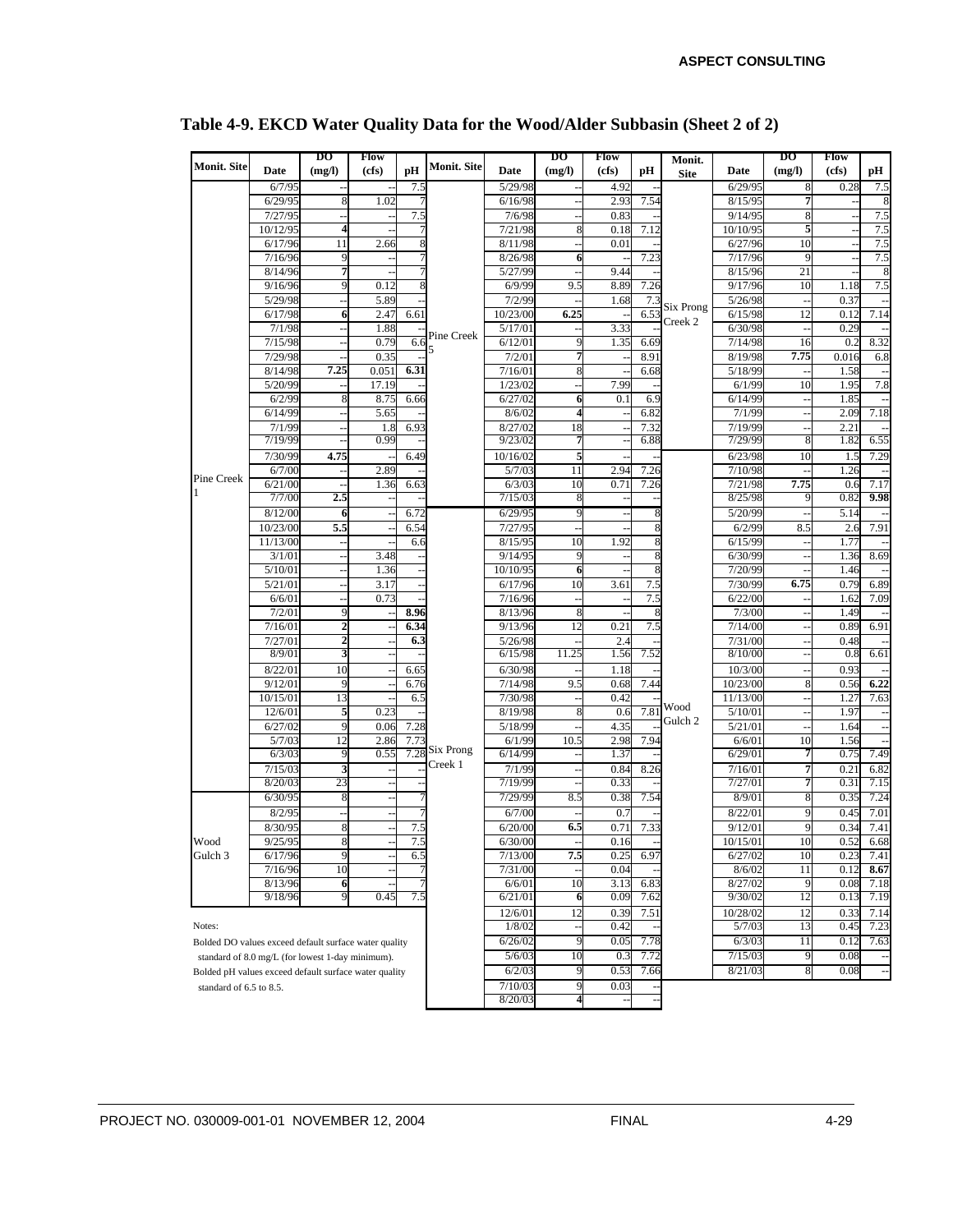On Ecology's 2002/2004 Water Quality Assessment list, Pine Creek is listed as Category 2 (waters of concern) for fine sediment that affects fish habitat. The only published surface water quality data that exist for the Wood/Alder Creeks subbasin are from discrete water samples taken by the USGS at the Alder Creek streamflow gaging station at Alderdale (Station 14034350). The USGS sampled waters there on six occasions between January 1965 and March 1966. The parameters measured were water temperature and suspended sediment and the data are presented in Table 4-10. Stream discharge measurements are also presented.

|         |       |                                           | Alder Creek at Alderdale, WA (14034350)                               |                                                        |                                      |
|---------|-------|-------------------------------------------|-----------------------------------------------------------------------|--------------------------------------------------------|--------------------------------------|
| Date    | Time  | Water<br>Temperature<br>$^\circ \text{F}$ | <b>Suspended</b><br><b>Sediment</b><br><b>Concentration</b><br>(mg/L) | <b>Suspended</b><br><b>Sediment Load</b><br>(tons/day) | <b>Calculated</b><br>Discharge (cfs) |
| 1/27/65 | 14:25 | 44.1                                      | 5,950                                                                 | 7,200                                                  | 490                                  |
| 8/23/65 | 10:10 | 69.1                                      | 13,500                                                                | 583                                                    | 20                                   |
| 1/6/66  | 9:00  | 37.9                                      | 3,020                                                                 | 1,280                                                  | 170                                  |
| 1/6/66  | 21:05 | 42.1                                      | 16,300                                                                | 18,900                                                 | 470                                  |
| 3/9/66  | 3:50  | 46.0                                      | 2,860                                                                 | 2,030                                                  | 290                                  |
| 3/10/66 | 2:45  | 42.1                                      | 1,110                                                                 | 639                                                    | 240                                  |

Note:

Bolded temperatures exceed default surface water quality standard of 63.5° F (17.5°C)

Relative to the data collected by the USGS in Rock Creek in this time period (Table 4-6), Alder Creek carries higher suspended sediment quantities, even at its much lower discharge rates. Comparing measurements collected in the two streams at the same times (January 1995 and March 1996), Rock Creek's average discharge was more than three times greater than Alder Creek (1,100 vs. 340 cfs), but its average suspended sediment concentration was only 30 percent that of Alder Creek (880 vs. 3,300 mg/L). This difference may be attributable to less area of unconsolidated (erodable) overburden present in the Rock Creek drainage relative to the Alder Creek drainage. The net result is that Rock Creek transported roughly 80 percent of the sediment load that Alder Creek did in those time periods (2,600 vs. 3,300 tons/day).

## **Glade/Fourmile Creeks Subbasin**

Although the EKCD has conducted surface water quality monitoring at only one station in this subbasin (Glade Creek 1; Figure 4-1), Ecology has completed miscellaneous water quality studies that have included limited surface water sampling and analysis.

Ecology (Davis 1993) sampled surface water at the mouth of Glade Creek as part of the Washington State Pesticide Monitoring Program (WSPMP). Nitrate was detected in that sample at 34.5 mg/L and a suite of pesticides were detected at trace concentrations (less than 0.0004 mg/L).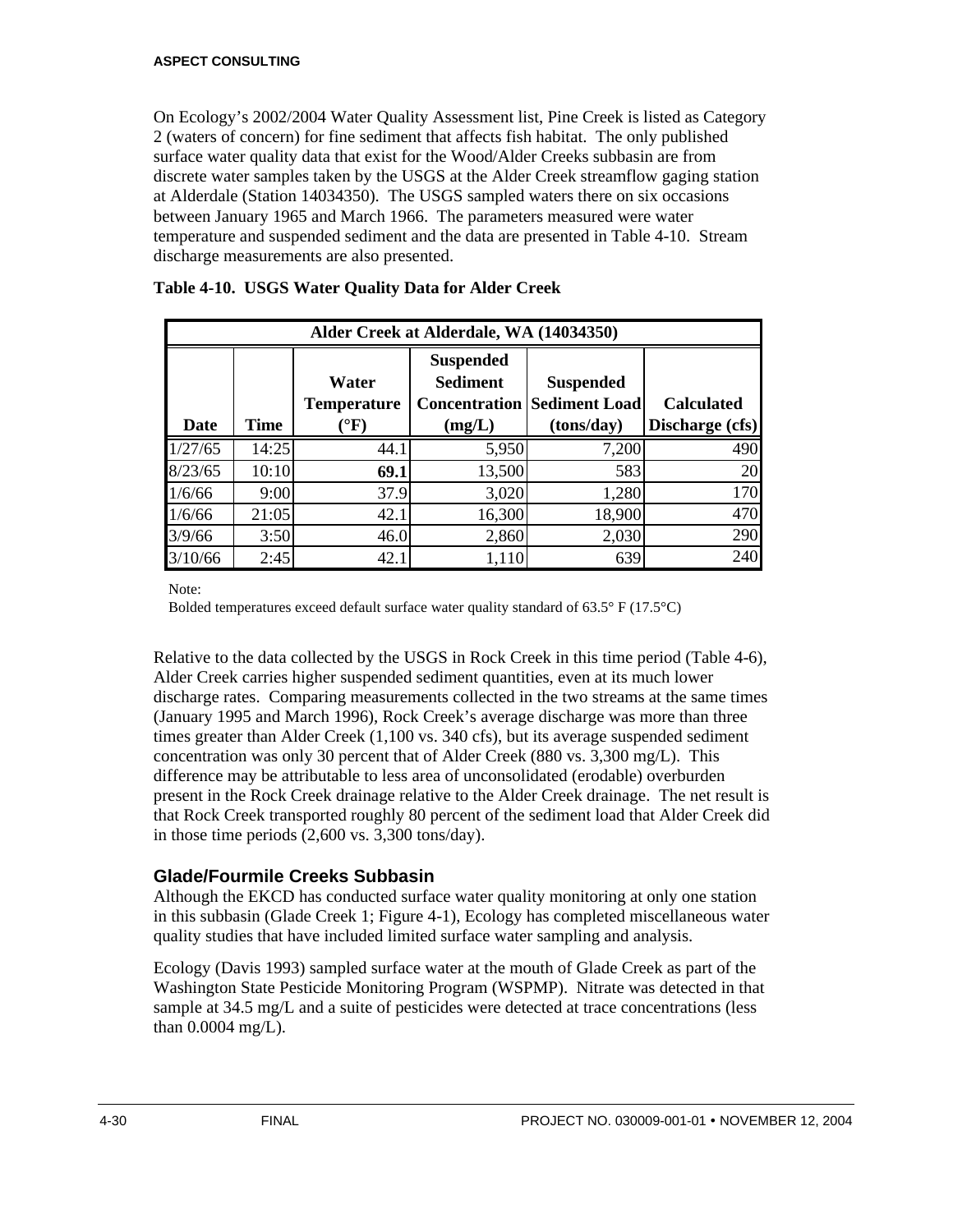Ecology (Garrigues 1996) completed a groundwater and surface water quality characterization, focusing on nitrate, for the Glade Creek drainage. The study involved sampling of three surface water locations in Glade Creek – one at the mouth and one each on the East Branch Glade Creek and Upper Glade Creek (mainstem) just upstream of their confluence (near corner of T6N/R24E, T6N/R25E, T5N/R24E, and T5N/R25E). The Glade Creek sampling location at the mouth was the same as that sampled in 1993 during the WSPMP. Samples were collected from the three locations in May 1995; the location at the mouth was sampled again in September 1995. In May 1995, nitrate concentrations increased in the downstream direction, from 11 to 13 mg/L at the two upstream locations to 36 mg/L at the mouth. In September 1995 sampling at the stream mouth, nitrate was detected at 40 mg/L. The surface water samples also contained elevated TDS levels, ranging from 503 mg/L in the East Branch to 908 mg/L at the mouth. pH was above the 6.5-8.5 range only in the sample collected from the East Branch location ( $pH = 8.77$ ). Water temperatures exceeded 63.5°F at all three locations (63.7 to 66.2°F). This study concluded that nitrate contamination is widespread in Glade Creek surface water, with higher concentrations detected during the September sampling event. The nitrate impacts, and other water quality indicators, were generally correlated with the location of larger scale irrigation within the drainage. The study also concluded that surface water flow in Glade Creek in May and September 1995 was water from irrigation return flow.

The EKCD collected water temperature, DO, and pH data at the Glade Creek 1 station, located in the stream's upper reaches (Figure 4-1), from 1995 to 2000. Water temperature data were collected at an hourly (or shorter) time step by instream data loggers. The monthly average, minimum, and maximum water temperatures calculated from these data are presented for each site in Table 4-11. Average monthly water temperature did not exceed 63.5°F during this time period.

In addition, EKCD collected other water quality parameters every four to eight weeks (Table 4-12). DO was below the 8.0 mg/L standard in 1 of 11 measurements collected, and all pH measurements were within the 6.5-8.5 range. Stream discharge was low (less than 4.7 cfs) each time it was measured.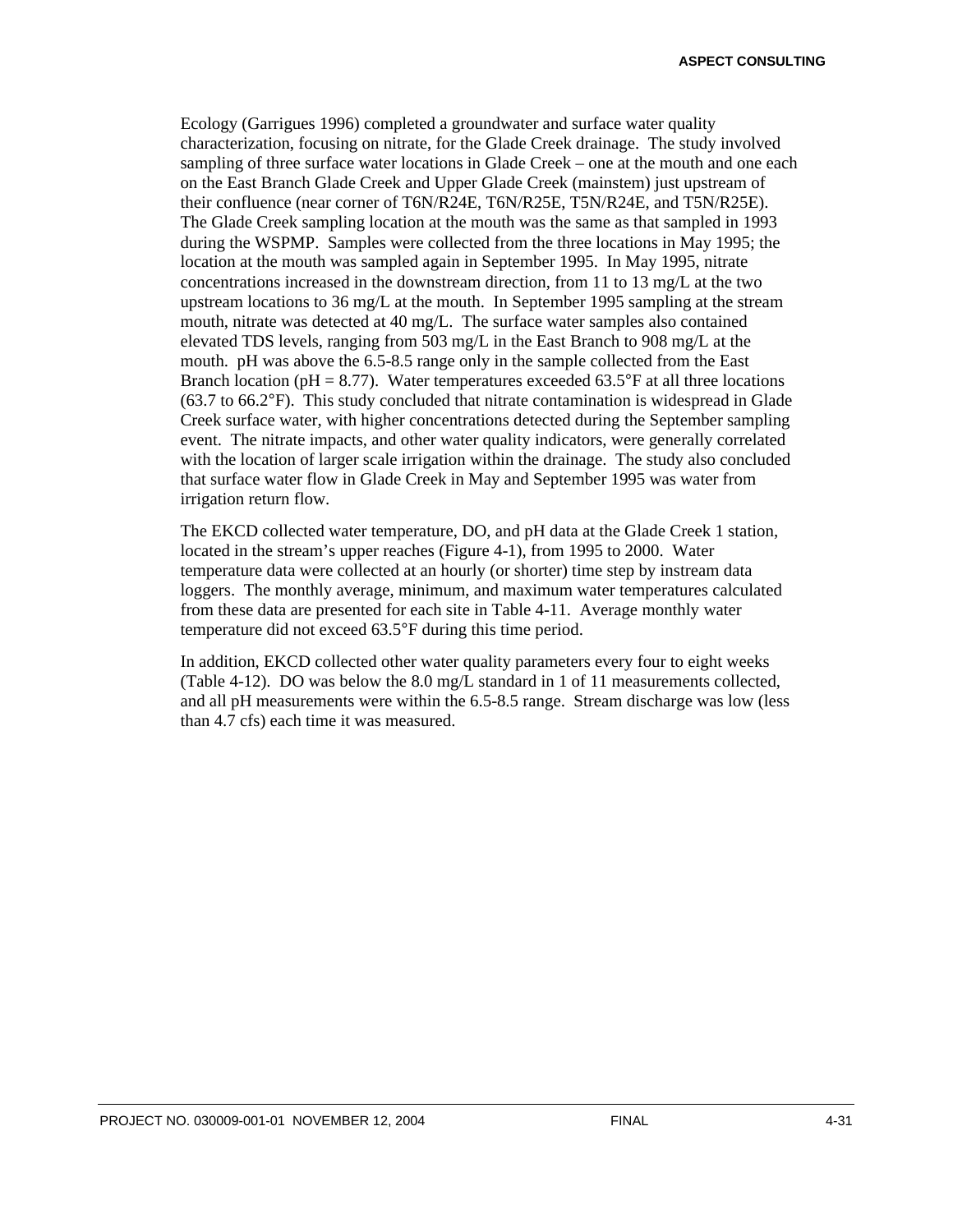| Monit.           |                         |                  |                   | <b>Water Temperature</b> | <b>Measurement Period</b> |                  |                 |
|------------------|-------------------------|------------------|-------------------|--------------------------|---------------------------|------------------|-----------------|
| <b>Site</b>      | Year                    | Month            | $Avg(^{0}F)$      | $Max(^0F)$               | Min $(^0F)$               | <b>First Day</b> | <b>Last Day</b> |
|                  | 1995 June               |                  | 55.5              | 76.9                     | 48.5                      | 6/13/95          | 6/30/95         |
|                  | $\overline{1}$ 995 July |                  | 58.4              | 73.2                     | 51.6                      | 7/1/95           | 7/19/95         |
|                  | 1996 May                |                  | 51.7              | 91.8                     | 44.1                      | 5/16/96          | 5/31/96         |
|                  |                         | 1996 June *      | 55.1              | 65.2                     | 45.5                      | 6/1/96           | 6/30/96         |
|                  | $1996$ July             |                  | 59.6              | 74.7                     | 47.4                      | 7/1/96           | 7/16/96         |
|                  |                         | 1996 August      | 56.8              | 66.4                     | 46.3                      | 8/14/96          | 8/31/96         |
|                  |                         | 1996 September * | 50.5              | 62.0                     | 37.3                      | 9/1/96           | 9/30/96         |
|                  |                         | 1996 October     | 49.4              | 55.8                     | 41.3                      | 10/1/96          | 10/8/96         |
|                  | 1997 May                |                  | 57.1              | 60.5                     | 54.3                      | 5/29/97          | 5/31/97         |
| Glade<br>Creek 1 |                         | 1997 June *      | 54.8              | 62.5                     | 47.6                      | 6/1/97           | 6/30/97         |
|                  |                         | 1997 July *      | 57.5              | 67.7                     | 48.1                      | 7/1/97           | 7/31/97         |
|                  |                         | 1997 August $*$  | 59.1              | 64.8                     | 51.2                      | 8/1/97           | 8/31/97         |
|                  |                         | 1997 September * | 53.3              | 63.3                     | 44.5                      | 9/1/97           | 9/30/97         |
|                  |                         | 1997 October $*$ | 44.8              | 55.4                     | 35.2                      | 10/1/97          | 10/31/97        |
|                  |                         | 1997 November    | $\overline{43.2}$ | 49.0                     | 37.5                      | 11/1/97          | 11/6/97         |
|                  |                         | 1998 May         | 50.9              | 66.8                     | 44.3                      | 5/11/98          | 5/31/98         |
|                  |                         | 1998 June *      | 55.7              | 63.3                     | 48.1                      | 6/1/98           | 6/30/98         |
|                  |                         | 1998 July $*$    | 60.7              | 71.5                     | 51.5                      | 7/1/98           | 7/31/98         |
|                  |                         | 1998 August      | 61.1              | 69.7                     | 52.6                      | 8/1/98           | 8/14/98         |
|                  |                         | 1999 May         | 51.0              | 78.0                     | 38.4                      | 5/4/99           | 5/31/99         |
|                  |                         | 1999 June *      | 55.2              | 67.4                     | 43.4                      | 6/1/99           | 6/30/99         |
|                  |                         | 1999 July *      | 57.0              | 68.9                     | 45.9                      | 7/1/99           | 7/31/99         |
|                  |                         | 1999 August *    | 59.6              | 70.0                     | 47.3                      | 8/1/99           | 8/31/99         |
|                  |                         | 1999 September   | 51.4              | 59.6                     | 43.4                      | 9/1/99           | 9/25/99         |
|                  | 2000 May                |                  | 51.4              | 84.8                     | 45.7                      | 5/25/00          | 5/31/00         |
|                  |                         | $2000$ June $*$  | 54.5              | 61.6                     | 45.7                      | 6/1/00           | 6/30/00         |
|                  | $2000$ July             |                  | 55.2              | 61.9                     | 46.8                      | 7/1/00           | 7/14/00         |

#### **Table 4-11. Summary of EKCD Water Temperature Data for Glade/Fourmile Creeks Subbasin**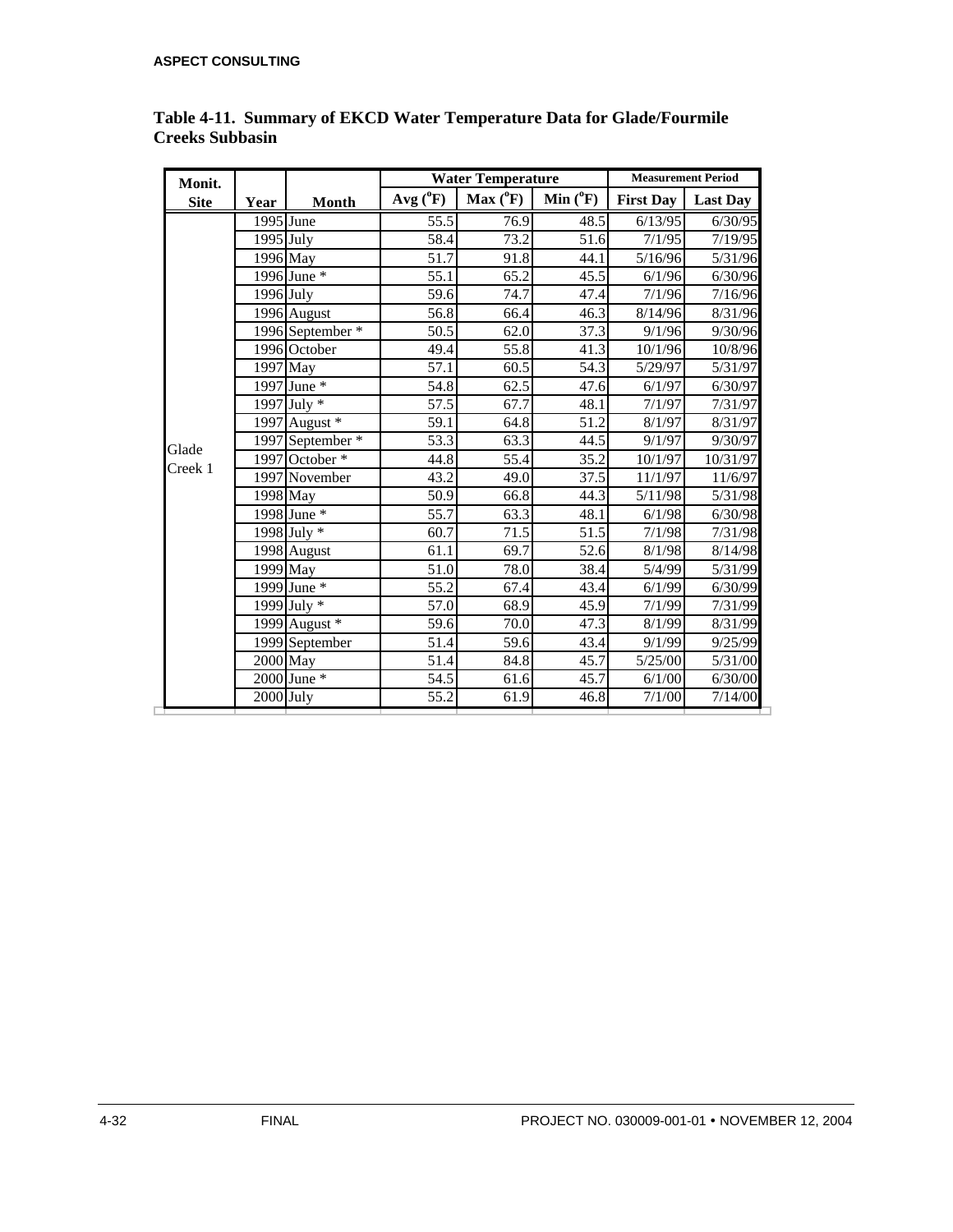| Monit.      |             | DO     | <b>Flow</b> |      |
|-------------|-------------|--------|-------------|------|
| <b>Site</b> | <b>Date</b> | (mg/l) | (cfs)       | pH   |
|             | 7/3/95      | 9      | 0.18        | 8.5  |
|             | 6/24/96     | 9      | 0.61        | 8    |
|             | 7/16/96     | 11     |             | 8    |
|             | 8/14/96     | 18     |             | 8    |
|             | 9/16/96     | 12     |             | 7    |
|             | 6/1/98      |        | 2.04        |      |
|             | 6/16/98     | 12     | 1.36        | 7.78 |
|             | 7/1/98      |        | 0.61        |      |
|             | 7/15/98     | 9.75   | 0.1         | 7.47 |
| Glade       | 8/14/98     | 9      | 0.08        | 7.85 |
| Creek 1     | 5/18/99     |        | 4.68        |      |
|             | 6/1/99      | 9.5    | 2.72        | 7.07 |
|             | 6/13/99     |        | 0.67        |      |
|             | 6/28/99     | 8      |             | 7.9  |
|             | 7/2/99      |        | 1.22        |      |
|             | 7/20/99     |        | 0.62        |      |
|             | 8/3/99      | 7.75   |             | 7.83 |
|             | 6/7/00      |        | 1.15        |      |
|             | 6/22/00     |        | 0.6         | 7.83 |
|             | 7/3/00      |        | 0.61        |      |
|             | 7/14/00     |        |             | 7.98 |

**Table 4-12. EKCD Water Quality Data for the Glade/Fourmile Creeks Subbasin**

Notes:

Bolded DO values exceed default surface water quality standard of 8.0 mg/L (for lowest 1-day minimum). Bolded pH values exceed default surface water quality standard of 6.5 to 8.5.

#### **Kennewick Subbasin**

There are no surface water quality data available for the Kennewick subbasin.

## *4.2.2 Groundwater Quality Data*

There are no regional groundwater quality monitoring programs in WRIA 31. The only systematic groundwater quality dataset available for the WRIA is from DOH, who regulates water quality monitoring of public water system wells.

In May 2004, DOH provided water quality data for inorganics (metals and conventional parameters including nitrate) from WRIA 31 Group A and B public water systems (PWS), for the time period January 2000 through April 2004. Table 4-13 provides a summary of reported PWS constituent concentrations exceeding respective groundwater quality standards by subbasin. The type of groundwater quality standard (primary or secondary maximum contaminant level [MCL], etc.) is also listed. Note that primary MCLs are health-based standards, whereas secondary MCLs are based on aesthetic (not health-based) considerations like color, staining, taste, etc.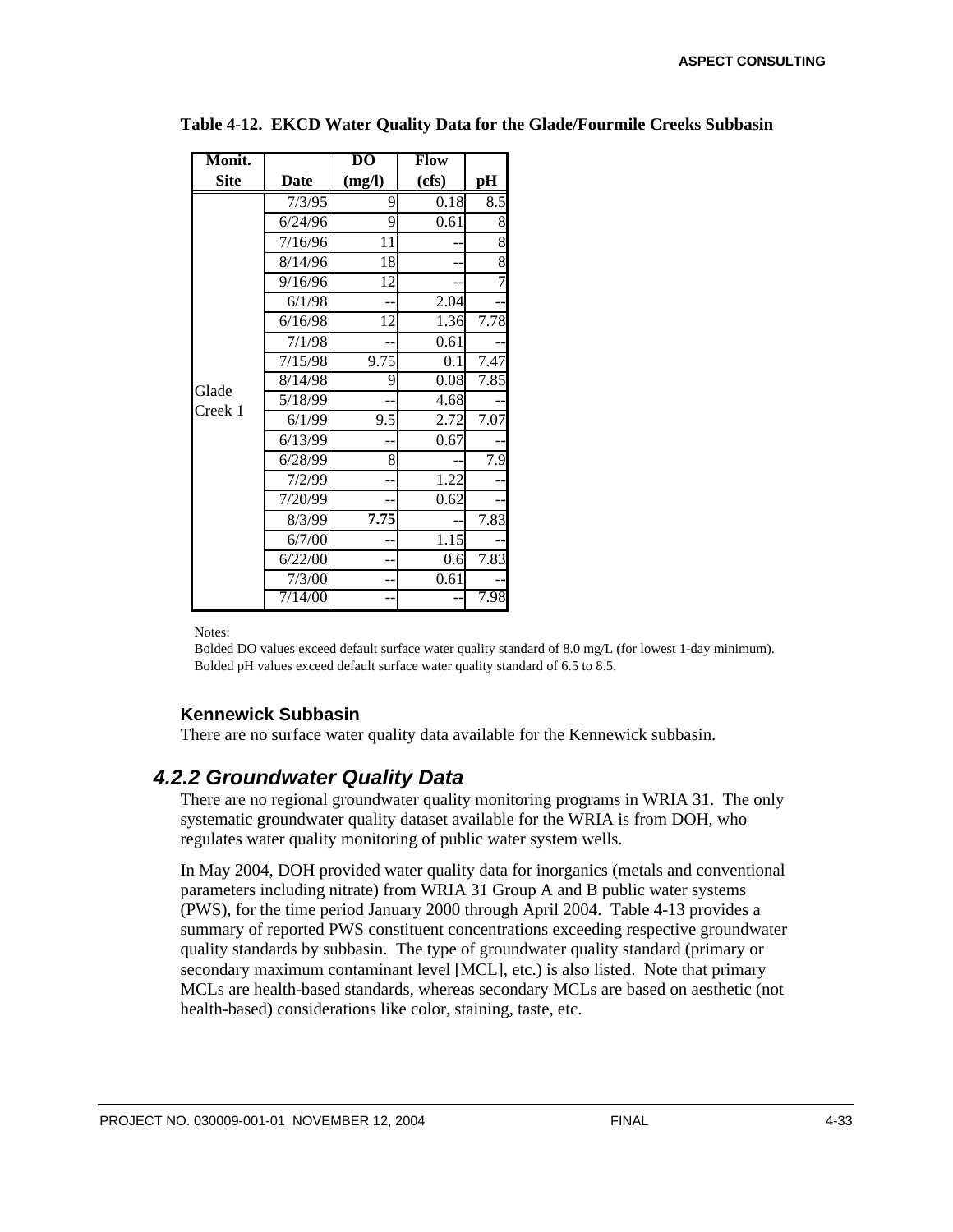Groundwater quality information for the WRIA was compiled from information on the DOH PWS wells and miscellaneous reports. The available groundwater quality information for each subbasin is discussed below.

### **Rock Creek Subbasin**

Although there are four PWS in this subbasin, there are no groundwater quality data available from DOH since 2000 or from other sources.

## **Wood/Alder Creeks Subbasin**

In the early 1980s, the USGS completed spot sampling of four wells in the Wood/Alder Creeks subbasin (Steinkampf et al. 1985). Measurements of fifteen water quality parameters were taken from wells finished in both the Saddle Mountain Basalt and Wanapum Basalt. All parameters fell within state and federal drinking water quality standards.

DOH has groundwater quality data from ten PWS in this subbasin. One PWS had detectable sodium (33.6 mg/L) above the 20 mg/L recommended level of concern (Table 4-13). Although there is no established MCL for sodium, EPA has established this recommended level for persons that may be restricted for dietary sodium intake. Sodium is a common element in minerals comprising basalt; higher sodium concentrations can occur in groundwaters that have long residence times in basalt aquifers (e.g., deeper aquifers). In addition, sodium concentrations in shallow groundwaters can increase if long-term irrigation leaches natural salts from the soil. One PWS also had detectable lead (0.028 mg/L) above the 0.015 mg/L drinking water action level. Lead in drinking water is a result of plumbing and it is highly unlikely that it is present at concentrations of concern in subbasin groundwater.

Although large-scale irrigation occurs in portions of this subbasin, nitrate in groundwater (a common indicator of agricultural land use) does not appear to be an issue for this subbasin, based on available information.

## **Glade/Fourmile Creeks Subbasin**

Steinkampf et al. (1985) sampled 30 wells in the Glade/Fourmile Creeks subbasin. Measurements of fifteen water quality parameters were taken from wells finished in both the Saddle Mountains Basalt and Wanapum Basalt. Three wells finished in the Saddle Mountains Basalt exceeded the drinking water MCL for nitrate (10 mg/L) (wells located within T5N/R27E, T6N/R26E, and T7N/R27E). Groundwater from two of these wells also exceeded the secondary MCL for color and hardness caused by elevated total dissolved solids (mineralized water). All other groundwaters sampled, including all Wanapum Basalt wells, fell within state and federal drinking water standards.

In 1993, the Benton-Franklin Health District sampled six wells in the Glade Creek drainage. Nitrate concentrations in the six wells ranged from 0.7 to 3.3 mg/L (all below the drinking water standard), with an average of 1.9 mg/L.

As a part of Ecology's surface water and groundwater quality study of the Glade Creek drainage (Garrigues 1996), field measurements and general chemistry samples were collected from eleven wells finished in both the Saddle Mountains Basalt and Wanapum Basalt. Samples were taken during May and September 1995. Four of the wells sampled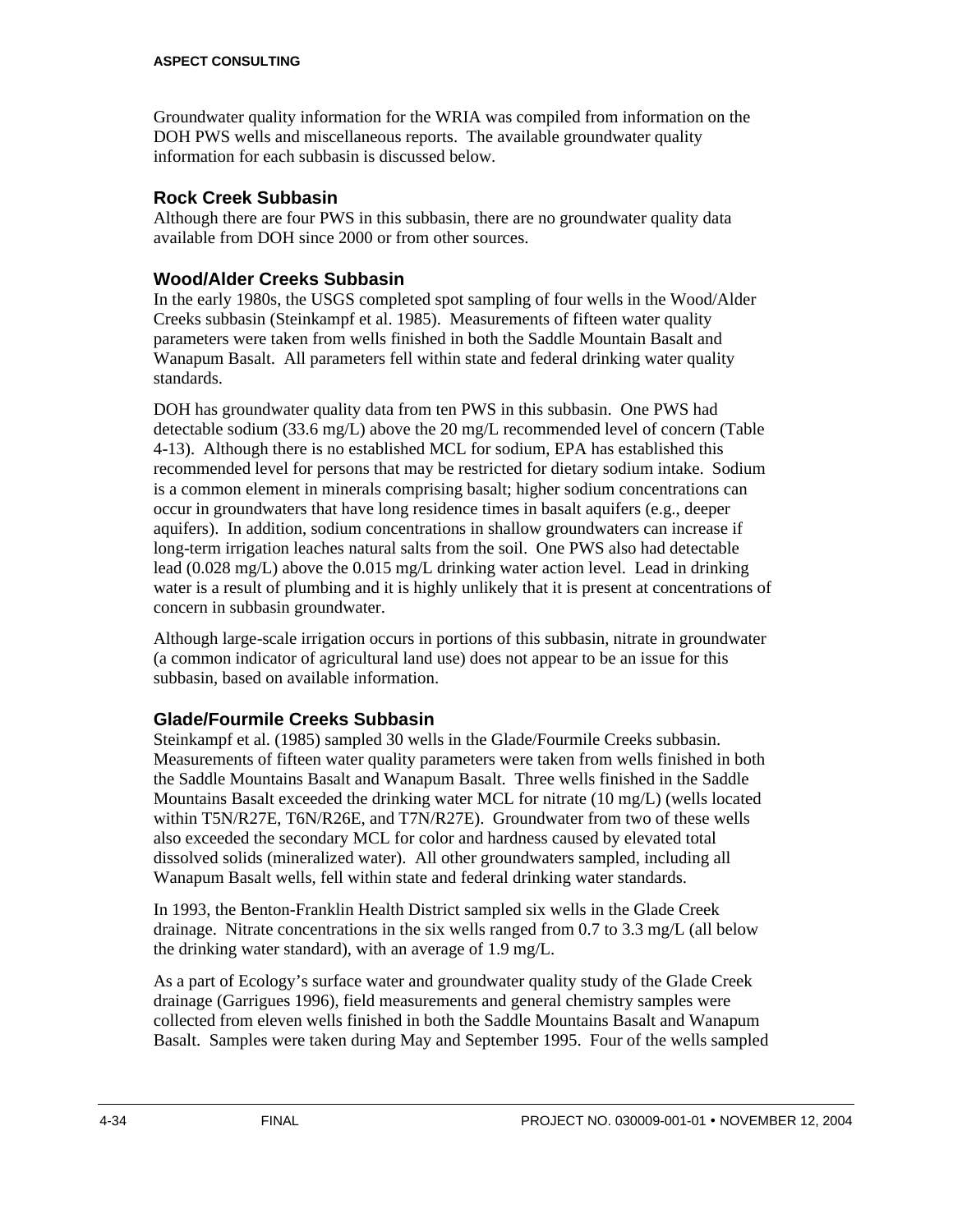were the same as those sampled by the USGS in the early 1980s (Steinkampf et al. 1985), allowing comparison of groundwater quality more than a decade later. Elevated nitrate levels were detected in the two uppermost aquifers (Alluvium and Saddle Mountains Basalt). The nitrate impacts, and other water quality indicators, were generally correlated with the location of larger scale irrigation within the drainage. Nitrate was not detected in any of the four Wanapum Aquifer wells, indicating that the Mabton Interbed (separating Saddle Mountains and Wanapum Basalts) provides effective hydraulic isolation from the overlying aquifers. Comparison of the 1995 and 1980s data showed no appreciable water quality changes for the two Wanapum Basalt wells; one Saddle Mountains Basalt well showed no appreciable difference while the other (in T6N/R26E) had higher nitrate and other constituents in the 1995 samples.

DOH reports water quality data from 31 PWS in this subbasin. Based on the PWS monitoring data, constituents with reported concentrations above respective primary MCLs are nitrate (up to 32.5 mg/L) and thallium (up to 0.005 mg/L); the nitrate exceedences were most prevalent (19 percent of the subbasin PWS). Constituents exceeding secondary MCLs in one or more PWS are iron, manganese, total dissolved solids (TDS), and conductivity (another measure of TDS). In addition, sodium was reported at concentrations (up to 120 mg/L) exceeding its 20 mg/L recommended level in approximately one quarter of the subbasin's PWS (Table 4-13).

The WRIA 31 supplemental water quality project includes sampling and analysis of nitrate for groundwater wells and surface water locations across the Glade/Fourmile subbasin. To the extent possible, the locations sampled by Garrigues (1996) will be sampled again to allow evaluation of nitrate concentration trends over time.

#### **Kennewick Subbasin**

Based on DOH's PWS water quality data, constituents present above groundwater quality standards are similar to those reported for the Glade/Fourmile Creeks subbasin. Nitrate exceeds its 10 mg/L MCL, but only in 3 percent of the subbasin's PWS and the maximum reported concentration is only 12 mg/L. Because irrigation is prevalent in this subbasin, the localized nitrate exceedences may be a result of agricultural practices. Arsenic also marginally exceeds its 0.010 mg/L MCL in one sample (0.011 mg/L) from one PWS; note that the arsenic MCL was recently reduced from 0.050 mg/L. Arsenic is often naturally present in groundwater at low concentrations, and it is highly probable that these concentrations are attributable to natural groundwater quality. Manganese, TDS, and conductivity exceed respective secondary MCLs in only one PWS. Sodium is present at concentrations (up to 119 mg/L) above its recommended level in 5 percent of subbasin PWS. Finally, copper and lead exceed respective drinking water action levels in one and three PWS, respectively. Both metals are associated with plumbing and are not likely present at concentrations of concern in subbasin groundwater. Therefore, they are issues for public health but not for this watershed water quality assessment.

In addition to the PWS data, there are spot water quality data from wells just outside of the Kennewick subbasin that suggest the Wanapum Basalt aquifer in the area is susceptible to elevated temperatures, methane gas, and hydrogen sulfide gas (Golder Associates 2001). Water from the Badger Mountain Irrigation District Well No. 4 (T08N/R28E) also had levels of manganese and iron above the secondary MCL. Water